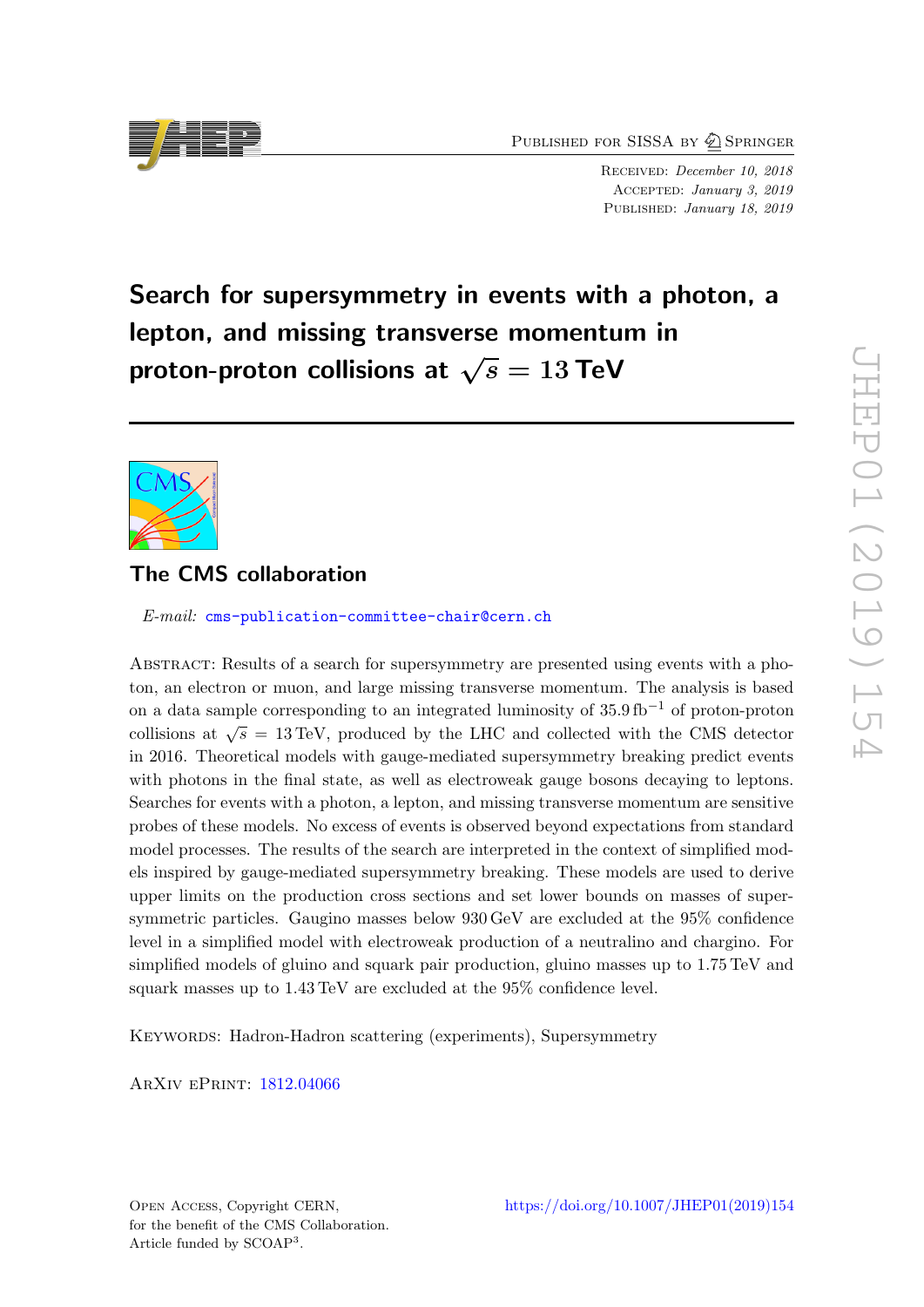## Contents

|             | 1 Introduction                                                                                                                    |                            |
|-------------|-----------------------------------------------------------------------------------------------------------------------------------|----------------------------|
|             | 2 The CMS detector                                                                                                                | $\overline{2}$             |
|             | 3 Object reconstruction and simulated samples                                                                                     | 3                          |
|             | 4 Event selection                                                                                                                 | $\mathbf{5}$               |
| $5^{\circ}$ | Background estimation<br>Backgrounds from misidentified photons<br>5.1<br>Electroweak and misidentified-lepton backgrounds<br>5.2 | 6<br>$\boldsymbol{6}$<br>8 |
|             | 6 Systematic uncertainties                                                                                                        | 9                          |
| $7\degree$  | Results                                                                                                                           | 10                         |
|             | 8 Interpretation                                                                                                                  | 13                         |
|             | 9 Summary                                                                                                                         | 14                         |
|             | The CMS collaboration                                                                                                             | 20                         |

### <span id="page-1-0"></span>1 Introduction

The search for supersymmetry (SUSY), a popular extension of the standard model (SM) of particle physics, is a central piece of the physics program at the CERN LHC. Models utilizing a general gauge-mediated (GGM) SUSY mechanism  $[1-6]$  $[1-6]$ , with the assumption that R parity [\[7\]](#page-16-2) is conserved, often lead to final states containing photons and significant transverse momentum imbalance [\[8–](#page-16-3)[15\]](#page-16-4). Final states with an additional lepton enhance the sensitivity to the electroweak (EW) production of SUSY particles, making signatures with both leptons and photons an important part of the SUSY search program at the LHC.

In GGM SUSY models, the lightest SUSY particle  $(LSP)$ , taken to be the gravitino  $G$ , is both stable and weakly interacting. It escapes detection, leading to missing momentum in the event. Except for direct LSP pair production, each produced SUSY particle initiates a decay chain that yields the next-to-lightest SUSY particle (NLSP) decaying to the LSP. The signature of the event depends sensitively on the nature of the NLSP. In most GGM models, the NLSP is taken to be a bino- or wino-like neutralino or a wino-like chargino, where the bino and wino are the superpartners of the SM  $U(1)$  and  $SU(2)$  gauge particles, respectively. Typically, a neutral NLSP  $\tilde{\chi}^0$  will decay to a photon or a Z boson, while a charged NLSP  $\tilde{\chi}^{\pm}$  will produce a W boson, where both vector bosons can decay leptonically.

In this paper, the results are presented of a search for SUSY in events with one photon  $\gamma$ , at least one lepton  $\ell$  (electron or muon), and large transverse momentum imbalance. This signature suppresses many SM backgrounds, avoiding the need for additional requirements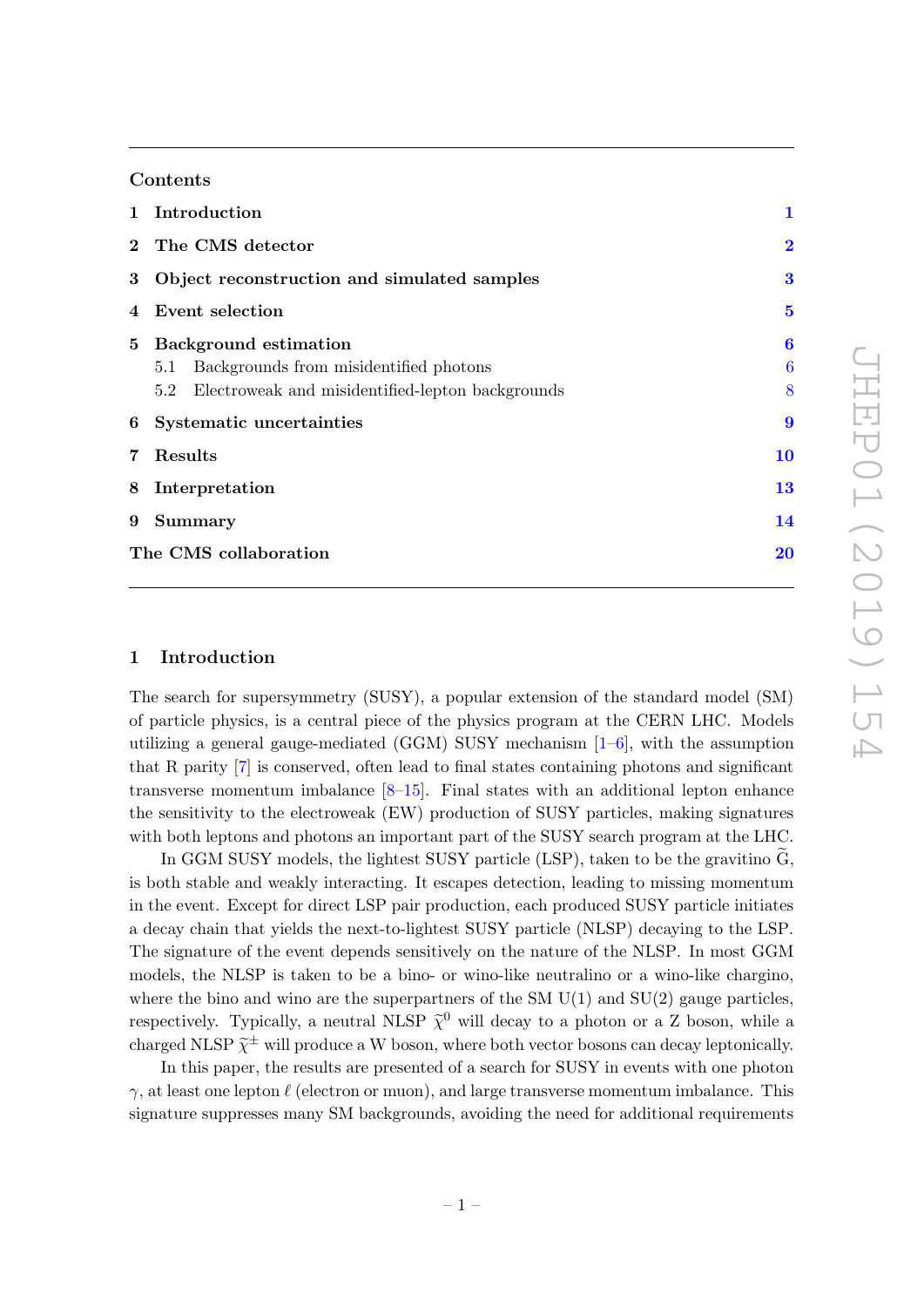

<span id="page-2-1"></span>Figure 1. Diagrams showing the production and decay modes of the signal models T5Wg (left), T6Wg (center), and TChiWg (right) considered in this analysis.

such as associated jet activity. This makes it possible to include events with low jet activity, increasing the sensitivity to SUSY scenarios with EW production, in which the absence of colored SUSY particles in the decay chain leads to lower final-state jet activity in these models.

The data sample corresponds to an integrated luminosity of  $35.9\,\mathrm{fb}^{-1}$  of proton-proton (pp) collision data at  $\sqrt{s} = 13$  TeV, collected with the CMS detector at the LHC in 2016. Similar searches with a photon plus lepton signature were conducted by the ATLAS [\[16\]](#page-16-5) and CMS [\[17,](#page-17-0) [18\]](#page-17-1) experiments at  $\sqrt{s} = 7$  and 8 TeV. Searches for SUSY in GGM scenarios have also been conducted in the single-photon [\[19,](#page-17-2) [20\]](#page-17-3) and two-photon [\[21\]](#page-17-4) channels at √  $\overline{s} = 13 \,\text{TeV}$ . None of these analyses observed any significant excess of events over their respective SM predictions. This paper improves the sensitivity of the previous CMS result obtained at  $\sqrt{s} = 8 \text{ TeV}$  [\[22\]](#page-17-5).

The diagrams in figure [1](#page-2-1) provide examples of the decays studied in this analysis. Simplified models [\[23\]](#page-17-6) are used for the interpretation of the results. The three simplified models considered are denoted as T5Wg, T6Wg, and TChiWg, where T5Wg assumes gluino  $(\tilde{g})$  pair production, T6Wg squark  $(\tilde{q})$  pair production, and TChiWg the direct EW production of a neutralino and chargino. For simplicity, we assume the  $\tilde{\chi}^0$  and  $\tilde{\chi}^{\pm}$  are mass-degenerate co-NLSPs and are therefore produced at equal rates. The decay of the NLSP  $\tilde{\chi}^{\pm}$  ( $\tilde{\chi}^0$ ) produces a gravitino LSP with a W<sup> $\pm$ </sup> ( $\gamma$ ). We assume a 50% branching fraction to either the  $\tilde{\chi}^0$  or the  $\tilde{\chi}^{\pm}$  in the decays  $\tilde{g} \to q\bar{q}\tilde{\chi}^0/\tilde{\chi}^{\pm}$  and  $\tilde{q} \to q\tilde{\chi}^0/\tilde{\chi}^{\pm}$ , and 100% branching fractions for the decays  $\tilde{\chi}^0 \to \gamma \tilde{G}$  and  $\tilde{\chi}^{\pm} \to W^{\pm} \tilde{G}$ .

The paper is organized as follows. In section [2,](#page-2-0) we describe the CMS detector used to collect the data. The data samples and object definitions used in the analysis are described in section [3,](#page-3-0) and the details of the event selection are given in section [4.](#page-5-0) The methods for estimating the backgrounds in the analysis are discussed in section [5,](#page-6-0) the systematic uncertainties in section [6,](#page-9-0) and the results in section [7.](#page-10-0) Conclusions are summarized in section [8,](#page-13-0) including our exclusion limits in the simplified-model framework.

#### <span id="page-2-0"></span>2 The CMS detector

The central feature of the CMS apparatus is a superconducting solenoid with an internal diameter of 6 m, providing an axial magnetic field of 3.8 T. Within the solenoid volume are several subdetector systems, each composed of a cylindrical barrel closed by two endcaps.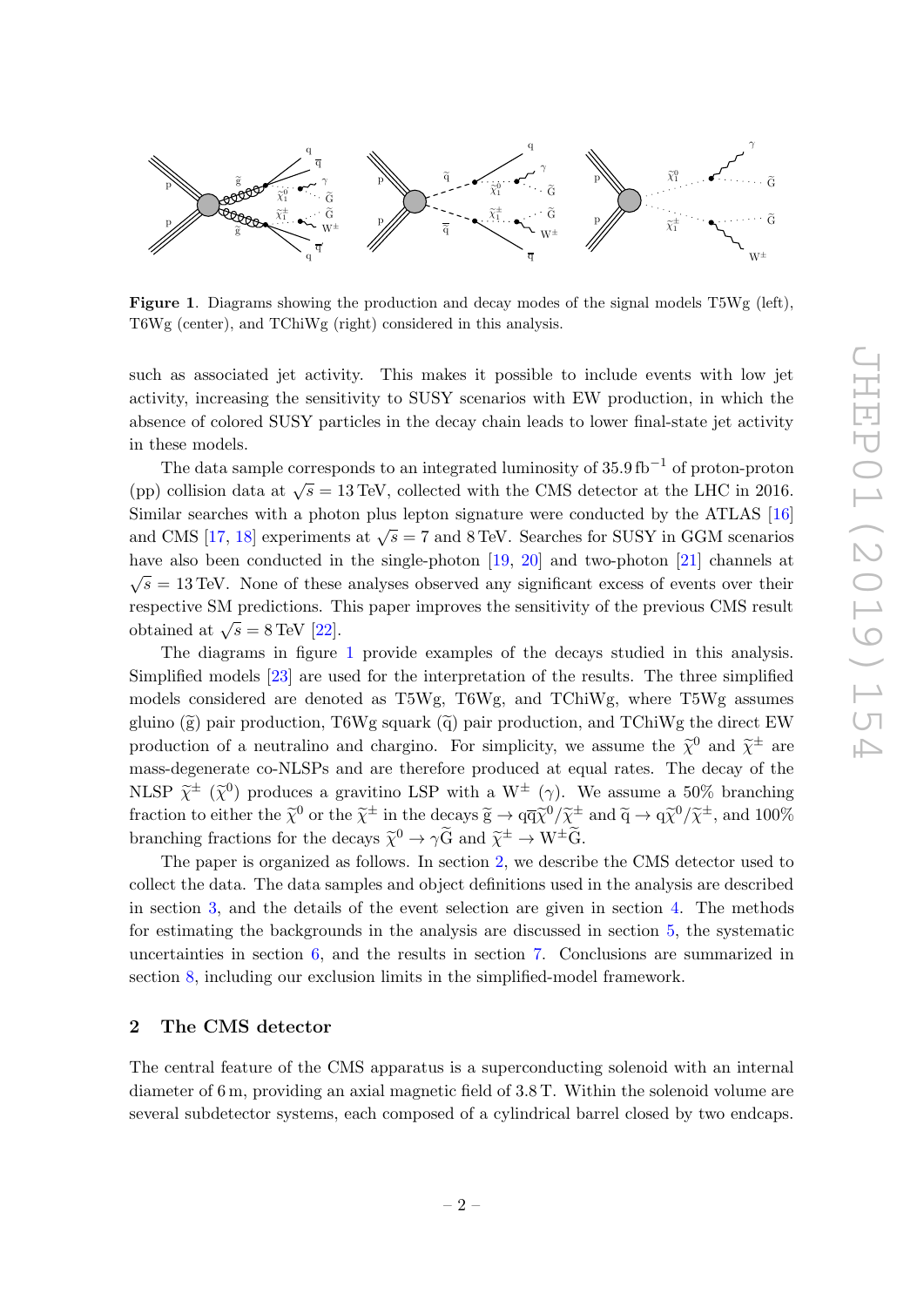At the core is a silicon pixel and strip tracker, providing a precise measurement of the trajectories of charged particles. The energy of photons and electrons is measured by a lead tungstate crystal electromagnetic calorimeter (ECAL), covering the pseudorapidity range  $|\eta| < 1.479$  in the barrel and  $1.479 < |\eta| < 3.0$  in the endcap. Surrounding the ECAL is a brass and scintillator sampling hadron calorimeter (HCAL) with  $|\eta| < 3.0$  coverage. Forward calorimeters extend the calorimeter coverage up to  $|\eta| = 5.0$ . Muons are measured in gas-ionization detectors embedded in the steel flux-return yoke outside the solenoid.

In the barrel section of the ECAL, an energy resolution of about 1% is achieved for unconverted and late-converting photons with transverse momentum  $p_T \approx 10$  GeV. The remaining barrel photons have a resolution of about 1.3% up to  $|\eta| < 1.0$ , rising to about 2.5% for  $|\eta| = 1.4$  [\[24\]](#page-17-7).

The electron momentum is estimated by combining the energy measurement in the ECAL with the momentum measurement in the tracker. The momentum resolution for electrons with  $p_T \approx 45 \,\text{GeV}$  from  $Z \to e^+e^-$  decays ranges from 1.7 to 4.5%. It is generally better in the barrel region than in the endcaps, and also depends on the bremsstrahlung energy emitted by the electron as it traverses the material in front of the ECAL [\[25\]](#page-17-8).

Muons are measured in the range  $|\eta| < 2.4$ , with detector elements based on three technologies: drift tubes, cathode strip chambers, and resistive plate chambers. Matching muons to tracks reconstructed in the silicon tracker results in a relative transverse momentum resolution, for muons with  $p_T$  up to 100 GeV, of 1% in the barrel and 3% in the endcaps. The  $p_T$  resolution in the barrel is better than 7% for muons with  $p_T$  up to 1 TeV [\[26\]](#page-17-9).

A detailed description of the CMS detector, together with the definition of the coordinate system used and the relevant kinematic variables, can be found in ref. [\[27\]](#page-17-10).

## <span id="page-3-0"></span>3 Object reconstruction and simulated samples

Physics objects are defined using the particle-flow (PF) algorithm [\[28\]](#page-17-11), which aims to reconstruct and identify each individual particle in an event via an optimized combination of information from different elements of the CMS detector. The PF candidates are classified as photons, charged hadrons, neutral hadrons, electrons, or muons. The PF method also allows the identification and mitigation of particles from additional pp interactions in the same or adjacent beam crossings (pileup).

Photons are reconstructed from clusters of energy deposits in the ECAL. To distinguish photon candidates from electrons, photon objects are rejected if a matching pixel detector track segment from the silicon tracker is identified. Photon candidates used in this analysis are identified with a set of loose quality criteria with an average selection efficiency of 90%. We require such photon candidates to be associated with an energy deposit in the HCAL having no more than 6% of the energy deposited in the ECAL, and a shower shape in the  $\eta$ direction consistent with that of a genuine photon. In addition, the photons are required to have more than 50% of their cluster energy deposited in the  $3\times3$  array of crystals centered on the most energetic crystal.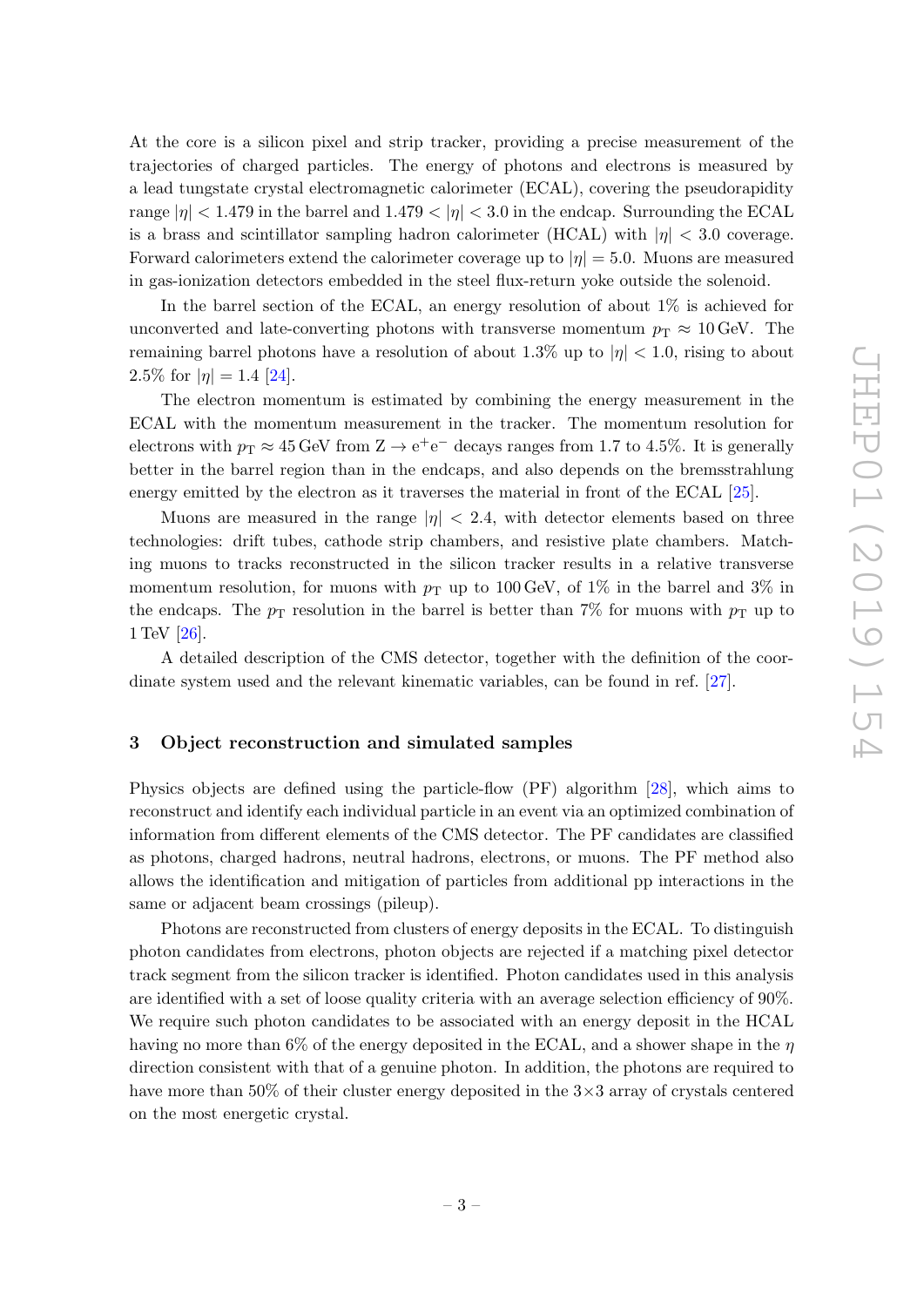To further suppress the misidentification of hadrons as photons, a PF-based isolation requirement is imposed. The isolation variable is calculated by summing the magnitude of the transverse momentum of all PF charged hadrons, neutral hadrons, and other photons within a cone of  $\Delta R \equiv \sqrt{(\Delta \eta)^2 + (\Delta \phi)^2} = 0.3$ , where  $\phi$  is the azimuthal angle in radians, around the candidate photon direction. We required this variable not to exceed fixed values that are set to achieve a desirable balance between identification efficiency and misidentification rate. The photon object that is being identified is not included in the isolation sums, and charged hadrons are included only if they are associated with the primary pp interaction vertex. The reconstructed vertex with the largest value of summed physics-object  $p_T^2$  is taken to be the primary pp vertex. The physics objects are the jets, clustered using the jet-finding algorithm [\[29,](#page-17-12) [30\]](#page-17-13) with the tracks assigned to the vertex as inputs, and the associated missing transverse momentum, taken as the negative vector  $p_T$ sum of those jets.

Electrons are found by associating tracks reconstructed in the silicon tracker with ECAL clusters. The electron candidates are required to be within the fiducial region of  $|\eta|$   $\langle$  2.5, where the tracker coverage ends. Identification of electrons is based on the shower shape of the ECAL cluster, the HCAL-to-ECAL energy ratio, the geometric matching between the cluster and the track, the quality of the track reconstruction, and the isolation variable. To enhance the identification efficiency, the isolation variable is calculated from the transverse momenta of photons, charged hadrons, and neutral hadrons within a  $\Delta R$ cone whose radius is variable depending on the electron  $p_T$  [\[31\]](#page-17-14), and which is also corrected for the effects of pileup [\[32\]](#page-17-15).

The reconstruction of muons is based on associating tracks from the silicon tracker with those in the muon system. A set of muon identification criteria, based on the goodness of the track fit and the quality of muon reconstruction, is applied to select the muon candidates, having an efficiency greater than 98% for genuine muons [\[26\]](#page-17-9). Muons are also required to be isolated from other objects in the event using a similar isolation variable [\[26\]](#page-17-9) as in the electron identification.

Jets are reconstructed starting with all PF candidates that are clustered using the anti $k_{\text{T}}$  algorithm [\[29,](#page-17-12) [30\]](#page-17-13) with a distance parameter that determines the nominal jet radius of  $R = 0.4$ . The jet energies are corrected for detector response, as well as an offset energy from pileup interactions [\[32\]](#page-17-15). Jet candidates considered in this analysis are required to have  $p_T > 30$  GeV and be within the  $|\eta| < 2.5$  region. Tracks associated with the jet are required to be consistent with originating from the primary vertex. The missing transverse momentum vector  $\vec{p}_{\rm T}^{\rm miss}$  is given by the negative vector  $p_{\rm T}$  sum of all PF objects, with jet energy corrections [\[32,](#page-17-15) [33\]](#page-17-16) applied. The magnitude of  $\bar{p}_{\rm T}^{\rm miss}$  is referred to as the missing transverse momentum  $p_T^{\text{miss}}$ . The near hermiticity of the CMS detector allows for accurate measurements of  $p_T^{\text{miss}}$ . Dedicated filters are applied to remove events with  $p_T^{\text{miss}}$  induced by beam halo, noise in the detector, or poorly reconstructed muons [\[34\]](#page-18-0).

Monte Carlo (MC) simulated events are used to model the SM backgrounds, validate the background estimation methods, and study the SUSY signal yields. In order to study the SM backgrounds, discussed more fully in section [5,](#page-6-0) samples of  $W\gamma$  events are generated with MADGRAPH5 aMC@NLO 2.3.3 [\[35\]](#page-18-1) at leading order (LO), while the  $Z_{\gamma}$ , Drell-Yan,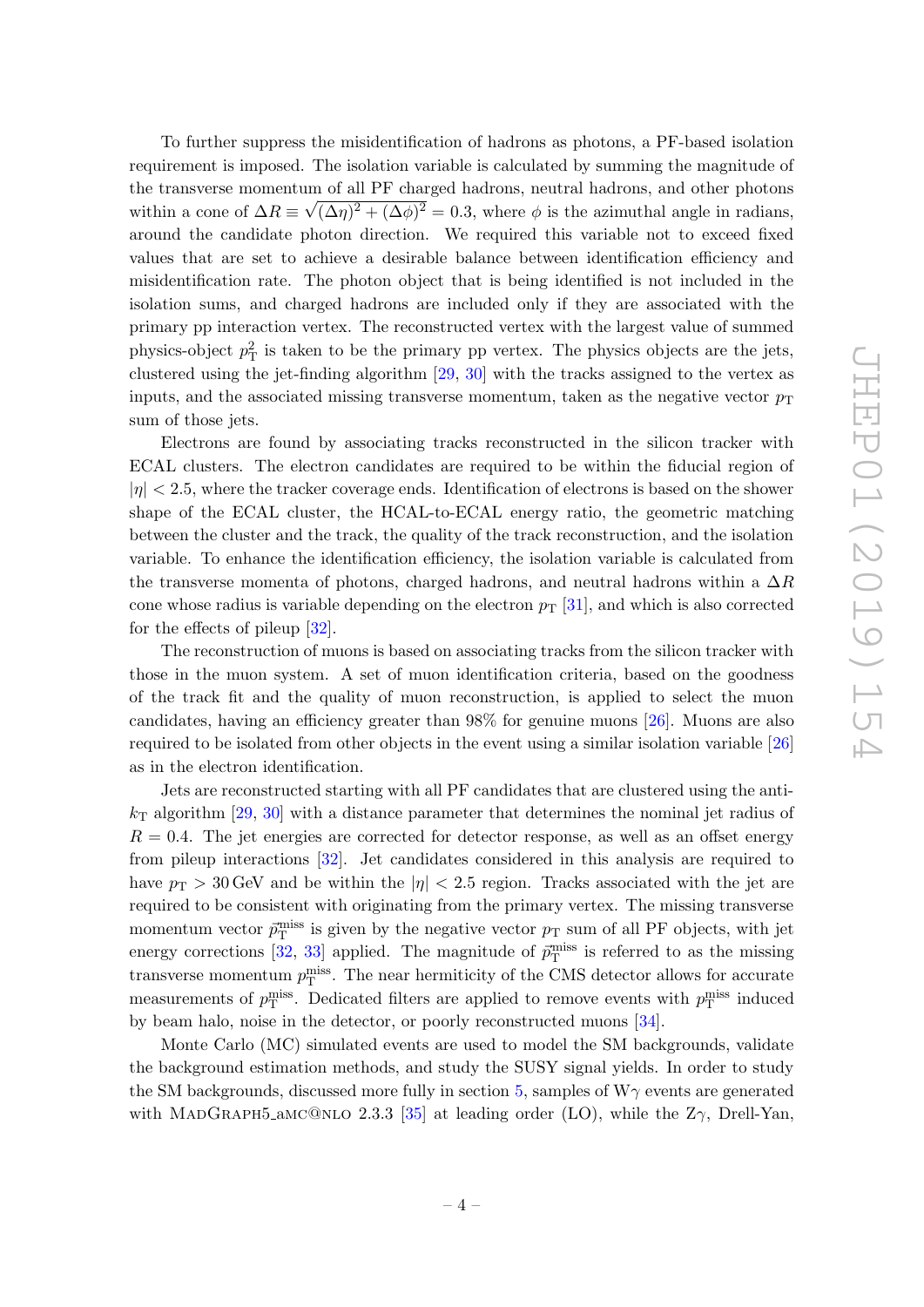$WW(+\gamma)$ ,  $WZ(+\gamma)$ , and  $t\bar{t}$  (+ $\gamma$ ) background processes are generated at next-to-leading order (NLO). All samples use the NNPDF 3.0 [\[36\]](#page-18-2) parton distribution functions (PDFs). The generated events are interfaced with PYTHIA 8.205 or 8.212 [\[37\]](#page-18-3) with the CUETP8M1 underlying event tune [\[38\]](#page-18-4) for simulation of parton showering and hadronization. Renormalization and factorization scales and PDF uncertainties are derived with the use of the SysCalc package [\[39\]](#page-18-5). The Z $\gamma$ , Drell-Yan, WW(+ $\gamma$ ), WZ(+ $\gamma$ ), and tt (+ $\gamma$ ) samples are scaled to the integrated luminosity using the theoretical cross sections at NLO preci-sion [\[35\]](#page-18-1). For the W $\gamma$  sample, a next-to-NLO (NNLO) scale factor of 1.34 [\[40\]](#page-18-6) is applied to the LO cross section to account for higher-order corrections. The CMS detector response is simulated using a GEANT4-based  $[41]$  package. The effects of pileup are modeled in the simulation by overlaying simulated minimum-bias events on the corresponding hardscattering event, and the distribution of the pileup vertices is reweighted to match that observed in data.

The signal events in the three simplified models introduced in section [1](#page-1-0) are generated with MADGRAPH5 aMC@NLO at LO. The cross sections are calculated at NLO plus nextto-leading-logarithm (NLL) accuracy  $[42-46]$  $[42-46]$ . The generated events are processed with a fast simulation of the CMS detector response [\[47\]](#page-18-10). Scale factors are applied to compensate for any differences with respect to the full simulation.

To improve the MadGraph5 amc@nlo modeling of initial-state radiation (ISR), which affects the total transverse momentum of the event, the ISR transverse momentum  $(p_{\text{T}}^{\text{ISR}})$  distributions of the MC W $\gamma$  and Z $\gamma$  events are weighted to agree with those in data. This reweighting procedure is based on studies of the transverse momentum of Z boson events [\[48\]](#page-18-11). The reweighting factors range from 1.11 for  $p_T^{\rm ISR} \approx 125\,\text{GeV}$  to 0.64 for  $p_T^{\rm ISR} > 300$  GeV. We take the deviation of the reweighting factors from 1.0 as an estimate of the systematic uncertainty in the reweighting procedure.

#### <span id="page-5-0"></span>4 Event selection

The analysis is performed in both the e $\gamma$  and  $\mu\gamma$  channels. The e $\gamma$  data sample is collected using a diphoton trigger [\[49\]](#page-18-12) requiring at least two isolated electromagnetic objects with  $p_{\rm T}$  thresholds of 30 and 18 GeV for the highest  $p_{\rm T}$  and second-highest- $p_{\rm T}$  electromagnetic object, respectively, that satisfy loose identification criteria and have an invariant mass  $M_{\gamma\gamma} > 90$  GeV. The trigger does not veto photon objects that can be matched to a track from the silicon tracker, allowing events with a photon and an electron to also pass the trigger selections. The  $\mu\gamma$  events are collected using a combination of two muon+photon triggers, one requiring the presence of an isolated photon with  $p_T > 30$  GeV and a muon with  $p_T > 17$  GeV, and the other using symmetric  $p_T$  thresholds of 38 GeV for both objects, with no photon isolation criteria. With the selection criteria described below, the average trigger efficiency for the investigated SUSY signal models is found to be 96% for  $e\gamma$  and 94% for  $\mu\gamma$ .

Candidate signal events are required to contain at least one isolated photon with  $p_T^{\gamma} > 35\,\text{GeV}$  and  $|\eta| < 1.44$  and at least one isolated electron (muon) with  $p_T > 25\,\text{GeV}$ and  $|\eta|$  < 2.5 (2.4). To ensure a high reconstruction efficiency, electrons in the barrel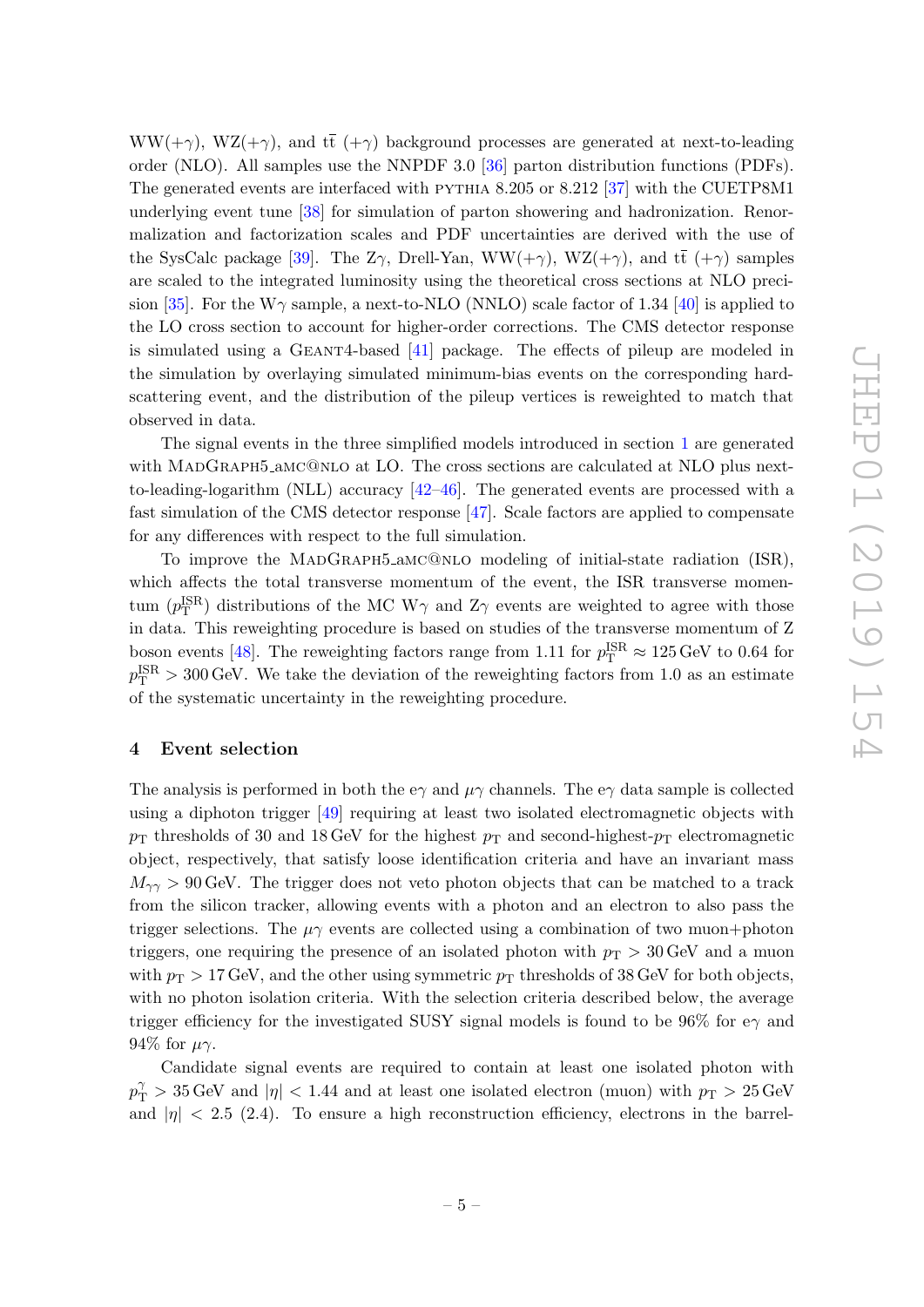endcap transition region  $1.44 < |\eta| < 1.56$  are rejected. If more than one electron (muon) satisfies the selection criteria, the highest  $p<sub>T</sub>$  candidate is selected. To suppress events with photons from final-state radiation, photon candidates are vetoed if they are within  $\Delta R$  < 0.3 of any reconstructed electron or muon. In addition, the highest  $p_{\rm T}$  photon is required to be separated from the highest  $p_T$  lepton by  $\Delta R > 0.8$ . In the eγ channel, the eγ invariant mass must be at least 10 GeV greater than the world-average Z boson mass [\[50\]](#page-18-13) to reduce the contribution of  $Z \to e^+e^-$  events, where one of the electrons is misidentified as a photon.

For each event we compute the transverse mass  $m<sub>T</sub>$  of the lepton plus  $p_T^{\text{miss}}$  system to help discriminate between the SUSY signal and SM backgrounds. The quantity  $m<sub>T</sub>$  is defined as  $m_T = \sqrt{2p_T^{\ell}p_T^{\text{miss}}} [1 - \cos(\Delta\phi(\ell, \vec{p}_T^{\text{miss}}))]$ , where  $p_T^{\ell}$  is the magnitude of the lepton transverse momentum and  $\Delta \phi$  is the difference in azimuthal angle between the direction of the lepton and  $\vec{p}_{\rm T}^{\rm miss}$ . The signal region is defined as  $p_{\rm T}^{\rm miss} > 120\,\text{GeV}$  and  $m_{\rm T} > 100\,\text{GeV}$ . Models with strongly produced SUSY particles lead to final states with significant hadronic activity in the form of jets. To provide additional sensitivity to these models, we define the variable  $H_T$  as the scalar sum of the transverse momenta of all jets that are separated from both the candidate photon and candidate lepton by  $\Delta R > 0.4$ . The signal region is later divided into search regions as a function of  $p_{\rm T}^{\rm miss}$ ,  $p_{\rm T}^{\gamma}$  $T_{\rm T}$ , and  $H_{\rm T}$ .

## <span id="page-6-0"></span>5 Background estimation

The SM backgrounds of events with one lepton, one photon, and substantial  $p_T^{\text{miss}}$  in the final state mainly arise from three sources. The first consists of events without a directly produced (prompt) photon. This includes events with a photon that does not originate from the hard-scattering event vertex, but from a nearby pileup vertex, as well as events with an object such as an electron or an electromagnetically rich jet that is misidentified as a photon. The second source of background consists of events that do not contain a prompt lepton. These typically result from the misidentification of a jet as a lepton, or from a jet caused by the hadronization of a heavy-flavor quark, which produces a lepton via the semileptonic decay of the corresponding heavy-flavor meson or baryon. The final contribution to the background comes from EW processes, primarily  $W_{\gamma}$  and  $Z_{\gamma}$  production. This category also includes rarer processes such as WW $\gamma$ , WZ $\gamma$ , and  $t\bar{t}\gamma$ , referred to in this paper as the "rare EW" background.

The contribution from EW processes is estimated via simulation, while the backgrounds due to misidentified photons and leptons are estimated from data, as described below.

#### <span id="page-6-1"></span>5.1 Backgrounds from misidentified photons

Photon candidates are considered misidentified if they are not produced directly in the hard-scattering process, or if they result from a misidentified object. The latter constitute the majority of misidentified photons and can occur in two cases: when a large fraction of the energy of a jet is carried by a neutral pion decaying into two almost collinear photons, or when an electron fails to register hits in the pixel tracker. In both cases, a misidentified photon is reconstructed. Signal candidate events with misidentified photons from jets can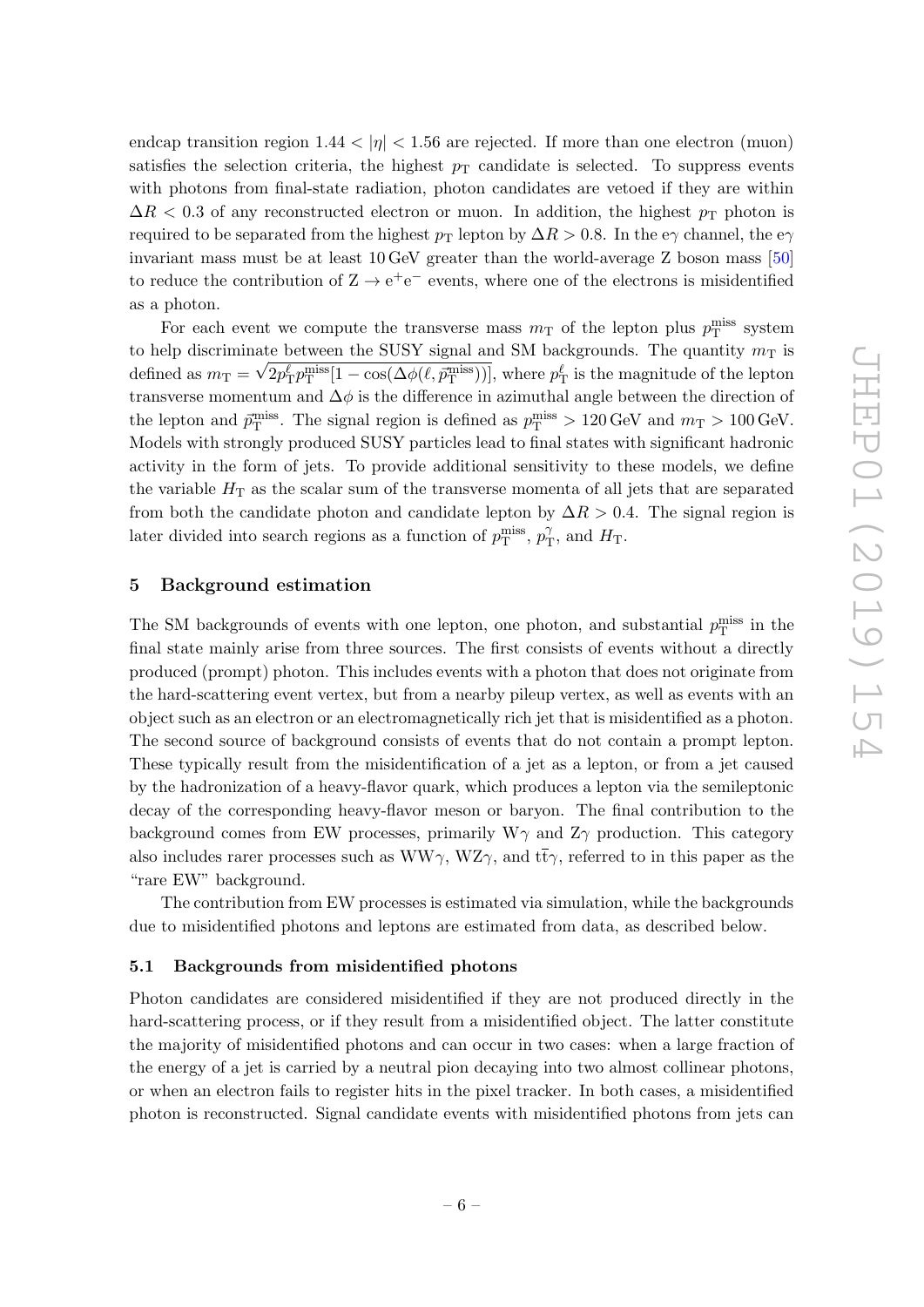arise from the process  $W(\to \ell \nu)$  + jets, where a  $\pi^0$  or  $\eta$  meson in the jet decays to photons. Signal candidate events with misidentified photons from electrons can arise from Drell-Yan dielectron production  $(q\bar{q} \rightarrow \gamma^* \rightarrow e^+e^-)$ , as well as tte events with an electron in the final state.

The misidentified-photon background is estimated from collision data by determining the misidentification rate from a control sample of electron-like objects and applying it to events in a control region. First, the control sample is formed by replacing the photon candidate with a photon-like object, which is obtained by inverting some of the photon identification criteria, while keeping the other selection requirements identical to those for signal candidates. Second, the misidentification rate is defined as the ratio of the number of misidentified photons to the total number of photon-like objects in the control sample. The misidentification rate is applied in a control region, defined by  $p_T^{\text{miss}} < 70 \,\text{GeV}$ , to estimate the number of misidentified photons in the control region. This estimate is then extrapolated to the signal region.

Electron control samples are constructed by requiring a candidate photon to either be associated with a seed track in the pixel detector or be geometrically matched to a reconstructed electron within  $\Delta R$  < 0.03. The misidentification rate is estimated using the "tag-and-probe" method [\[51\]](#page-18-14) on a sample of  $Z \rightarrow e^+e^-$  events in data. The rate is derived in bins of three variables: the  $p<sub>T</sub>$  and  $|\eta|$  of the probe objects, and the number of vertices in the event  $N_{\text{vtx}}$ . Parameterized functions are used to model the dependence of the misidentification rate on  $p_T$  and  $N_{\text{vtx}}$ , and binned values are used for the  $|\eta|$  dependence. The measured misidentification rate varies from 2.3% for  $p_T = 35 \,\text{GeV}$  to 1.2% for  $p_T >$ 180 GeV. These misidentification rates are then applied on an event-by-event basis in the control region when estimating the misidentified-lepton backgrounds later in the signal region. To verify the correctness of this background estimation method, it is tested on simulated Drell-Yan and  $t\bar{t}/WW/WZ$  events. As shown in figure [2,](#page-8-1) good agreement is achieved in the  $p_T^{\text{miss}}$  distribution of these simulated background events found using the control sample e-to- $\gamma$  misidentification estimation method and that found directly from the generator-level truth information.

To estimate the jet-to-photon misidentification background, a hadronic control sample is constructed by inverting one of the variables characterizing the ECAL cluster shape  $(\sigma_{mn}$  in ref. [\[25\]](#page-17-8)) and the isolation variable requirement. The misidentification rate for the hadronic control sample is determined through an assessment of the fraction of events with jet-to-photon misidentification among the photon candidates. This fraction is denoted as the "hadron fraction". The measurement is performed in the control region  $p_T^{\text{miss}} < 70 \,\text{GeV}$ from a fit to the isolation variable distribution based on two templates, one representing pure photons obtained from  $\gamma$ +jet simulated MC events and one modeling the events with jet-to-photon misidentification, where the template for those events is obtained by inverting the  $\sigma_{\eta\eta}$  requirement on the signal-photon candidates. The fit to the isolation distribution is performed in bins of  $p_{\text{t}}^{\gamma}$ T<sub>T</sub>. The resulting hadron fraction varies from 47 to 4% for the e<sub>7</sub> channel and 18 to 4% for the  $\mu\gamma$  channel as  $p_{\rm T}^{\gamma}$  $\gamma_{\rm T}^{\gamma}$  increases. The  $p_{\rm T}$  distribution of the jet-tophoton background in the control region is obtained by multiplying the  $p_T$  distribution of the photon candidates by the hadron fraction. To extrapolate the result to high- $p_T$  photons,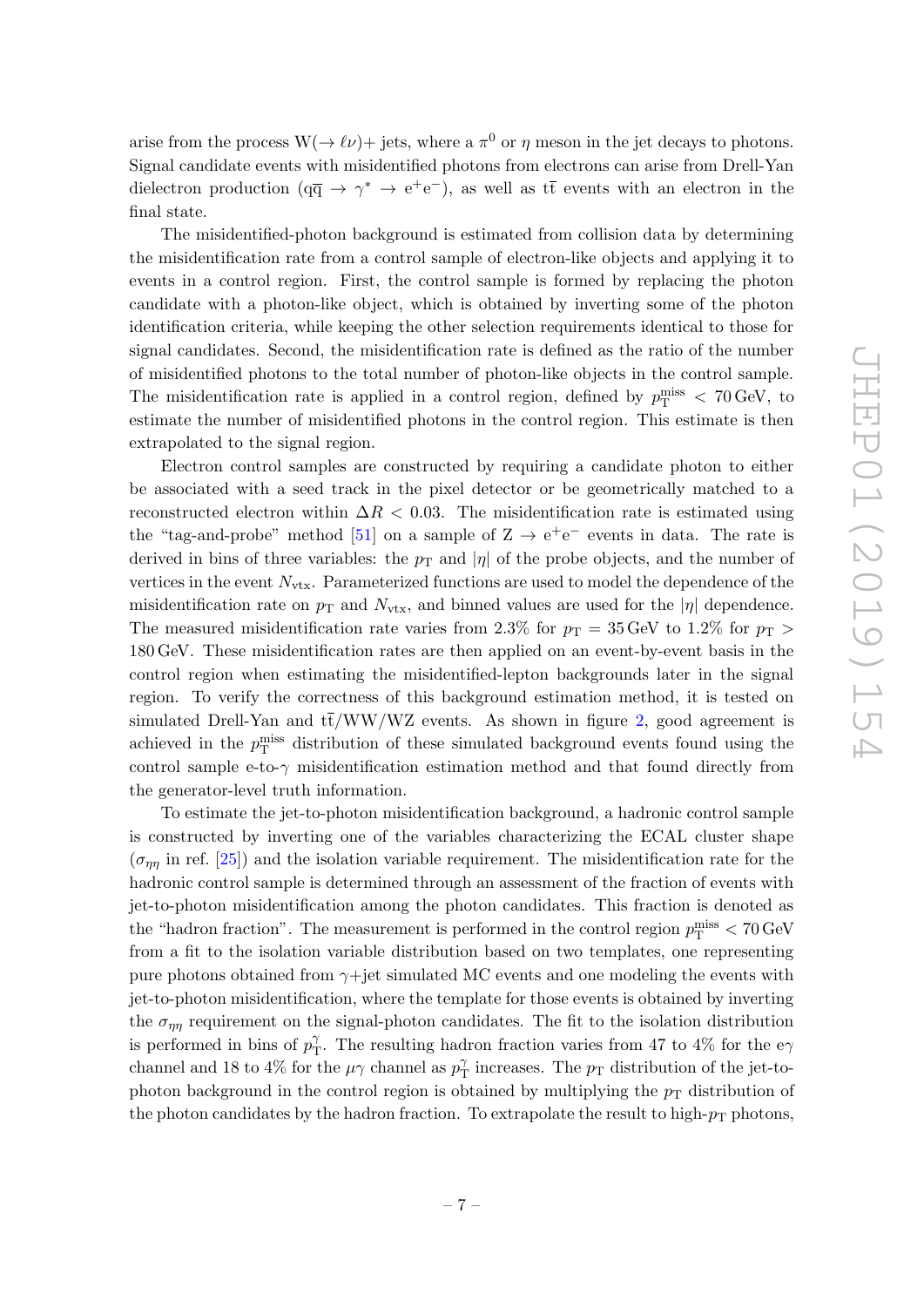

<span id="page-8-1"></span>**Figure 2.** Verification of the e-to- $\gamma$  misidentification estimation method using simulated data. The  $p_T^{\text{miss}}$  distribution for events with misidentified photons in the e $\gamma$  (left) and  $\mu\gamma$  (right) channels from prediction using the control sample estimation method (histograms) and direct simulation (points), as obtained from the generator-level information of the simulated data. The vertical bars on the points show the statistical uncertainty in the simulation, while the horizontal bars give the bin widths. The dashed vertical line shows the boundary between the control and signal regions. The lower panels show the ratio of the predictions from direct simulation to those estimated with control samples. The hatched areas give the quadrature sum of the statistical and systematic uncertainties in the simulated background.

the  $p_T$  shape of the jet-to-photon backgrounds and the control samples are modeled with the sum of two exponential functions, and the ratio between these two functions is used to assign event-by-event misidentification rates in the signal region. In the e $\gamma$  channel, the misidentification rate varies from 28% at  $p_T = 35$  GeV to 12% at  $p_T = 200$  GeV. In the  $\mu\gamma$ channel, it drops from 22 to 10% as  $p_T$  goes from 35 to 200 GeV.

### <span id="page-8-0"></span>5.2 Electroweak and misidentified-lepton backgrounds

A lepton is considered to be misidentified if it doesn't originate from a prompt W or Z boson decay. This includes leptons from heavy- and light-flavor hadron decays, misidentified jets, and electrons from photon conversions. Similar to the misidentified-photon background, the shapes of the misidentified-lepton backgrounds are modeled by control samples, which are formed by inverting the isolation requirement of the lepton while keeping other requirements unchanged. For electrons, the cluster shape and the quality of the cluster-to-track matching are also inverted to include more hadronic objects.

The SM backgrounds in final states with a lepton, a photon, and large  $p_T^{\text{miss}}$  are dominated by the production of W and Z bosons in association with a photon, denoted as  $V\gamma$ production. In particular, neutrinos from the W boson leptonic decay escape the detector, producing significant  $p_T^{\text{miss}}$ . The shape of the  $p_T^{\text{miss}}$  distribution from the V $\gamma$  background is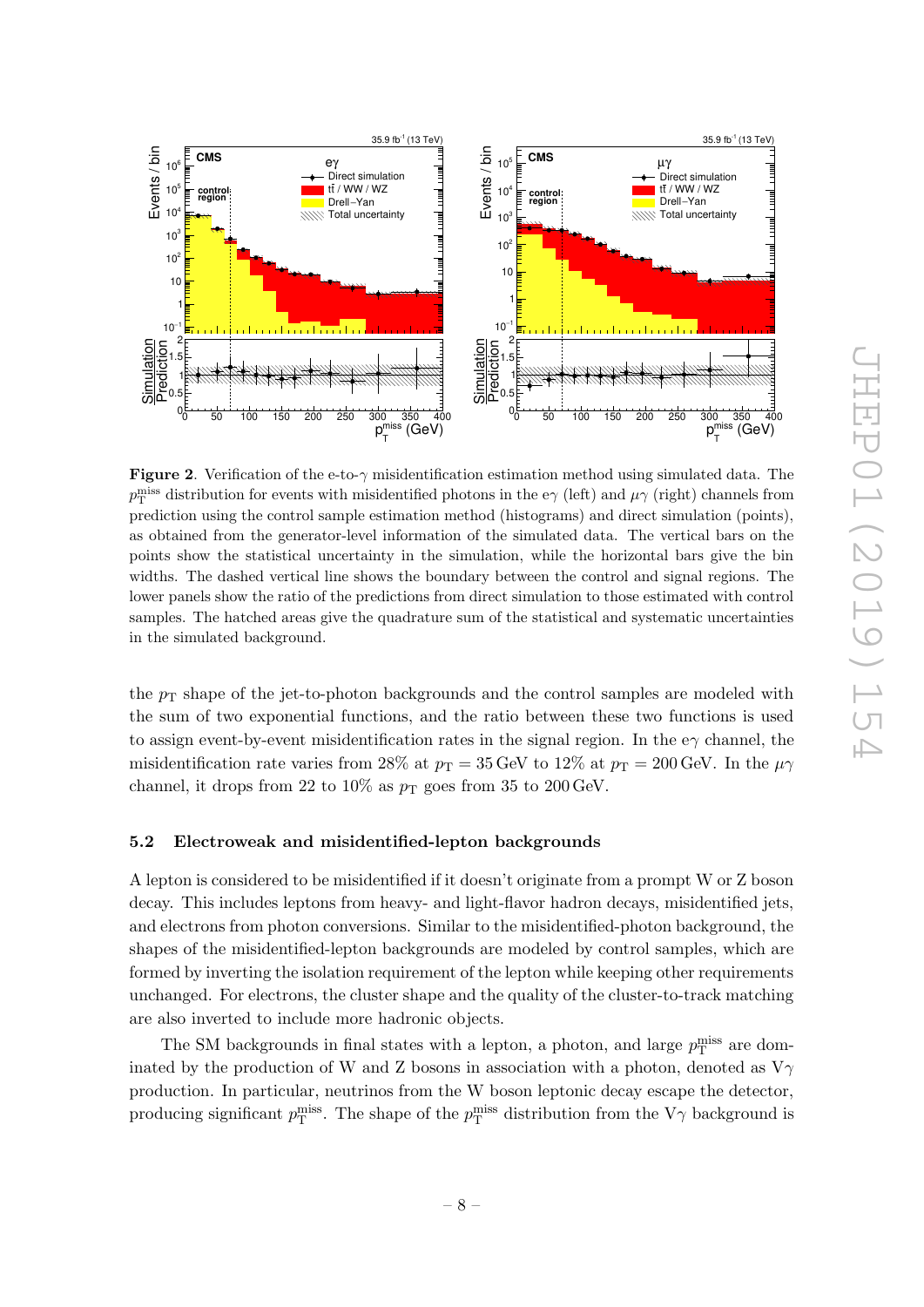

<span id="page-9-1"></span>Figure 3. The  $|\Delta\phi(\ell, \vec{p}_{\rm T}^{\rm miss})|$  distributions for the data in the  $40 < p_{\rm T}^{\rm miss} < 70$  GeV control region (points) and the estimated  $V\gamma$  (dashed line) and misidentified-lepton (solid line) backgrounds for the e $\gamma$  (left) and  $\mu\gamma$  (right) channels. The filled histogram shows the result of the overall fit and the hatched area indicates the fit uncertainty. The vertical bars on the points represent the statistical uncertainty in the data. The lower panels show the ratio of the fit result to the data.

modeled by simulation, and the normalization factors are determined together with those of the misidentified-lepton backgrounds, as described in the next paragraph.

The normalization of the  $V\gamma$  and misidentified-lepton backgrounds is determined by a two-component signal-plus-background template fit to the distribution of  $|\Delta\phi(\ell,\vec{p}_{\rm T}^{\rm miss})|$ , the azimuthal angular difference between the direction of the lepton and  $\vec{p}_{\rm T}^{\rm miss}$  in the transverse plane. This fit is performed in the control region  $40 < p_T^{\text{miss}} < 70 \,\text{GeV}$ , where the lower bound of 40 GeV is applied to reduce the contribution of  $Z_{\gamma}$  events. Expected contributions from the misidentified-photon and rare EW backgrounds such as  $WW(+\gamma)$ ,  $WZ(+\gamma)$ , and  $t\bar{t}(+\gamma)$  processes are subtracted before the fit. The distribution of  $|\Delta\phi(\ell, \vec{p}_{\rm T}^{\rm miss})|$  is shown in figure [3](#page-9-1) with the fit results overlaid. The resulting scale factors (SFs) for the V $\gamma$  and misidentified-lepton backgrounds in the eγ channel are  $SF_{V\gamma} = 1.17 \pm 0.08$  and  $SF_{e-misid}$  $0.24 \pm 0.02$ , respectively, while the SFs for the  $\mu\gamma$  channel are  $SF_{V\gamma} = 1.33 \pm 0.02$  and  $SF_{\mu-\text{misid}} = 0.62 \pm 0.02$ , where the uncertainties are statistical only.

## <span id="page-9-0"></span>6 Systematic uncertainties

Table [1](#page-10-1) summarizes the relative systematic uncertainties in the background estimation and signal expectation. If the relative uncertainties differ considerably in different kinematic regions because of the limited number of events available for the evaluation of the systematic uncertainties, the range of the relative uncertainty is shown. The main sources of systematic uncertainties are the SFs derived from the  $|\Delta\phi(\ell, \vec{p}_{\rm T}^{\rm miss})|$  template fit to the V $\gamma$  and misidentified-lepton backgrounds, and the cross sections used to normalize the rare EW simulated samples. The systematic uncertainty coming from the shape of the  $V_{\gamma}$  distribu-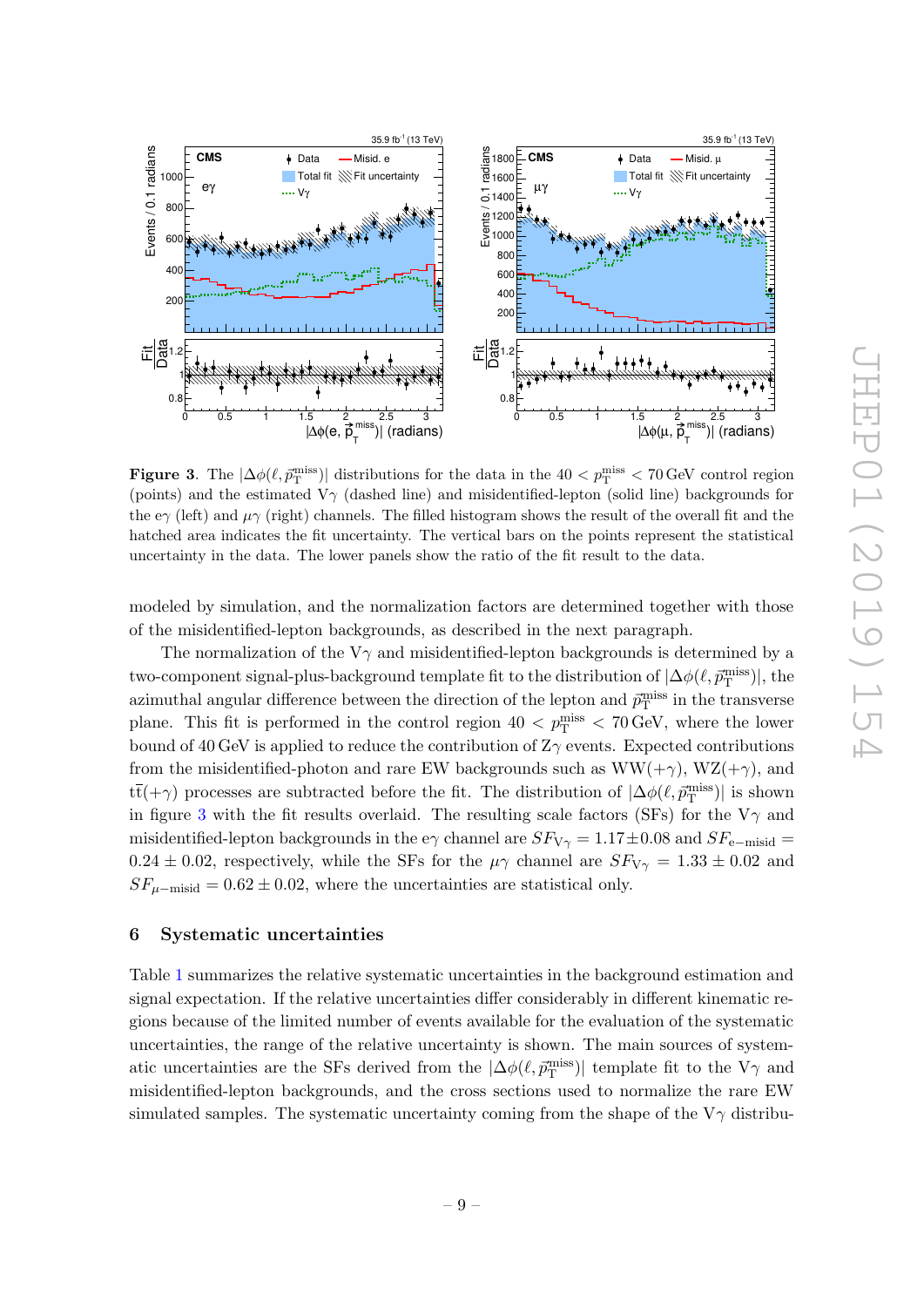| Uncertainty source                           |                                           | Background process Background uncertainty $(\%)$ | Signal uncertainty $(\%)$ |
|----------------------------------------------|-------------------------------------------|--------------------------------------------------|---------------------------|
| Jet energy scale                             | $V\gamma$ , rare EW                       | $0 - 23$                                         | $0 - 10$                  |
| Normalization scale                          | $V\gamma$ , jet $\rightarrow \ell$ misid. | 20                                               |                           |
| Cross section                                | rare EW                                   | 50                                               | $4 - 37$                  |
| Ident. and trigger efficiency                | $V_{\gamma}$ , rare EW                    | $1.3 - 6.5$                                      | $1.3 - 6.5$               |
| $e \rightarrow \gamma$                       | $e \rightarrow \gamma$ misid.             | $8 - 51$                                         |                           |
| Jet $\rightarrow \gamma$ shape               | jet $\rightarrow \gamma$ misid.           | $8 - 56$                                         |                           |
| Misid. lepton shape                          | jet $\rightarrow \ell$ misid.             | $0 - 42$                                         |                           |
| ISR corrections                              | $V\gamma$                                 | $3 - 58$                                         | $0 - 32$                  |
| Integrated luminosity                        | rare EW                                   | 2.5                                              | 2.5                       |
| Pileup uncertainty                           |                                           |                                                  | $2 - 10$                  |
| PDF, renormalization/factorization scales    |                                           |                                                  | $0 - 10$                  |
| Fast simulation $p_T^{\text{miss}}$ modeling |                                           |                                                  | $0 - 31$                  |

<span id="page-10-1"></span>Table 1. The relative systematic uncertainties in the SM background processes (third column) and the expected SUSY signal (fourth column). The ranges refer to the uncertainties over the different kinematic regions.

tion is obtained by allowing each bin of the template to vary independently according to a Gaussian distribution. Systematic uncertainties in the magnitude of the normalization are determined by allowing the number of subtracted events from the estimated backgrounds to vary within their uncertainties, as well as the PDF and renormalization and factorization scales of the  $V\gamma$  template to vary by one standard deviation around their nominal values. For the rare EW backgrounds, a 50% uncertainty is assigned to the cross sections to cover the difference between the calculated cross sections and the latest CMS measurements [\[52,](#page-19-0) [53\]](#page-19-1).

The subdominant systematic uncertainties come from the modeling of the misidentified photons. Different choices of control samples and parameterized functions are studied to evaluate the size of these systematic effects. The uncertainties in the number of misidentified photons with  $p_T < 200$  GeV are less than 20%. A larger uncertainty, up to 56%, is caused by the limited number of events in the control sample and applies only to the high- $p<sub>T</sub>$  bins, where the misidentified photons contribute less than 10% of the total background, resulting in a small effect on the total background prediction. For the backgrounds obtained from simulation, systematic uncertainties from the jet energy scale are evaluated by varying the corresponding scale by one standard deviation around its nominal value [\[54\]](#page-19-2). Uncertainties in the signal cross sections used in the simulation due to the PDFs and the renormalization and factorization scales are taken from refs. [\[42–](#page-18-8)[46\]](#page-18-9). The additional shape uncertainty in the signal sample due to the choice of the renormalization and factorization scales is estimated by varying the scales upward and downward by a factor of two with respect to their nominal values. Finally, the uncertainty in the integrated luminosity of the data sample is 2.5% [\[55\]](#page-19-3).

## <span id="page-10-0"></span>7 Results

Figure [4](#page-11-0) shows the  $p_T^{\text{miss}}, p_T^{\gamma}$  $T_{\rm T}$ , and  $H_{\rm T}$  distributions of the observed data and predicted background, together with the systematic uncertainties in the background prediction. The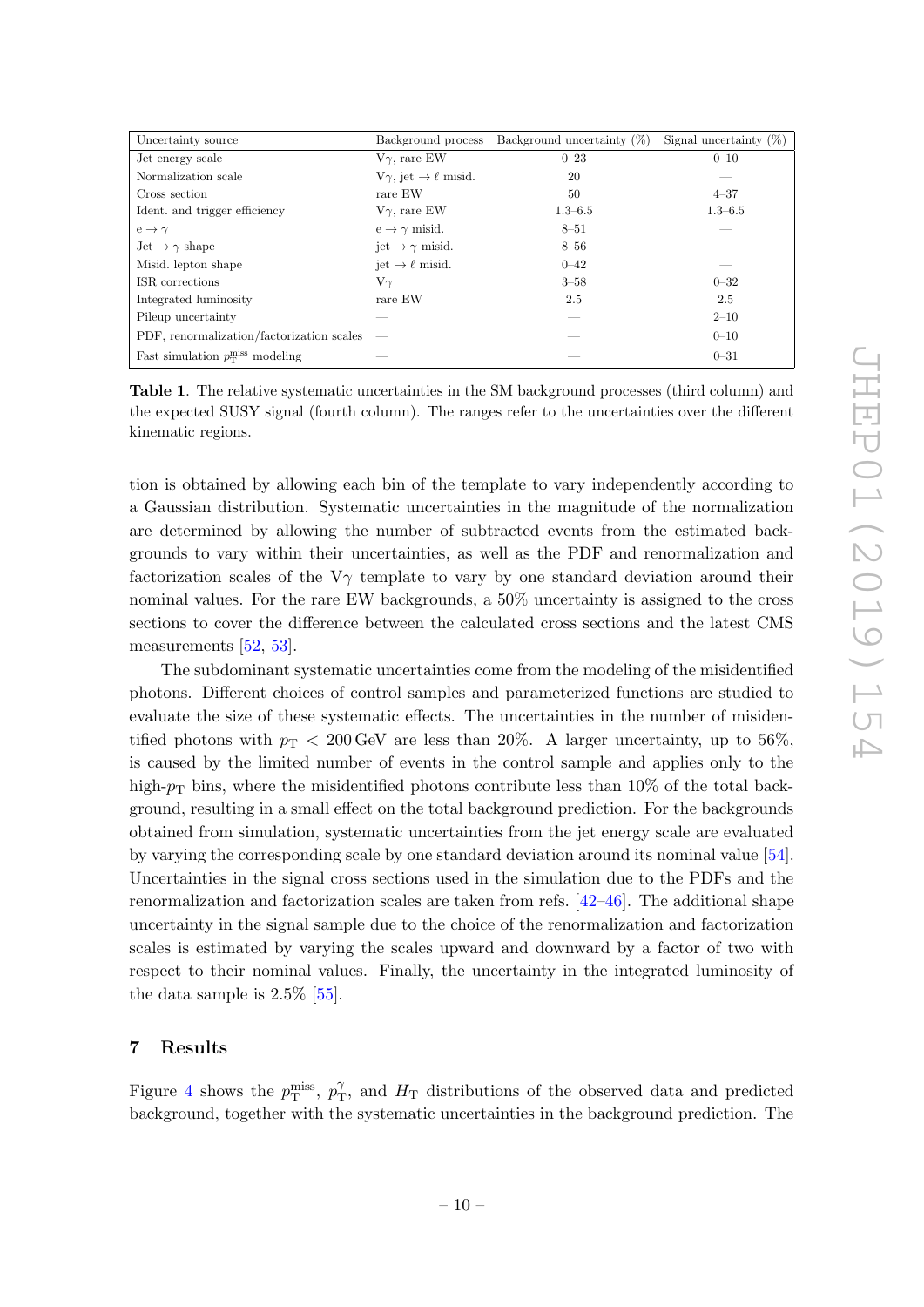

PST (6T07) TOHET JHEP01(2019)154

<span id="page-11-0"></span>**Figure 4.** Distributions of  $p_T^{\text{miss}}$  (a, b),  $p_T^{\gamma}$  (c, d), and  $H_T$  (e, f) from data (points) and estimated SM predictions (stacked histograms) for the e $\gamma$  (left) and  $\mu\gamma$  (right) channels. Simulated signal distributions from the TChiWg model (dotted) with  $m_{\tilde{\chi}^0/\tilde{\chi}^{\pm}} = 800 \,\text{GeV}$  and the T5Wg model (solid) with  $m_{\tilde{g}} = 1700 \text{ GeV}$  are overlaid. The  $p_T^{\text{miss}}$  distribution includes all events with  $m_T > 100 \text{ GeV}$ , while the  $p_T^{\gamma}$  and  $H_T$  distributions only include events with  $m_T > 100 \,\text{GeV}$  and  $p_T^{\text{miss}} > 120 \,\text{GeV}$ . The vertical bars on the points give the statistical uncertainty in the data and the horizontal bars show the bin widths. The hatched area represents the quadratic sum of the statistical and systematic uncertainties in the simulated background. The lower panels display the ratio of the data to the total background prediction.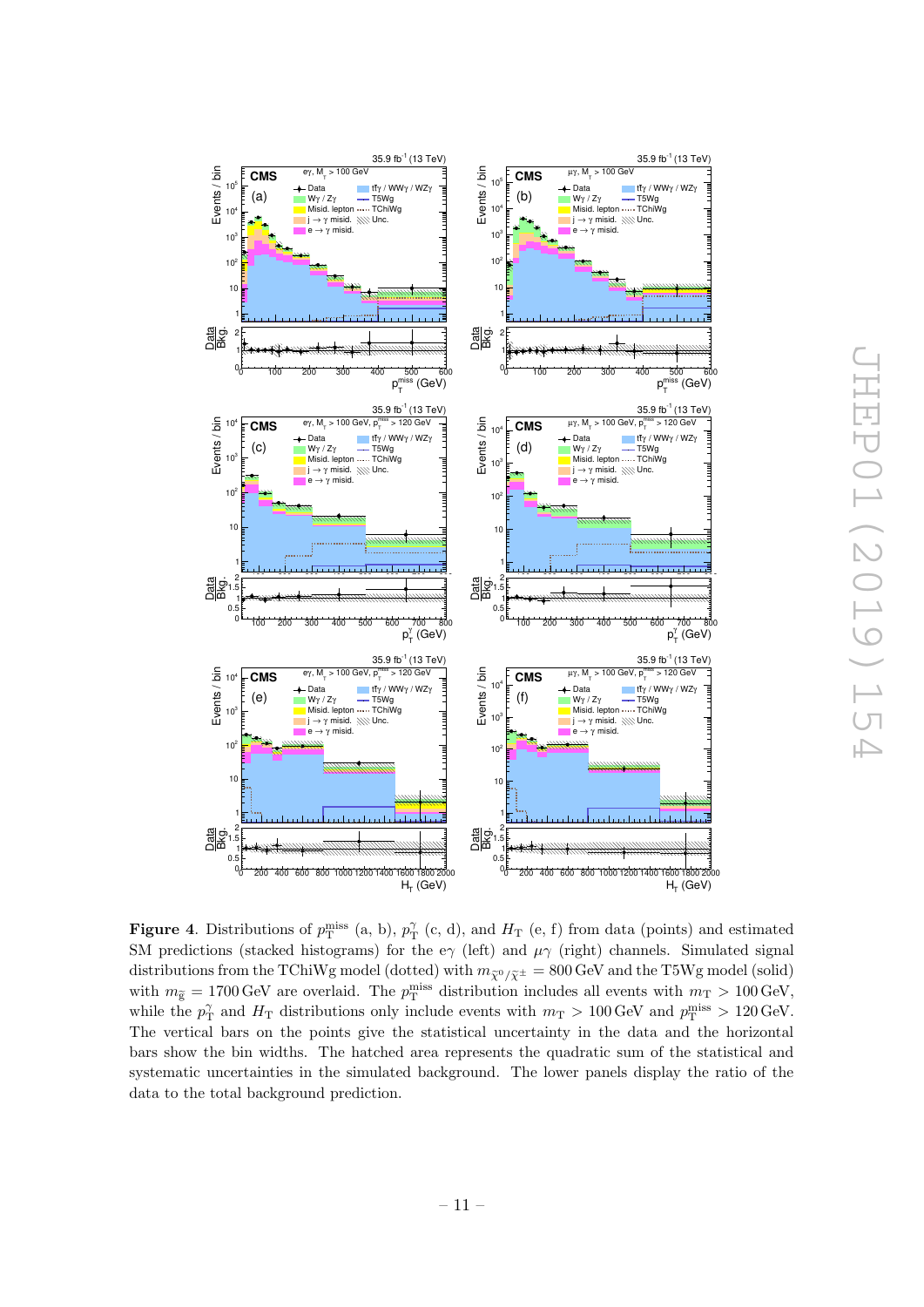

<span id="page-12-0"></span>Figure 5. The number of data events (points) and predicted background events (shaded histograms) for the 18 search regions in  $p_T^{\text{miss}}$ ,  $H_T$ , and  $p_T^{\gamma}$  (separated by dashed vertical lines) in the e $\gamma$  (regions 1–18) and the  $\mu\gamma$  (regions 19–36) channels. For each  $p_T^{\text{miss}}$  range, the first, second, and last bins correspond to the  $H_T$  regions 0–100, 100–400, and > 400 GeV, respectively. The lower panel displays the ratio of the data to the background predictions. The vertical bars on the points show the statistical uncertainty in the data, and the hatched areas give the quadrature sum of the statistical and systematic uncertainties in the simulated background.

 $p_{\rm T}^{\rm miss}$  distribution includes all events with  $m_{\rm T} > 100\,\text{GeV}$ , while the  $p_{\rm T}^{\gamma}$  $H_T$  and  $H_T$  distributions only include events in the signal region. Two simulated signal distributions, one from the TChiWg simplified model with an NLSP mass of 800 GeV, and the other from the T5Wg model with an NLSP mass of 1000 GeV and a gluino mass of 1700 GeV, are also overlaid. The data are compatible with the estimated SM backgrounds within the uncertainties.

To improve the sensitivity for different SUSY scenarios, the signal region for each lepton channel is further divided into 18 search regions: three bins of  $p_T^{\text{miss}}$  (120–200, 200–400, and  $>400$  GeV) in each of three  $H_T$  ranges (0–100, 100–400, and  $>400$  GeV), and two ranges of photon  $p_T$  (35–200 and >200 GeV). The misidentified-photon and misidentified-lepton control samples are also divided into respective search regions. Figure [5](#page-12-0) gives the event yields from data and the estimated total background in each of the search regions for the eγ (left part) and  $\mu\gamma$  (right part) channels. The observed data are consistent with the background predictions in all the search regions. The largest difference is in the fourth bin of the e $\gamma$  channel, which has an excess over the background prediction of 2.3 standard deviations. In the corresponding search regions of the  $\mu\gamma$  channel, the data are compatible with the SM background predictions. Thus, we conclude that no significant excess of events beyond the SM expectation is observed.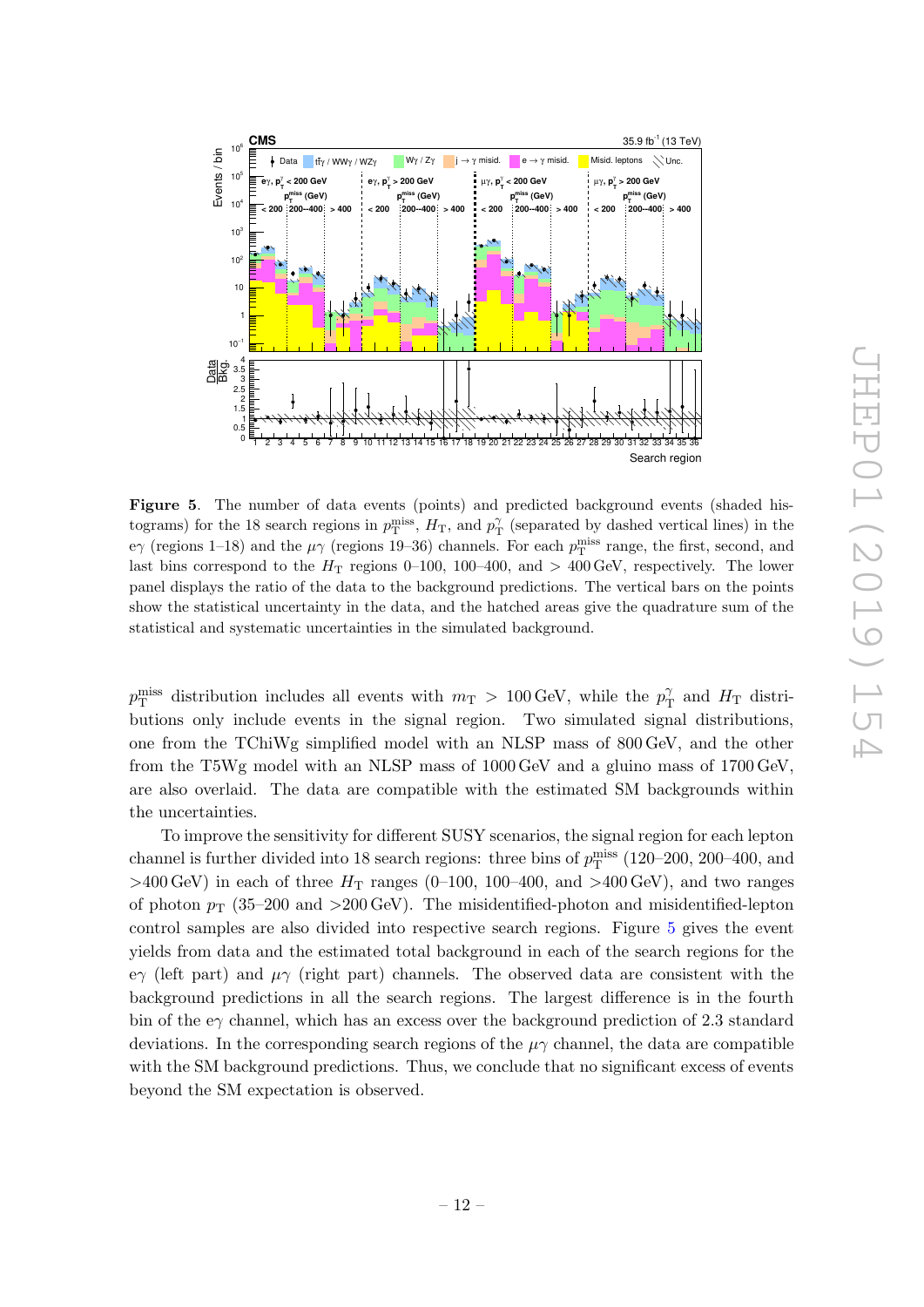

<span id="page-13-1"></span>Figure 6. The observed (solid line) and expected (dashed line) 95% CL upper limits on the production cross sections for the TChiWg simplified model, together with the NLO theoretical cross sections as a function of the NLSP mass. The inner (darker) band and outer (lighter) band around the expected upper limits indicate the regions containing 68 and 95%, respectively, of the distribution of limits expected under the background-only hypothesis. The dotted lines around the theoretical cross section gives the  $\pm 1$  standard deviation uncertainty in the cross section.

### <span id="page-13-0"></span>8 Interpretation

The results are interpreted in the context of upper limits on the cross sections of the three simplified SUSY models introduced in section [1.](#page-1-0) For each mass point of the signal models, a 95% confidence level (CL) upper limit on the signal production cross section is obtained by calculating CL<sup>s</sup> limits [\[56–](#page-19-4)[58\]](#page-19-5) using the profile likelihood as a test statistic and asymptotic formulas [\[59\]](#page-19-6). The SM background prediction, signal expectation, and observed number of events in each signal search region of the eγ and  $\mu\gamma$  channels defined above are combined into one statistical interpretation, and studied as a multichannel counting experiment.

Figure [6](#page-13-1) shows the observed and expected 95% CL upper limits on the cross section for the TChiWg model as a function of the NLSP mass, together with the theoretical cross section for  $\tilde{\chi}^0 \tilde{\chi}^{\pm}$  pair production. The TChiWg model is based on the direct production of  $\widetilde{\chi}^{\pm}$  and  $\widetilde{\chi}^{0}$ , in which their decays are restricted to  $W^{\pm}\widetilde{G}$  and  $\gamma\widetilde{G}$ , respectively. The gravitino  $\widetilde{\tilde{\chi}}$  $\widetilde{G}$  is modeled as nearly massless. Assuming a 100% branching fraction for  $\widetilde{\chi}^0 \to \gamma \widetilde{G}$ , this search excludes NLSP masses up to 930 GeV at the 95% CL.

In figure [7,](#page-14-1) we present the cross section 95% CL upper limits and mass exclusion contours for the T5Wg and T6Wg simplified models. The production cross section of the T5Wg (T6Wg) model is determined solely by  $m_{\tilde{g}}(m_{\tilde{g}})$ . Nevertheless, the  $m_{\tilde{g}/\tilde{g}} - m_{\tilde{\gamma}}$  mass difference affects the  $H_T$  and  $p_T^{\text{miss}}$  spectra, resulting in nontrivial exclusion-limit contours in the  $(m_{\tilde{g}/\tilde{q}}, m_{\tilde{\chi}})$  mass plane. The branching fractions for  $\tilde{g} \to q\bar{q}\tilde{\chi}^0/\tilde{\chi}^{\pm}$  and  $\tilde{q} \to q\tilde{\chi}^0/\tilde{\chi}^{\pm}$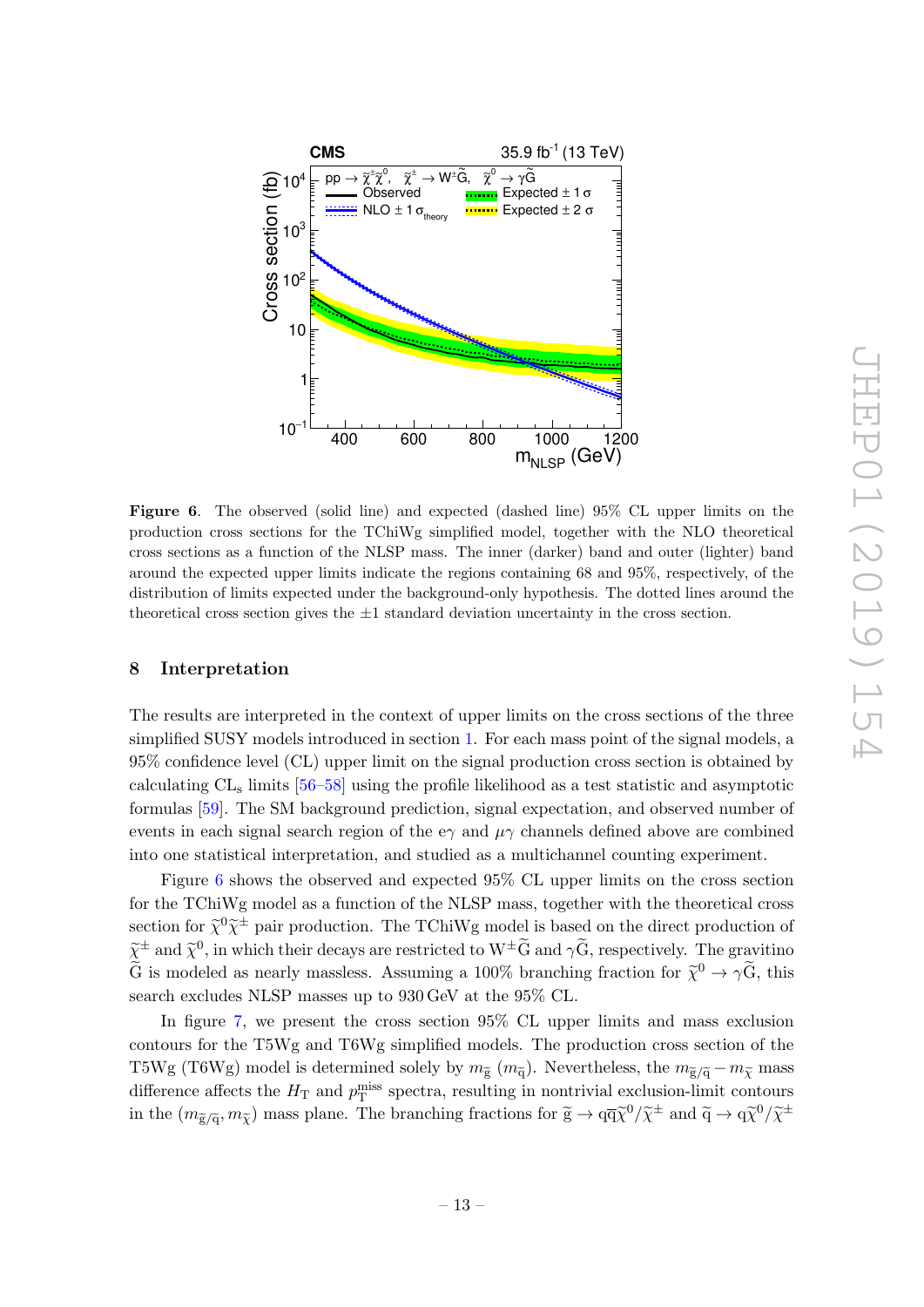

<span id="page-14-1"></span>Figure 7. The observed (solid line) and expected (dashed line) 95% CL exclusion contours for (a)  $m_{\tilde{g}}$  versus  $m_{\tilde{\chi}}$  and (b)  $m_{\tilde{q}}$  versus  $m_{\tilde{\chi}}$  (regions to the left of the curves are excluded), and the 95% CL upper limits on the pair production cross sections for (a)  $\tilde{g}$  in the T5Wg and (b)  $\tilde{q}\tilde{q}$  in the T6Wg simplified models (use the scales to the right of the plots). The upper limits on the cross sections assume a 50% branching fraction for  $\tilde{g} \to q\overline{q}\tilde{\chi}^0/\tilde{\chi}^{\pm}$  and  $\tilde{q} \to q\tilde{\chi}^0/\tilde{\chi}^{\pm}$ . The bands around the observed and expected exclusion contours indicate the  $\pm 1$  standard deviation range when including the experimental and theoretical uncertainties, respectively.

are assumed to be 50%. For large  $\tilde{\chi}^0/\tilde{\chi}^{\pm}$  masses, gluino (squark) masses are excluded at 95% CL up to 1.75 (1.43) TeV in the T5Wg (T6Wg) scenarios.

#### <span id="page-14-0"></span>9 Summary

A search for supersymmetry with general gauge mediation in events with a photon, an electron or muon, and large missing transverse momentum has been presented. This analysis is based on a sample of proton-proton collisions at  $\sqrt{s} = 13$  TeV, corresponding to an integrated luminosity of  $35.9 \text{ fb}^{-1}$  recorded by the CMS experiment in 2016. The data are examined in bins of the photon transverse energy, the magnitude of the missing transverse momentum, and the scalar sum of jet energies. The standard model background is evaluated primarily using control samples in the data, with simulation used to evaluate backgrounds from electroweak processes. The data are found to agree with the standard model expectation, without significant excess in the search region. The results of the search are interpreted as 95% confidence level upper limits on the production cross sections of supersymmetric particles in the context of simplified models [\[23\]](#page-17-6) motivated by gauge-mediated supersymmetry breaking. For strong production models, such as the T5Wg simplified model of gluino pair production and the T6Wg model of squark pair production, this search excludes gluinos (squarks) with masses up to 1.75 (1.43) TeV in the T5Wg (T6Wg) scenarios. The TChiWg simplified model, based on direct electroweak production of a neutralino and chargino, is excluded for next-to-lightest supersymmetric particle masses below 930 GeV, extending the current best limit by about 150 GeV [\[19\]](#page-17-2).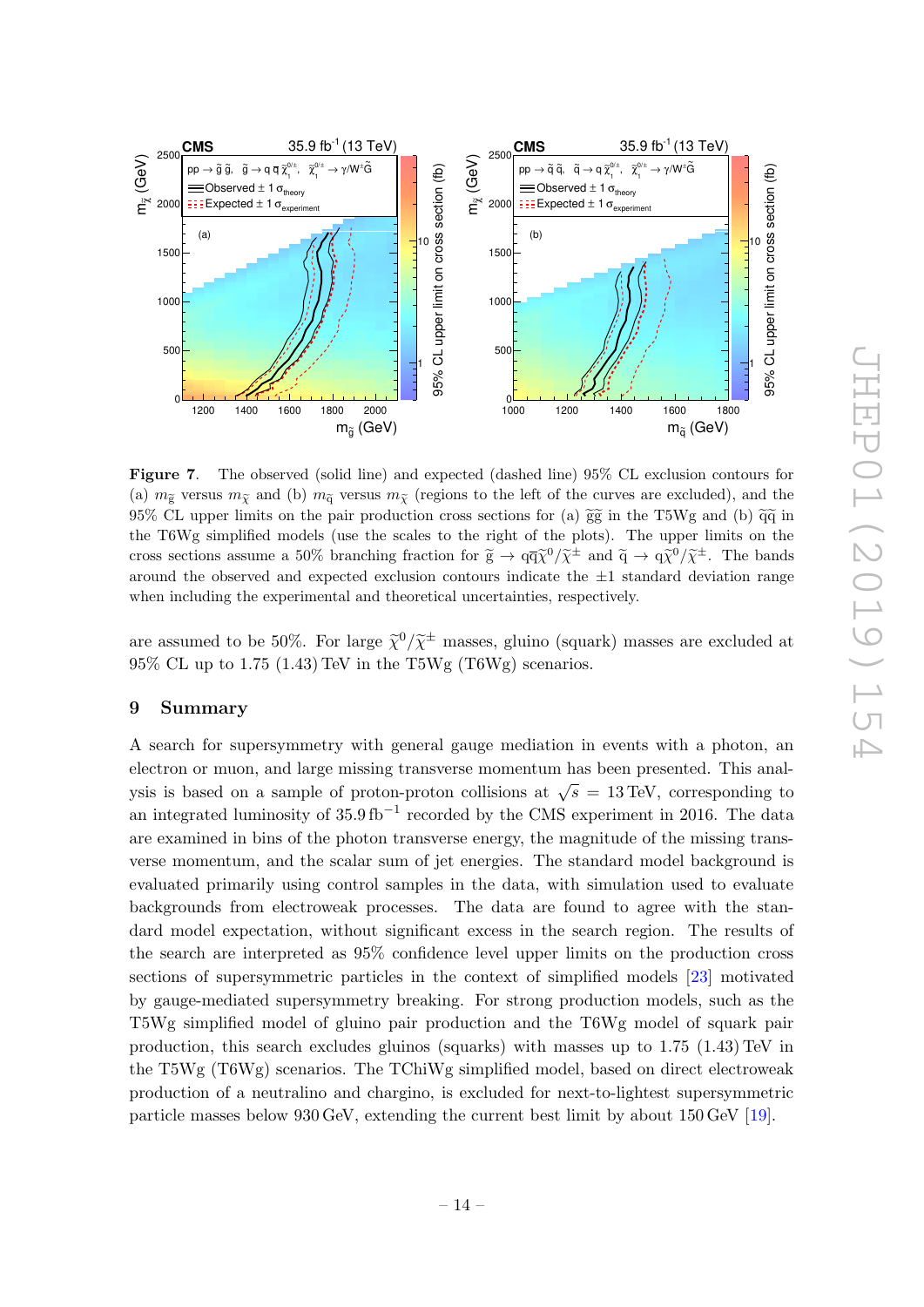### Acknowledgments

We congratulate our colleagues in the CERN accelerator departments for the excellent performance of the LHC and thank the technical and administrative staffs at CERN and at other CMS institutes for their contributions to the success of the CMS effort. In addition, we gratefully acknowledge the computing centers and personnel of the Worldwide LHC Computing Grid for delivering so effectively the computing infrastructure essential to our analyses. Finally, we acknowledge the enduring support for the construction and operation of the LHC and the CMS detector provided by the following funding agencies: BMWFW and FWF (Austria); FNRS and FWO (Belgium); CNPq, CAPES, FAPERJ, and FAPESP (Brazil); MES (Bulgaria); CERN; CAS, MoST, and NSFC (China); COL-CIENCIAS (Colombia); MSES and CSF (Croatia); RPF (Cyprus); SENESCYT (Ecuador); MoER, ERC IUT, and ERDF (Estonia); Academy of Finland, MEC, and HIP (Finland); CEA and CNRS/IN2P3 (France); BMBF, DFG, and HGF (Germany); GSRT (Greece); OTKA and NIH (Hungary); DAE and DST (India); IPM (Iran); SFI (Ireland); INFN (Italy); MSIP and NRF (Republic of Korea); LAS (Lithuania); MOE and UM (Malaysia); BUAP, CINVESTAV, CONACYT, LNS, SEP, and UASLP-FAI (Mexico); MBIE (New Zealand); PAEC (Pakistan); MSHE and NSC (Poland); FCT (Portugal); JINR (Dubna); MON, RosAtom, RAS, RFBR and RAEP (Russia); MESTD (Serbia); SEIDI, CPAN, PCTI and FEDER (Spain); Swiss Funding Agencies (Switzerland); MST (Taipei); ThEPCenter, IPST, STAR, and NSTDA (Thailand); TUBITAK and TAEK (Turkey); NASU and SFFR (Ukraine); STFC (United Kingdom); DOE and NSF (U.S.A.).

Individuals have received support from the Marie-Curie program and the European Research Council and Horizon 2020 Grant, contract No. 675440 (European Union); the Leventis Foundation; the A. P. Sloan Foundation; the Alexander von Humboldt Foundation; the Belgian Federal Science Policy Office; the Fonds pour la Formation à la Recherche dans l'Industrie et dans l'Agriculture (FRIA-Belgium); the Agentschap voor Innovatie door Wetenschap en Technologie (IWT-Belgium); the F.R.S.-FNRS and FWO (Belgium) under the "Excellence of Science - EOS" - be.h project n. 30820817; the Ministry of Education, Youth and Sports (MEYS) of the Czech Republic; the Lendület ("Momentum") Program and the János Bolyai Research Scholarship of the Hungarian Academy of Sciences, the New National Excellence Program UNKP, the NKFIA research grants 123842, 123959, ´ 124845, 124850 and 125105 (Hungary); the Council of Science and Industrial Research, India; the HOMING PLUS program of the Foundation for Polish Science, cofinanced from European Union, Regional Development Fund, the Mobility Plus program of the Ministry of Science and Higher Education, the National Science Center (Poland), contracts Harmonia 2014/14/M/ST2/00428, Opus 2014/13/B/ST2/02543, 2014/15/B/ST2/03998, and 2015/19/B/ST2/02861, Sonata-bis 2012/07/E/ST2/01406; the National Priorities Research Program by Qatar National Research Fund; the Programa Estatal de Fomento de la Investigación Científica y Técnica de Excelencia María de Maeztu, grant MDM-2015-0509 and the Programa Severo Ochoa del Principado de Asturias; the Thalis and Aristeia programs cofinanced by EU-ESF and the Greek NSRF; the Rachadapisek Sompot Fund for Postdoctoral Fellowship, Chulalongkorn University and the Chulalongkorn Academic into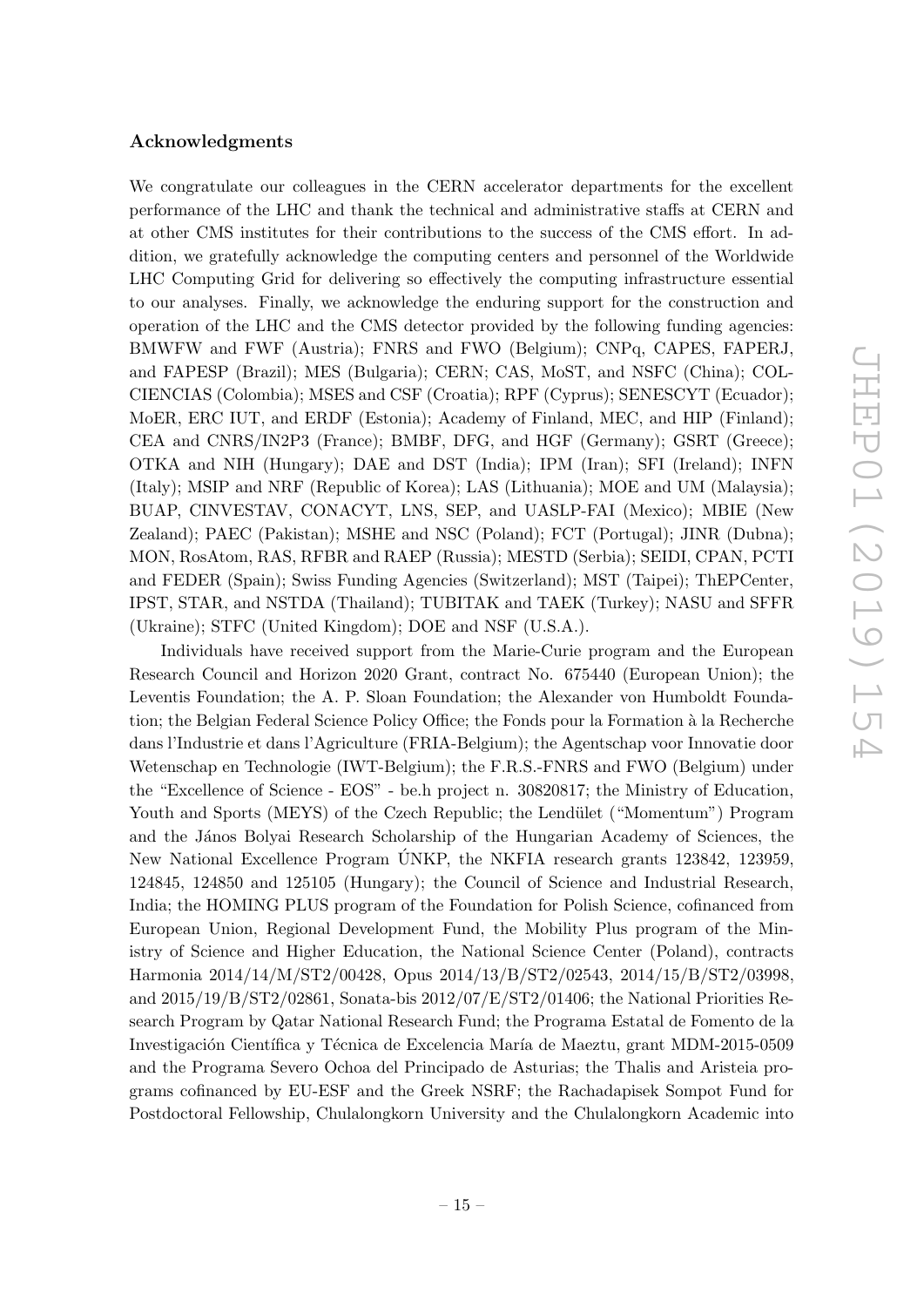Its 2nd Century Project Advancement Project (Thailand); the Welch Foundation, contract C-1845; and the Weston Havens Foundation (U.S.A.).

Open Access. This article is distributed under the terms of the Creative Commons Attribution License [\(CC-BY 4.0\)](https://creativecommons.org/licenses/by/4.0/), which permits any use, distribution and reproduction in any medium, provided the original author(s) and source are credited.

## References

- <span id="page-16-0"></span>[1] M. Dine and W. Fischler, A phenomenological model of particle physics based on supersymmetry, [Phys. Lett.](https://doi.org/10.1016/0370-2693(82)91241-2)  $110B$  (1982) 227 [IN[SPIRE](https://inspirehep.net/search?p=find+J+%22Phys.Lett.,B110,227%22)].
- [2] L. Alvarez-Gaumé, M. Claudson and M.B. Wise,  $Low\text{-}energy \, supersymmetry, \, Nucl. \, Phys. \, \mathbf{B}$ 207 [\(1982\) 96](https://doi.org/10.1016/0550-3213(82)90138-9) [IN[SPIRE](https://inspirehep.net/search?p=find+J+%22Nucl.Phys.,B207,96%22)].
- [3] C.R. Nappi and B.A. Ovrut, Supersymmetric extension of the  $SU(3) \times SU(2) \times U(1)$  model, [Phys. Lett.](https://doi.org/10.1016/0370-2693(82)90418-X) **113B** (1982) 175 [IN[SPIRE](https://inspirehep.net/search?p=find+J+%22Phys.Lett.,B113,175%22)].
- [4] M. Dine and A.E. Nelson, Dynamical supersymmetry breaking at low energies, [Phys. Rev.](https://doi.org/10.1103/PhysRevD.48.1277) D 48 [\(1993\) 1277](https://doi.org/10.1103/PhysRevD.48.1277) [[hep-ph/9303230](https://arxiv.org/abs/hep-ph/9303230)] [IN[SPIRE](https://inspirehep.net/search?p=find+EPRINT+hep-ph/9303230)].
- [5] M. Dine, A.E. Nelson and Y. Shirman, Low energy dynamical supersymmetry breaking simplified, Phys. Rev. **D 51** [\(1995\) 1362](https://doi.org/10.1103/PhysRevD.51.1362) [[hep-ph/9408384](https://arxiv.org/abs/hep-ph/9408384)] [IN[SPIRE](https://inspirehep.net/search?p=find+EPRINT+hep-ph/9408384)].
- <span id="page-16-1"></span>[6] M. Dine, A.E. Nelson, Y. Nir and Y. Shirman, New tools for low-energy dynamical supersymmetry breaking, Phys. Rev. D 53 [\(1996\) 2658](https://doi.org/10.1103/PhysRevD.53.2658) [[hep-ph/9507378](https://arxiv.org/abs/hep-ph/9507378)] [IN[SPIRE](https://inspirehep.net/search?p=find+EPRINT+hep-ph/9507378)].
- <span id="page-16-2"></span>[7] G.R. Farrar and P. Fayet, Phenomenology of the production, decay, and detection of new hadronic states associated with supersymmetry, [Phys. Lett.](https://doi.org/10.1016/0370-2693(78)90858-4) **76B** (1978) 575 [IN[SPIRE](https://inspirehep.net/search?p=find+J+%22Phys.Lett.,B76,575%22)].
- <span id="page-16-3"></span>[8] S. Dimopoulos, G.F. Giudice and A. Pomarol, Dark matter in theories of gauge mediated supersymmetry breaking, [Phys. Lett.](https://doi.org/10.1016/S0370-2693(96)01241-5) B 389 (1996) 37 [[hep-ph/9607225](https://arxiv.org/abs/hep-ph/9607225)] [IN[SPIRE](https://inspirehep.net/search?p=find+EPRINT+hep-ph/9607225)].
- [9] S.P. Martin, Generalized messengers of supersymmetry breaking and the sparticle mass spectrum, Phys. Rev. D 55 [\(1997\) 3177](https://doi.org/10.1103/PhysRevD.55.3177)  $[hep-ph/9608224]$  $[hep-ph/9608224]$  $[hep-ph/9608224]$   $[NSPIRE]$  $[NSPIRE]$  $[NSPIRE]$ .
- [10] E. Poppitz and S.P. Trivedi, Some remarks on gauge mediated supersymmetry breaking, [Phys. Lett.](https://doi.org/10.1016/S0370-2693(97)00367-5) **B 401** (1997) 38 [[hep-ph/9703246](https://arxiv.org/abs/hep-ph/9703246)] [IN[SPIRE](https://inspirehep.net/search?p=find+EPRINT+hep-ph/9703246)].
- [11] P. Meade, N. Seiberg and D. Shih, General gauge mediation, [Prog. Theor. Phys. Suppl.](https://doi.org/10.1143/PTPS.177.143) 177 [\(2009\) 143](https://doi.org/10.1143/PTPS.177.143) [[arXiv:0801.3278](https://arxiv.org/abs/0801.3278)] [IN[SPIRE](https://inspirehep.net/search?p=find+EPRINT+arXiv:0801.3278)].
- [12] M. Buican, P. Meade, N. Seiberg and D. Shih, Exploring general gauge mediation, [JHEP](https://doi.org/10.1088/1126-6708/2009/03/016) 03 [\(2009\) 016](https://doi.org/10.1088/1126-6708/2009/03/016) [[arXiv:0812.3668](https://arxiv.org/abs/0812.3668)] [IN[SPIRE](https://inspirehep.net/search?p=find+EPRINT+arXiv:0812.3668)].
- [13] S. Abel, M.J. Dolan, J. Jaeckel and V.V. Khoze, *Phenomenology of pure general gauge* mediation, JHEP 12 [\(2009\) 001](https://doi.org/10.1088/1126-6708/2009/12/001) [[arXiv:0910.2674](https://arxiv.org/abs/0910.2674)] [IN[SPIRE](https://inspirehep.net/search?p=find+EPRINT+arXiv:0910.2674)].
- [14] L.M. Carpenter, M. Dine, G. Festuccia and J.D. Mason, Implementing general gauge mediation, *Phys. Rev.* **D 79** [\(2009\) 035002](https://doi.org/10.1103/PhysRevD.79.035002) [[arXiv:0805.2944](https://arxiv.org/abs/0805.2944)] [IN[SPIRE](https://inspirehep.net/search?p=find+EPRINT+arXiv:0805.2944)].
- <span id="page-16-4"></span>[15] T.T. Dumitrescu, Z. Komargodski, N. Seiberg and D. Shih, General messenger gauge mediation, JHEP 05 [\(2010\) 096](https://doi.org/10.1007/JHEP05(2010)096) [[arXiv:1003.2661](https://arxiv.org/abs/1003.2661)] [IN[SPIRE](https://inspirehep.net/search?p=find+EPRINT+arXiv:1003.2661)].
- <span id="page-16-5"></span>[16] ATLAS collaboration, Search for photonic signatures of gauge-mediated supersymmetry in 8 TeV pp collisions with the ATLAS detector, Phys. Rev. D 92 [\(2015\) 072001](https://doi.org/10.1103/PhysRevD.92.072001) [[arXiv:1507.05493](https://arxiv.org/abs/1507.05493)] [IN[SPIRE](https://inspirehep.net/search?p=find+EPRINT+arXiv:1507.05493)].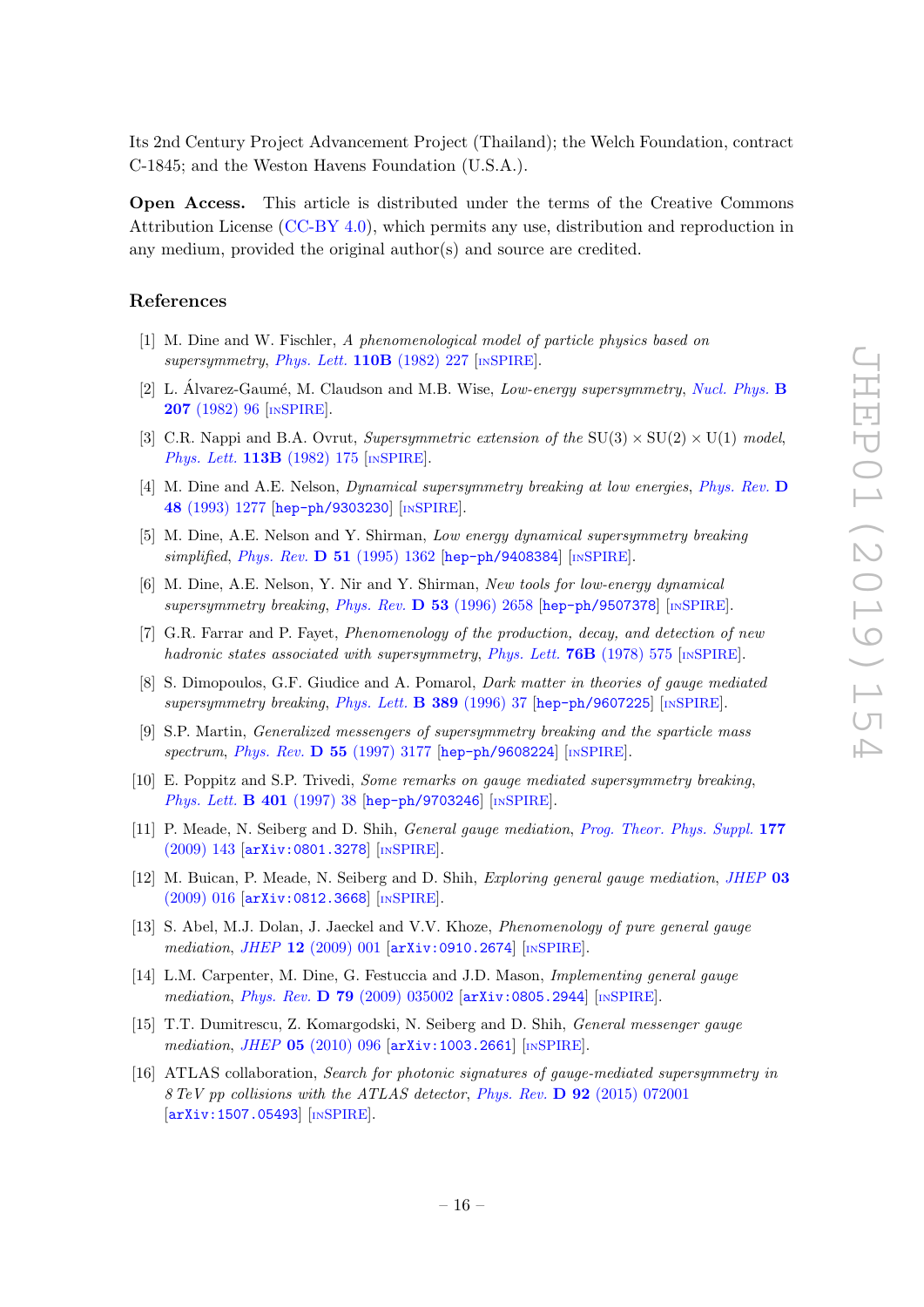- <span id="page-17-0"></span>[17] CMS collaboration, Search for supersymmetry in events with a lepton, a photon, and large missing transverse energy in pp collisions at  $\sqrt{s} = 7 \text{ TeV}$ , JHEP 06 [\(2011\) 093](https://doi.org/10.1007/JHEP06(2011)093) [[arXiv:1105.3152](https://arxiv.org/abs/1105.3152)] [IN[SPIRE](https://inspirehep.net/search?p=find+EPRINT+arXiv:1105.3152)].
- <span id="page-17-1"></span>[18] CMS collaboration, Search for supersymmetry with photons in pp collisions at  $\sqrt{s} = 8 \text{ TeV}$ , Phys. Rev. D 92 [\(2015\) 072006](https://doi.org/10.1103/PhysRevD.92.072006) [[arXiv:1507.02898](https://arxiv.org/abs/1507.02898)] [IN[SPIRE](https://inspirehep.net/search?p=find+EPRINT+arXiv:1507.02898)].
- <span id="page-17-2"></span>[19] CMS collaboration, Search for gauge-mediated supersymmetry in events with at least one photon and missing transverse momentum in pp collisions at  $\sqrt{s} = 13 \text{ TeV}$ , [Phys. Lett.](https://doi.org/10.1016/j.physletb.2018.02.045) B 780 [\(2018\) 118](https://doi.org/10.1016/j.physletb.2018.02.045) [[arXiv:1711.08008](https://arxiv.org/abs/1711.08008)] [IN[SPIRE](https://inspirehep.net/search?p=find+EPRINT+arXiv:1711.08008)].
- <span id="page-17-3"></span>[20] CMS collaboration, Search for supersymmetry in events with at least one photon, missing transverse momentum, and large transverse event activity in proton-proton collisions at  $\sqrt{s} = 13 \text{ TeV}, \text{ JHEP } 12 \text{ (2017) } 142 \text{ [arXiv:1707.06193] [nSPIRE]}.$  $\sqrt{s} = 13 \text{ TeV}, \text{ JHEP } 12 \text{ (2017) } 142 \text{ [arXiv:1707.06193] [nSPIRE]}.$  $\sqrt{s} = 13 \text{ TeV}, \text{ JHEP } 12 \text{ (2017) } 142 \text{ [arXiv:1707.06193] [nSPIRE]}.$  $\sqrt{s} = 13 \text{ TeV}, \text{ JHEP } 12 \text{ (2017) } 142 \text{ [arXiv:1707.06193] [nSPIRE]}.$  $\sqrt{s} = 13 \text{ TeV}, \text{ JHEP } 12 \text{ (2017) } 142 \text{ [arXiv:1707.06193] [nSPIRE]}.$
- <span id="page-17-4"></span>[21] ATLAS collaboration, Search for photonic signatures of gauge-mediated supersymmetry in 13 TeV pp collisions with the ATLAS detector, Phys. Rev. D 97 [\(2018\) 092006](https://doi.org/10.1103/PhysRevD.97.092006) [[arXiv:1802.03158](https://arxiv.org/abs/1802.03158)] [IN[SPIRE](https://inspirehep.net/search?p=find+EPRINT+arXiv:1802.03158)].
- <span id="page-17-5"></span>[22] CMS collaboration, Search for supersymmetry in events with a photon, a lepton, and missing transverse momentum in pp collisions at  $\sqrt{s} = 8 \text{ TeV}$ , [Phys. Lett.](https://doi.org/10.1016/j.physletb.2016.03.039) **B 757** (2016) 6 [[arXiv:1508.01218](https://arxiv.org/abs/1508.01218)] [IN[SPIRE](https://inspirehep.net/search?p=find+EPRINT+arXiv:1508.01218)].
- <span id="page-17-6"></span>[23] CMS collaboration, Interpretation of searches for supersymmetry with simplified models, Phys. Rev. **D 88** [\(2013\) 052017](https://doi.org/10.1103/PhysRevD.88.052017) [[arXiv:1301.2175](https://arxiv.org/abs/1301.2175)] [IN[SPIRE](https://inspirehep.net/search?p=find+EPRINT+arXiv:1301.2175)].
- <span id="page-17-7"></span>[24] CMS collaboration, Performance of photon reconstruction and identification with the CMS detector in proton-proton collisions at  $\sqrt{s} = 8$  TeV, 2015 JINST 10 [P08010](https://doi.org/10.1088/1748-0221/10/08/P08010) [[arXiv:1502.02702](https://arxiv.org/abs/1502.02702)] [IN[SPIRE](https://inspirehep.net/search?p=find+EPRINT+arXiv:1502.02702)].
- <span id="page-17-8"></span>[25] CMS collaboration, Performance of electron reconstruction and selection with the CMS detector in proton-proton collisions at  $\sqrt{s} = 8$  TeV, 2015 JINST 10 [P06005](https://doi.org/10.1088/1748-0221/10/06/P06005) [[arXiv:1502.02701](https://arxiv.org/abs/1502.02701)] [IN[SPIRE](https://inspirehep.net/search?p=find+EPRINT+arXiv:1502.02701)].
- <span id="page-17-9"></span>[26] CMS collaboration, Performance of the CMS muon detector and muon reconstruction with proton-proton collisions at  $\sqrt{s} = 13 \text{ TeV}$ , 2018 JINST 13 [P06015](https://doi.org/10.1088/1748-0221/13/06/P06015) [[arXiv:1804.04528](https://arxiv.org/abs/1804.04528)] [IN[SPIRE](https://inspirehep.net/search?p=find+EPRINT+arXiv:1804.04528)].
- <span id="page-17-10"></span>[27] CMS collaboration, The CMS experiment at the CERN LHC, 2008 JINST 3 [S08004](https://doi.org/10.1088/1748-0221/3/08/S08004) [IN[SPIRE](https://inspirehep.net/search?p=find+J+%22JINST,3,S08004%22)].
- <span id="page-17-11"></span>[28] CMS collaboration, Particle-flow reconstruction and global event description with the CMS detector, 2017 JINST 12 [P10003](https://doi.org/10.1088/1748-0221/12/10/P10003) [[arXiv:1706.04965](https://arxiv.org/abs/1706.04965)] [IN[SPIRE](https://inspirehep.net/search?p=find+EPRINT+arXiv:1706.04965)].
- <span id="page-17-12"></span>[29] M. Cacciari, G.P. Salam and G. Soyez, The anti- $k_T$  jet clustering algorithm, [JHEP](https://doi.org/10.1088/1126-6708/2008/04/063) 04 [\(2008\) 063](https://doi.org/10.1088/1126-6708/2008/04/063) [[arXiv:0802.1189](https://arxiv.org/abs/0802.1189)] [IN[SPIRE](https://inspirehep.net/search?p=find+EPRINT+arXiv:0802.1189)].
- <span id="page-17-13"></span>[30] M. Cacciari, G.P. Salam and G. Soyez, FastJet user manual, [Eur. Phys. J.](https://doi.org/10.1140/epjc/s10052-012-1896-2) C 72 (2012) 1896 [[arXiv:1111.6097](https://arxiv.org/abs/1111.6097)] [IN[SPIRE](https://inspirehep.net/search?p=find+EPRINT+arXiv:1111.6097)].
- <span id="page-17-14"></span>[31] K. Rehermann and B. Tweedie, Efficient identification of boosted semileptonic top quarks at the LHC, JHEP  $03$  [\(2011\) 059](https://doi.org/10.1007/JHEP03(2011)059) [[arXiv:1007.2221](https://arxiv.org/abs/1007.2221)] [IN[SPIRE](https://inspirehep.net/search?p=find+J+%22JHEP,1103,059%22)].
- <span id="page-17-15"></span>[32] M. Cacciari and G.P. Salam, Pileup subtraction using jet areas, [Phys. Lett.](https://doi.org/10.1016/j.physletb.2007.09.077) B 659 (2008) 119 [[arXiv:0707.1378](https://arxiv.org/abs/0707.1378)] [IN[SPIRE](https://inspirehep.net/search?p=find+EPRINT+arXiv:0707.1378)].
- <span id="page-17-16"></span>[33] CMS collaboration, Determination of jet energy calibration and transverse momentum resolution in CMS, 2011 JINST 6 [P11002](https://doi.org/10.1088/1748-0221/6/11/P11002) [[arXiv:1107.4277](https://arxiv.org/abs/1107.4277)] [IN[SPIRE](https://inspirehep.net/search?p=find+EPRINT+arXiv:1107.4277)].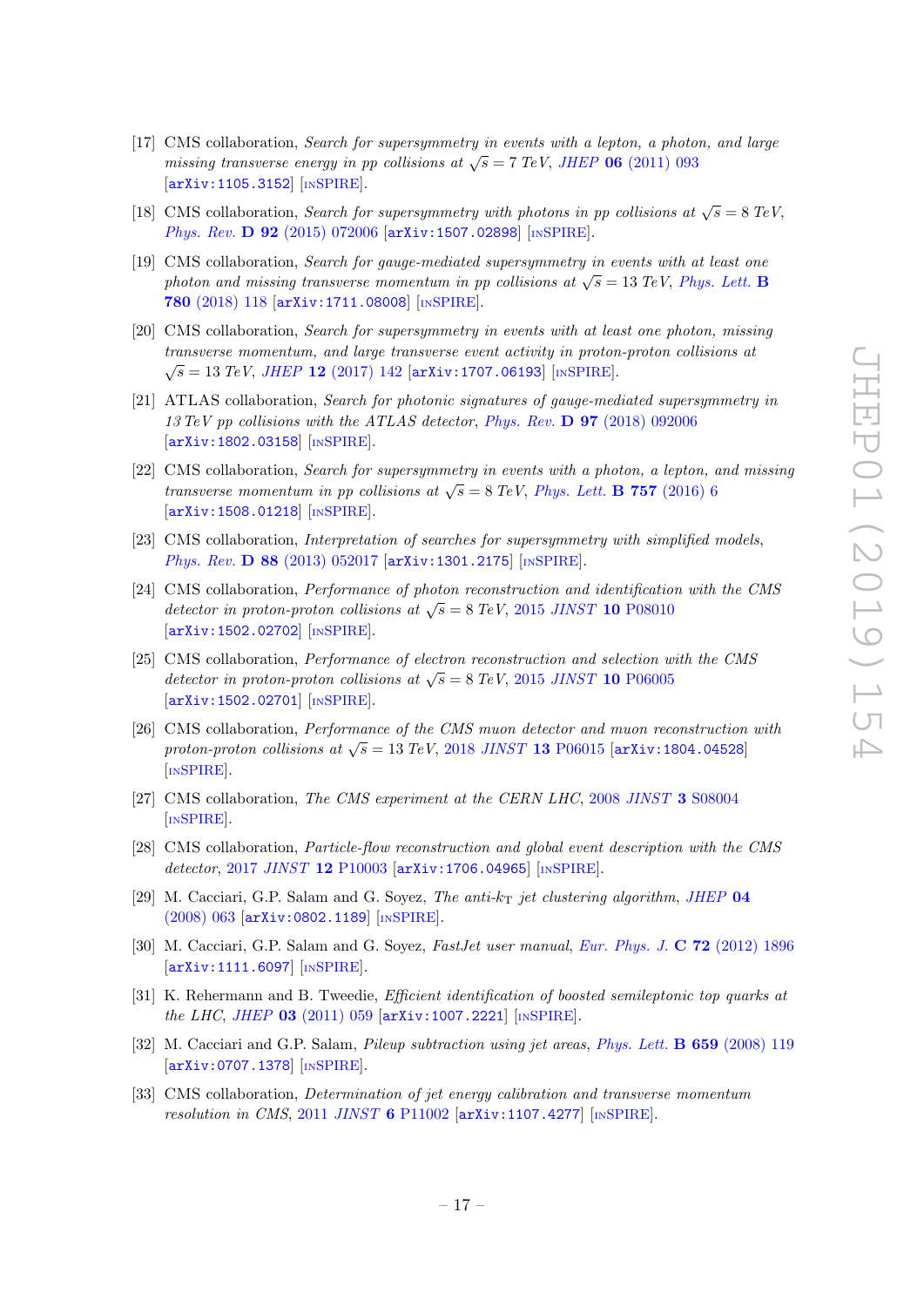- <span id="page-18-0"></span>[34] CMS collaboration, Performance of the CMS missing transverse momentum reconstruction  $\frac{1}{2}$  in pp data at  $\sqrt{s} = 8 \text{ TeV}$ , 2015 JINST 10 [P02006](https://doi.org/10.1088/1748-0221/10/02/P02006) [[arXiv:1411.0511](https://arxiv.org/abs/1411.0511)] [IN[SPIRE](https://inspirehep.net/search?p=find+EPRINT+arXiv:1411.0511)].
- <span id="page-18-1"></span>[35] J. Alwall et al., The automated computation of tree-level and next-to-leading order differential cross sections, and their matching to parton shower simulations, JHEP 07 [\(2014\)](https://doi.org/10.1007/JHEP07(2014)079) [079](https://doi.org/10.1007/JHEP07(2014)079) [[arXiv:1405.0301](https://arxiv.org/abs/1405.0301)] [IN[SPIRE](https://inspirehep.net/search?p=find+EPRINT+arXiv:1405.0301)].
- <span id="page-18-2"></span>[36] NNPDF collaboration, *Parton distributions for the LHC run II, JHEP* 04 [\(2015\) 040](https://doi.org/10.1007/JHEP04(2015)040) [[arXiv:1410.8849](https://arxiv.org/abs/1410.8849)] [IN[SPIRE](https://inspirehep.net/search?p=find+EPRINT+arXiv:1410.8849)].
- <span id="page-18-3"></span>[37] T. Sjöstrand et al., An introduction to PYTHIA 8.2, [Comput. Phys. Commun.](https://doi.org/10.1016/j.cpc.2015.01.024)  $191$  (2015) [159](https://doi.org/10.1016/j.cpc.2015.01.024) [[arXiv:1410.3012](https://arxiv.org/abs/1410.3012)] [IN[SPIRE](https://inspirehep.net/search?p=find+EPRINT+arXiv:1410.3012)].
- <span id="page-18-4"></span>[38] CMS collaboration, Event generator tunes obtained from underlying event and multiparton scattering measurements, [Eur. Phys. J.](https://doi.org/10.1140/epjc/s10052-016-3988-x) C  $76$  (2016) 155 [[arXiv:1512.00815](https://arxiv.org/abs/1512.00815)] [IN[SPIRE](https://inspirehep.net/search?p=find+EPRINT+arXiv:1512.00815)].
- <span id="page-18-5"></span>[39] A. Kalogeropoulos and J. Alwall, The SysCalc code: A tool to derive theoretical systematic uncertainties,  $arXiv:1801.08401$  [IN[SPIRE](https://inspirehep.net/search?p=find+EPRINT+arXiv:1801.08401)].
- <span id="page-18-6"></span>[40] G. Bozzi, S. Catani, G. Ferrera, D. de Florian and M. Grazzini, Production of Drell–Yan lepton pairs in hadron collisions: Transverse-momentum resummation at next-to-next-to-leading logarithmic accuracy, [Phys. Lett.](https://doi.org/10.1016/j.physletb.2010.12.024) **B 696** (2011) 207 [[arXiv:1007.2351](https://arxiv.org/abs/1007.2351)] [IN[SPIRE](https://inspirehep.net/search?p=find+EPRINT+arXiv:1007.2351)].
- <span id="page-18-7"></span>[41] GEANT4 collaboration, GEANT4 — a simulation toolkit, [Nucl. Instrum. Meth.](https://doi.org/10.1016/S0168-9002(03)01368-8)  $A$  506 [\(2003\) 250](https://doi.org/10.1016/S0168-9002(03)01368-8) [IN[SPIRE](https://inspirehep.net/search?p=find+J+%22Nucl.Instrum.Meth.,A506,250%22)].
- <span id="page-18-8"></span>[42] B. Fuks, M. Klasen, D.R. Lamprea and M. Rothering, Gaugino production in proton-proton collisions at a center-of-mass energy of  $8 \text{ TeV}$ , JHEP 10 [\(2012\) 081](https://doi.org/10.1007/JHEP10(2012)081) [[arXiv:1207.2159](https://arxiv.org/abs/1207.2159)] [IN[SPIRE](https://inspirehep.net/search?p=find+EPRINT+arXiv:1207.2159)].
- [43] B. Fuks, M. Klasen, D.R. Lamprea and M. Rothering, Precision predictions for electroweak superpartner production at hadron colliders with RESUMMINO, [Eur. Phys. J.](https://doi.org/10.1140/epjc/s10052-013-2480-0) C 73 (2013) [2480](https://doi.org/10.1140/epjc/s10052-013-2480-0) [[arXiv:1304.0790](https://arxiv.org/abs/1304.0790)] [IN[SPIRE](https://inspirehep.net/search?p=find+EPRINT+arXiv:1304.0790)].
- [44] C. Borschensky et al., Squark and gluino production cross sections in pp collisions at √  $\sqrt{s} = 13, 14, 33 \text{ and } 100 \text{ TeV}, \text{ Eur. Phys. J. C } 74 (2014) 3174 [\text{arXiv:1407.5066} ] \text{ [INSPIRE]}.$  $\sqrt{s} = 13, 14, 33 \text{ and } 100 \text{ TeV}, \text{ Eur. Phys. J. C } 74 (2014) 3174 [\text{arXiv:1407.5066} ] \text{ [INSPIRE]}.$  $\sqrt{s} = 13, 14, 33 \text{ and } 100 \text{ TeV}, \text{ Eur. Phys. J. C } 74 (2014) 3174 [\text{arXiv:1407.5066} ] \text{ [INSPIRE]}.$  $\sqrt{s} = 13, 14, 33 \text{ and } 100 \text{ TeV}, \text{ Eur. Phys. J. C } 74 (2014) 3174 [\text{arXiv:1407.5066} ] \text{ [INSPIRE]}.$  $\sqrt{s} = 13, 14, 33 \text{ and } 100 \text{ TeV}, \text{ Eur. Phys. J. C } 74 (2014) 3174 [\text{arXiv:1407.5066} ] \text{ [INSPIRE]}.$  $\sqrt{s} = 13, 14, 33 \text{ and } 100 \text{ TeV}, \text{ Eur. Phys. J. C } 74 (2014) 3174 [\text{arXiv:1407.5066} ] \text{ [INSPIRE]}.$  $\sqrt{s} = 13, 14, 33 \text{ and } 100 \text{ TeV}, \text{ Eur. Phys. J. C } 74 (2014) 3174 [\text{arXiv:1407.5066} ] \text{ [INSPIRE]}.$
- [45] W. Beenakker, M. Klasen, M. Krämer, T. Plehn, M. Spira and P.M. Zerwas, The Production of charginos/neutralinos and sleptons at hadron colliders, [Phys. Rev. Lett.](https://doi.org/10.1103/PhysRevLett.100.029901) 83 (1999) 3780 [*Erratum ibid.* **100** (2008) 029901] [[hep-ph/9906298](https://arxiv.org/abs/hep-ph/9906298)] [IN[SPIRE](https://inspirehep.net/search?p=find+EPRINT+hep-ph/9906298)].
- <span id="page-18-9"></span>[46] W. Beenakker, R. Höpker, M. Spira and P.M. Zerwas, Squark and gluino production at hadron colliders, [Nucl. Phys.](https://doi.org/10.1016/S0550-3213(97)80027-2)  $\bf{B}$  492 (1997) 51 [[hep-ph/9610490](https://arxiv.org/abs/hep-ph/9610490)] [IN[SPIRE](https://inspirehep.net/search?p=find+EPRINT+hep-ph/9610490)].
- <span id="page-18-10"></span>[47] CMS collaboration, The fast simulation of the CMS detector at LHC, [J. Phys. Conf. Ser.](https://doi.org/10.1088/1742-6596/331/3/032049) 331 [\(2011\) 032049](https://doi.org/10.1088/1742-6596/331/3/032049) [IN[SPIRE](https://inspirehep.net/search?p=find+J+%22J.Phys.Conf.Ser.,331,032049%22)].
- <span id="page-18-11"></span>[48] CMS collaboration, Search for top-squark pair production in the single-lepton final state in pp collisions at  $\sqrt{s} = 8$  TeV, [Eur. Phys. J.](https://doi.org/10.1140/epjc/s10052-013-2677-2) C 73 (2013) 2677 [[arXiv:1308.1586](https://arxiv.org/abs/1308.1586)] [IN[SPIRE](https://inspirehep.net/search?p=find+EPRINT+arXiv:1308.1586)].
- <span id="page-18-12"></span>[49] CMS collaboration, *The CMS trigger system*, 2017 *JINST* 12 [P01020](https://doi.org/10.1088/1748-0221/12/01/P01020) [[arXiv:1609.02366](https://arxiv.org/abs/1609.02366)] [IN[SPIRE](https://inspirehep.net/search?p=find+EPRINT+arXiv:1609.02366)].
- <span id="page-18-13"></span>[50] Particle Data Group collaboration, Review of particle physics, [Chin. Phys.](https://doi.org/10.1088/1674-1137/40/10/100001) C 40 (2016) [100001](https://doi.org/10.1088/1674-1137/40/10/100001) [IN[SPIRE](https://inspirehep.net/search?p=find+J+%22Chin.Phys.,C40,100001%22)].
- <span id="page-18-14"></span>[51] CMS collaboration, *Measurement of the inclusive W and Z production cross sections in pp* collisions at  $\sqrt{s}$  = 7 TeV, JHEP 10 [\(2011\) 132](https://doi.org/10.1007/JHEP10(2011)132) [[arXiv:1107.4789](https://arxiv.org/abs/1107.4789)] [IN[SPIRE](https://inspirehep.net/search?p=find+EPRINT+arXiv:1107.4789)].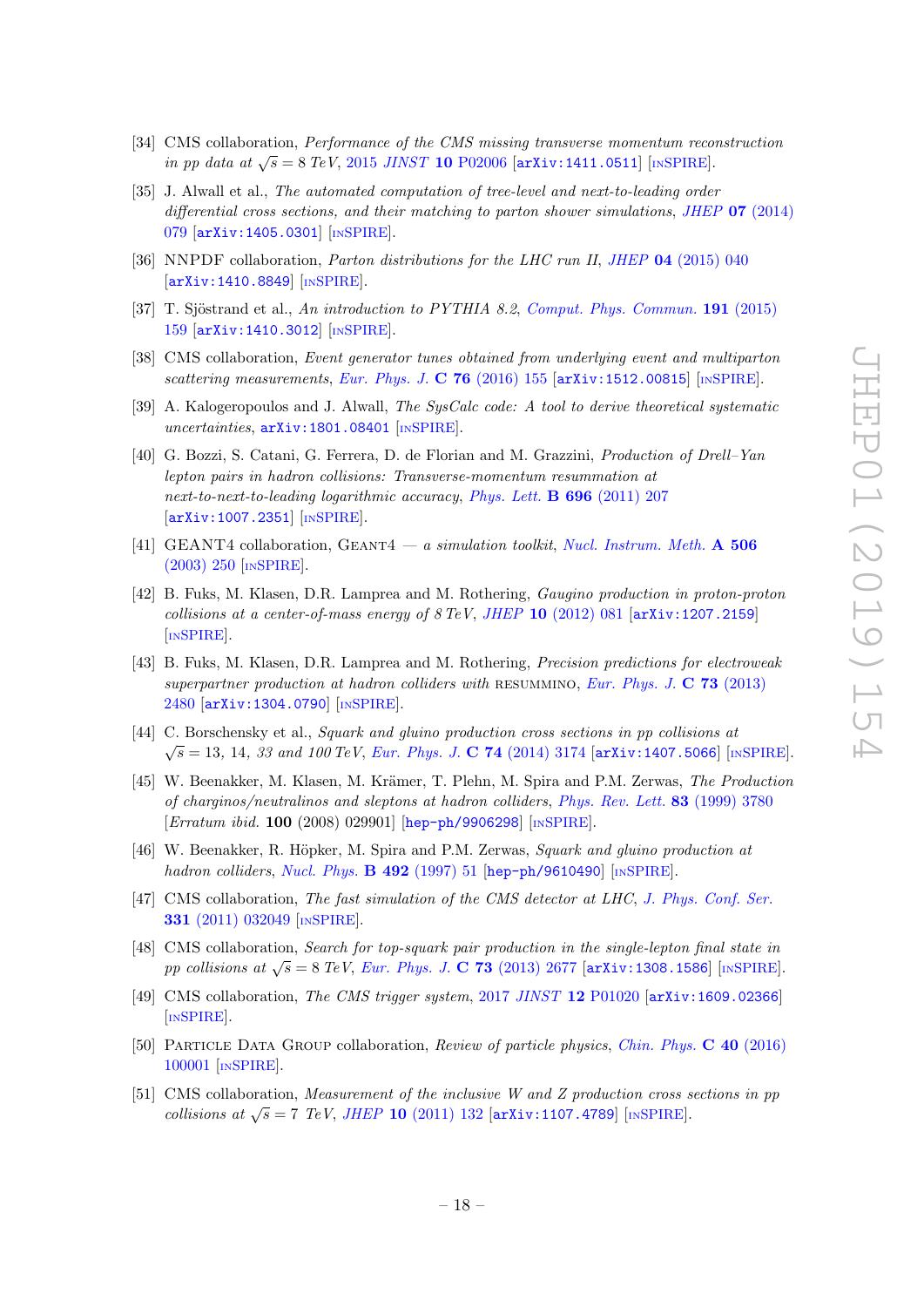- <span id="page-19-0"></span>[52] CMS collaboration, *Measurement of the semileptonic*  $t\bar{t}+\gamma$  production cross section in pp collisions at  $\sqrt{s} = 8 \text{ TeV}$ , JHEP 10 [\(2017\) 006](https://doi.org/10.1007/JHEP10(2017)006) [[arXiv:1706.08128](https://arxiv.org/abs/1706.08128)] [IN[SPIRE](https://inspirehep.net/search?p=find+EPRINT+arXiv:1706.08128)].
- <span id="page-19-1"></span>[53] CMS collaboration, *Measurement of the*  $t\bar{t}$  production cross section using events in the e $\mu$ final state in pp collisions at  $\sqrt{s} = 13 \text{ TeV}$ , [Eur. Phys. J.](https://doi.org/10.1140/epjc/s10052-017-4718-8) C 77 (2017) 172 [[arXiv:1611.04040](https://arxiv.org/abs/1611.04040)] [IN[SPIRE](https://inspirehep.net/search?p=find+EPRINT+arXiv:1611.04040)].
- <span id="page-19-2"></span>[54] CMS collaboration, *Jet energy scale and resolution in the CMS experiment in pp collisions* at 8 TeV, 2017 JINST 12 [P02014](https://doi.org/10.1088/1748-0221/12/02/P02014) [[arXiv:1607.03663](https://arxiv.org/abs/1607.03663)] [IN[SPIRE](https://inspirehep.net/search?p=find+EPRINT+arXiv:1607.03663)].
- <span id="page-19-3"></span>[55] CMS collaboration, *CMS luminosity measurements for the 2016 data taking period*, [CMS-PAS-LUM-17-001](http://cds.cern.ch/record/2257069) (2017).
- <span id="page-19-4"></span>[56] T. Junk, Confidence level computation for combining searches with small statistics, [Nucl.](https://doi.org/10.1016/S0168-9002(99)00498-2) [Instrum. Meth.](https://doi.org/10.1016/S0168-9002(99)00498-2) A 434 (1999) 435 [[hep-ex/9902006](https://arxiv.org/abs/hep-ex/9902006)] [IN[SPIRE](https://inspirehep.net/search?p=find+EPRINT+hep-ex/9902006)].
- [57] A.L. Read, Presentation of search results: The CL<sub>s</sub> technique, J. Phys. **G 28** [\(2002\) 2693](https://doi.org/10.1088/0954-3899/28/10/313) [IN[SPIRE](https://inspirehep.net/search?p=find+J+%22J.Phys.,G28,2693%22)].
- <span id="page-19-5"></span>[58] ATLAS and CMS collaborations and The LHC Higgs Combination Group, Procedure for the LHC Higgs boson search combination in Summer 2011, [CMS-NOTE-2011-005](http://cds.cern.ch/record/1379837) (2011).
- <span id="page-19-6"></span>[59] G. Cowan, K. Cranmer, E. Gross and O. Vitells, Asymptotic formulae for likelihood-based tests of new physics, [Eur. Phys. J.](https://doi.org/10.1140/epjc/s10052-011-1554-0) C 71 (2011) 1554 [Erratum ibid. C 73 (2013) 2501]  $\begin{bmatrix} \texttt{arXiv:1007.1727} \end{bmatrix}$  $\begin{bmatrix} \texttt{arXiv:1007.1727} \end{bmatrix}$  $\begin{bmatrix} \texttt{arXiv:1007.1727} \end{bmatrix}$  [IN[SPIRE](https://inspirehep.net/search?p=find+EPRINT+arXiv:1007.1727)].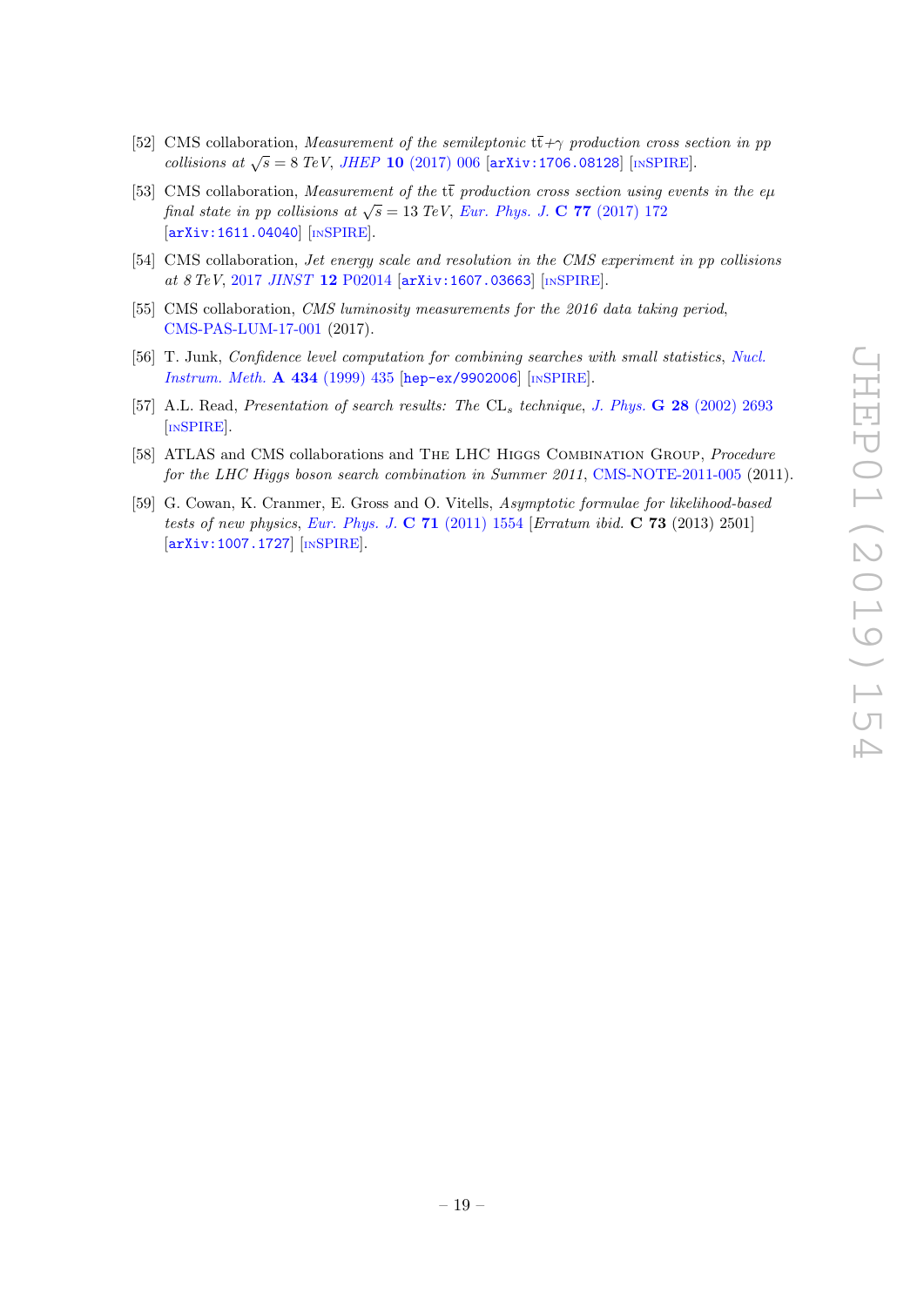### The CMS collaboration

### <span id="page-20-0"></span>Yerevan Physics Institute, Yerevan, Armenia

A.M. Sirunyan, A. Tumasyan

#### Institut für Hochenergiephysik, Wien, Austria

W. Adam, F. Ambrogi, E. Asilar, T. Bergauer, J. Brandstetter, M. Dragicevic, J. Erö,

A. Escalante Del Valle, M. Flechl, R. Frühwirth<sup>1</sup>, V.M. Ghete, J. Hrubec, M. Jeitler<sup>1</sup>,

N. Krammer, I. Krätschmer, D. Liko, T. Madlener, I. Mikulec, N. Rad, H. Rohringer,

J. Schieck<sup>1</sup>, R. Schöfbeck, M. Spanring, D. Spitzbart, A. Taurok, W. Waltenberger,

J. Wittmann, C.-E. Wulz<sup>1</sup>, M. Zarucki

## Institute for Nuclear Problems, Minsk, Belarus

V. Chekhovsky, V. Mossolov, J. Suarez Gonzalez

#### Universiteit Antwerpen, Antwerpen, Belgium

E.A. De Wolf, D. Di Croce, X. Janssen, J. Lauwers, M. Pieters, H. Van Haevermaet, P. Van Mechelen, N. Van Remortel

#### Vrije Universiteit Brussel, Brussel, Belgium

S. Abu Zeid, F. Blekman, J. D'Hondt, J. De Clercq, K. Deroover, G. Flouris, D. Lontkovskyi, S. Lowette, I. Marchesini, S. Moortgat, L. Moreels, Q. Python, K. Skovpen, S. Tavernier, W. Van Doninck, P. Van Mulders, I. Van Parijs

#### Universit´e Libre de Bruxelles, Bruxelles, Belgium

D. Beghin, B. Bilin, H. Brun, B. Clerbaux, G. De Lentdecker, H. Delannoy, B. Dorney, G. Fasanella, L. Favart, R. Goldouzian, A. Grebenyuk, A.K. Kalsi, T. Lenzi, J. Luetic,

N. Postiau, E. Starling, L. Thomas, C. Vander Velde, P. Vanlaer, D. Vannerom, Q. Wang

#### Ghent University, Ghent, Belgium

T. Cornelis, D. Dobur, A. Fagot, M. Gul, I. Khvastunov<sup>2</sup>, D. Poyraz, C. Roskas, D. Trocino, M. Tytgat, W. Verbeke, B. Vermassen, M. Vit, N. Zaganidis

#### Université Catholique de Louvain, Louvain-la-Neuve, Belgium

H. Bakhshiansohi, O. Bondu, S. Brochet, G. Bruno, C. Caputo, P. David, C. Delaere, M. Delcourt, A. Giammanco, G. Krintiras, V. Lemaitre, A. Magitteri, A. Mertens, K. Piotrzkowski, A. Saggio, M. Vidal Marono, S. Wertz, J. Zobec

## Centro Brasileiro de Pesquisas Fisicas, Rio de Janeiro, Brazil

F.L. Alves, G.A. Alves, M. Correa Martins Junior, G. Correia Silva, C. Hensel, A. Moraes, M.E. Pol, P. Rebello Teles

#### Universidade do Estado do Rio de Janeiro, Rio de Janeiro, Brazil

E. Belchior Batista Das Chagas, W. Carvalho, J. Chinellato<sup>3</sup>, E. Coelho, E.M. Da Costa, G.G. Da Silveira<sup>4</sup>, D. De Jesus Damiao, C. De Oliveira Martins, S. Fonseca De Souza, H. Malbouisson, D. Matos Figueiredo, M. Melo De Almeida, C. Mora Herrera, L. Mundim, H. Nogima, W.L. Prado Da Silva, L.J. Sanchez Rosas, A. Santoro, A. Sznajder, M. Thiel, E.J. Tonelli Manganote<sup>3</sup> , F. Torres Da Silva De Araujo, A. Vilela Pereira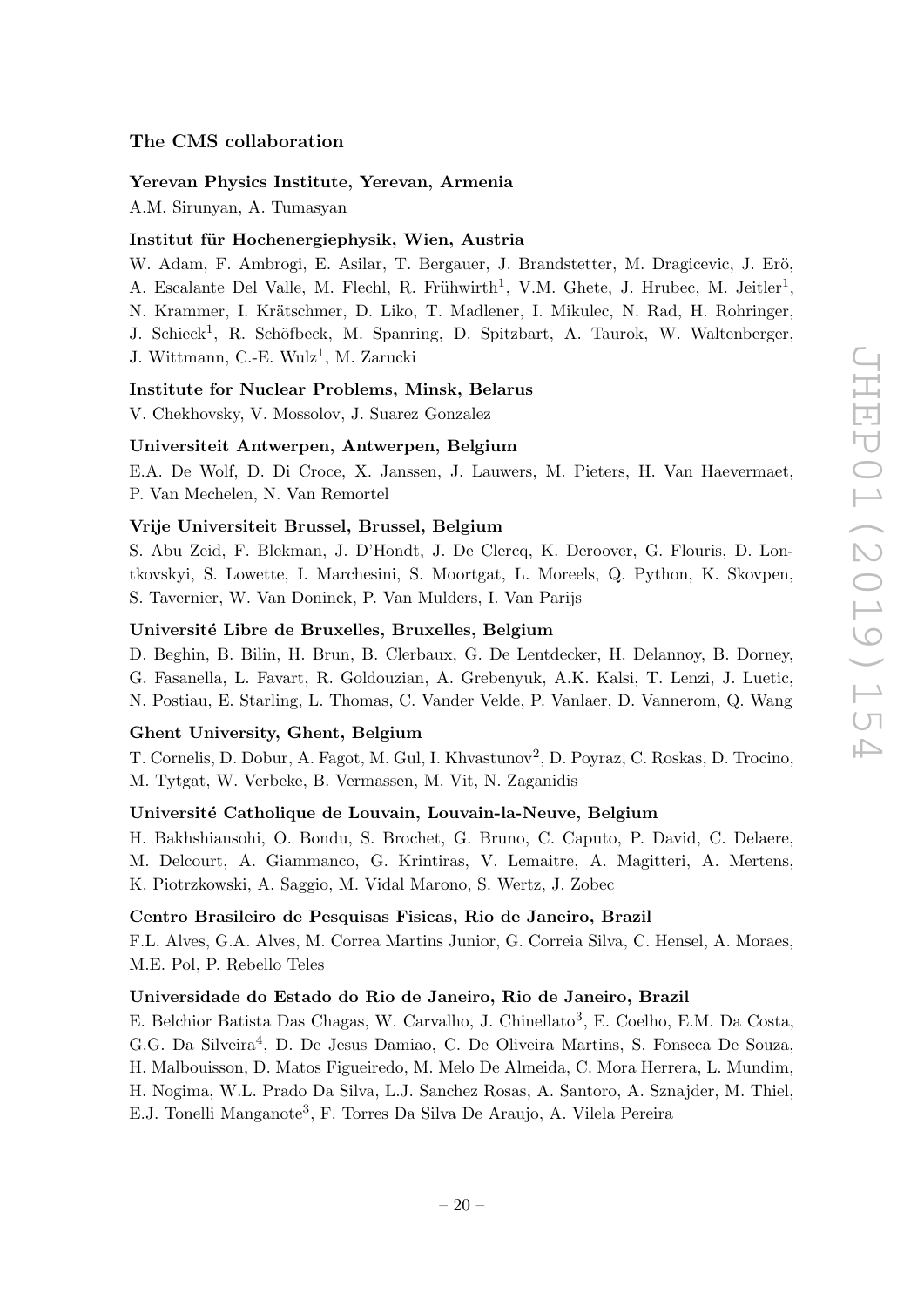## Universidade Estadual Paulista <sup>a</sup>, Universidade Federal do ABC  $^b$ , São Paulo, Brazil

S. Ahuja<sup>a</sup>, C.A. Bernardes<sup>a</sup>, L. Calligaris<sup>a</sup>, T.R. Fernandez Perez Tomei<sup>a</sup>, E.M. Gregores<sup>b</sup>, P.G. Mercadante<sup>b</sup>, S.F. Novaes<sup>a</sup>, SandraS. Padula<sup>a</sup>

## Institute for Nuclear Research and Nuclear Energy, Bulgarian Academy of Sciences, Sofia, Bulgaria

A. Aleksandrov, R. Hadjiiska, P. Iaydjiev, A. Marinov, M. Misheva, M. Rodozov, M. Shopova, G. Sultanov

### University of Sofia, Sofia, Bulgaria

A. Dimitrov, L. Litov, B. Pavlov, P. Petkov

## Beihang University, Beijing, China

W. Fang<sup>5</sup>, X. Gao<sup>5</sup>, L. Yuan

## Institute of High Energy Physics, Beijing, China

M. Ahmad, J.G. Bian, G.M. Chen, H.S. Chen, M. Chen, Y. Chen, C.H. Jiang, D. Leggat, H. Liao, Z. Liu, F. Romeo, S.M. Shaheen<sup>6</sup>, A. Spiezia, J. Tao, Z. Wang, E. Yazgan, H. Zhang, S. Zhang<sup>6</sup>, J. Zhao

## State Key Laboratory of Nuclear Physics and Technology, Peking University, Beijing, China

Y. Ban, G. Chen, A. Levin, J. Li, L. Li, Q. Li, Y. Mao, S.J. Qian, D. Wang, Z. Xu

Tsinghua University, Beijing, China

Y. Wang

## Universidad de Los Andes, Bogota, Colombia

C. Avila, A. Cabrera, C.A. Carrillo Montoya, L.F. Chaparro Sierra, C. Florez, C.F. González Hernández, M.A. Segura Delgado

## University of Split, Faculty of Electrical Engineering, Mechanical Engineering and Naval Architecture, Split, Croatia

B. Courbon, N. Godinovic, D. Lelas, I. Puljak, T. Sculac

### University of Split, Faculty of Science, Split, Croatia

Z. Antunovic, M. Kovac

## Institute Rudjer Boskovic, Zagreb, Croatia

V. Brigljevic, D. Ferencek, K. Kadija, B. Mesic, A. Starodumov<sup>7</sup>, T. Susa

#### University of Cyprus, Nicosia, Cyprus

M.W. Ather, A. Attikis, M. Kolosova, G. Mavromanolakis, J. Mousa, C. Nicolaou, F. Ptochos, P.A. Razis, H. Rykaczewski

#### Charles University, Prague, Czech Republic

M. Finger<sup>8</sup>, M. Finger  $Jr.^8$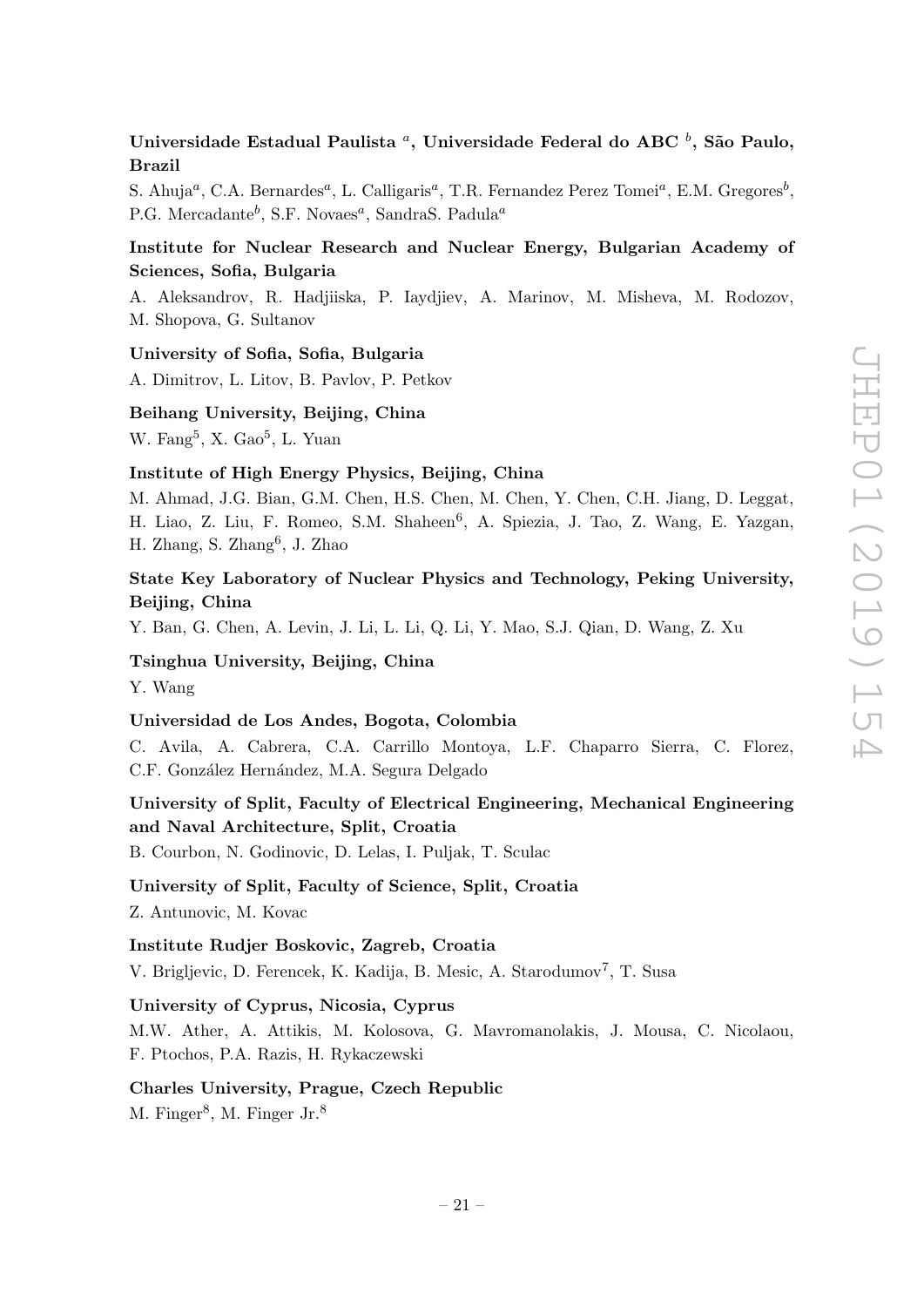## Escuela Politecnica Nacional, Quito, Ecuador

E. Ayala

### Universidad San Francisco de Quito, Quito, Ecuador

E. Carrera Jarrin

## Academy of Scientific Research and Technology of the Arab Republic of Egypt, Egyptian Network of High Energy Physics, Cairo, Egypt

A. Ellithi Kamel<sup>9</sup>, S. Khalil<sup>10</sup>, E. Salama<sup>11,12</sup>

### National Institute of Chemical Physics and Biophysics, Tallinn, Estonia

S. Bhowmik, A. Carvalho Antunes De Oliveira, R.K. Dewanjee, K. Ehataht, M. Kadastik, M. Raidal, C. Veelken

### Department of Physics, University of Helsinki, Helsinki, Finland

P. Eerola, H. Kirschenmann, J. Pekkanen, M. Voutilainen

### Helsinki Institute of Physics, Helsinki, Finland

J. Havukainen, J.K. Heikkilä, T. Järvinen, V. Karimäki, R. Kinnunen, T. Lampén, K. Lassila-Perini, S. Laurila, S. Lehti, T. Lindén, P. Luukka, T. Mäenpää, H. Siikonen, E. Tuominen, J. Tuominiemi

### Lappeenranta University of Technology, Lappeenranta, Finland

T. Tuuva

#### IRFU, CEA, Université Paris-Saclay, Gif-sur-Yvette, France

M. Besancon, F. Couderc, M. Dejardin, D. Denegri, J.L. Faure, F. Ferri, S. Ganjour, A. Givernaud, P. Gras, G. Hamel de Monchenault, P. Jarry, C. Leloup, E. Locci, J. Malcles, G. Negro, J. Rander, A. Rosowsky, M.Ö. Sahin, M. Titov

## Laboratoire Leprince-Ringuet, Ecole polytechnique, CNRS/IN2P3, Université Paris-Saclay, Palaiseau, France

A. Abdulsalam13, C. Amendola, I. Antropov, F. Beaudette, P. Busson, C. Charlot, R. Granier de Cassagnac, I. Kucher, A. Lobanov, J. Martin Blanco, C. Martin Perez, M. Nguyen, C. Ochando, G. Ortona, P. Paganini, P. Pigard, J. Rembser, R. Salerno, J.B. Sauvan, Y. Sirois, A.G. Stahl Leiton, A. Zabi, A. Zghiche

## Universit´e de Strasbourg, CNRS, IPHC UMR 7178, Strasbourg, France

J.-L. Agram<sup>14</sup>, J. Andrea, D. Bloch, J.-M. Brom, E.C. Chabert, V. Cherepanov, C. Collard, E. Conte<sup>14</sup>, J.-C. Fontaine<sup>14</sup>, D. Gelé, U. Goerlach, M. Jansová, A.-C. Le Bihan, N. Tonon, P. Van Hove

## Centre de Calcul de l'Institut National de Physique Nucleaire et de Physique des Particules, CNRS/IN2P3, Villeurbanne, France

S. Gadrat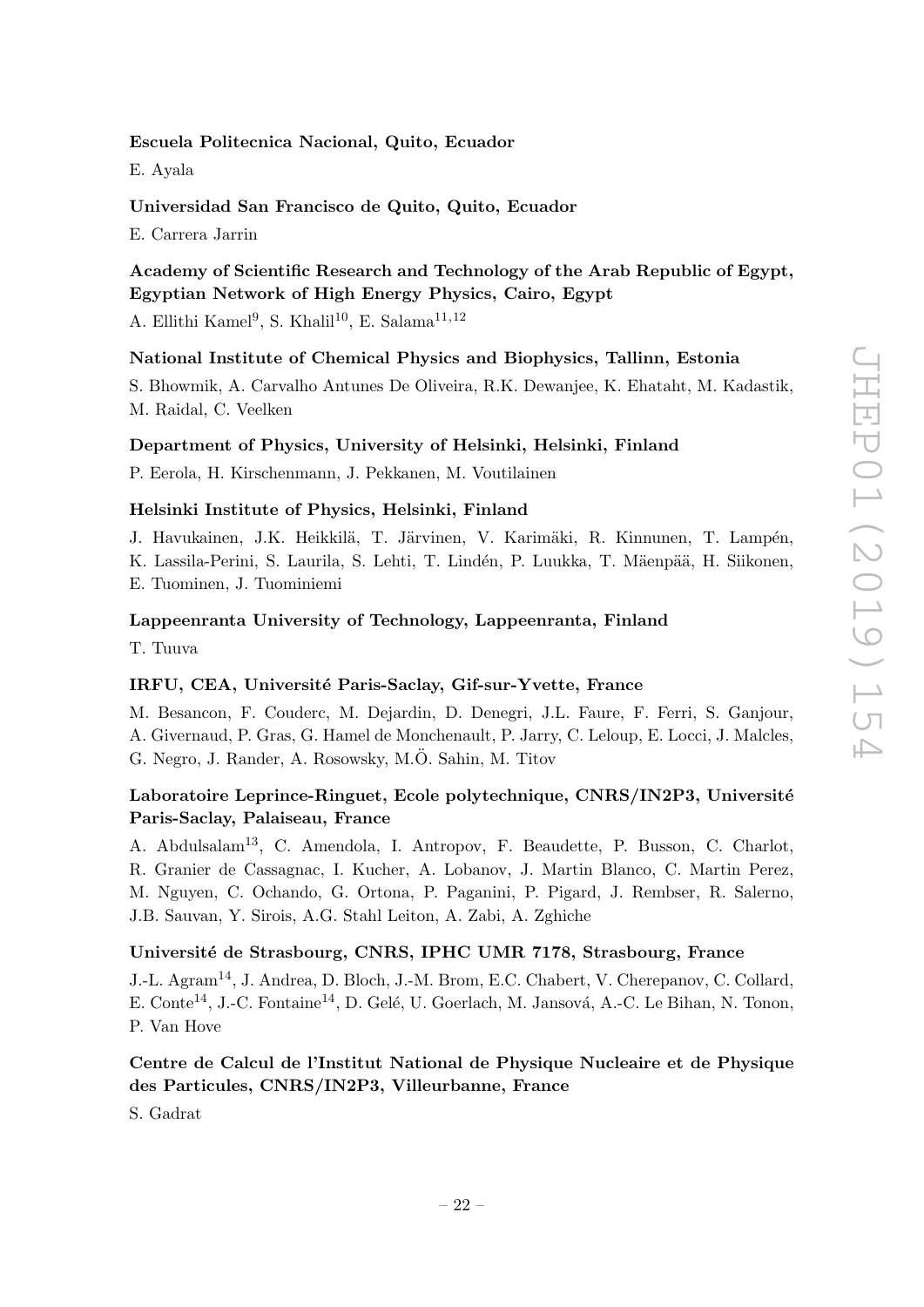## Université de Lyon, Université Claude Bernard Lyon 1, CNRS-IN2P3, Institut de Physique Nucléaire de Lyon, Villeurbanne, France

S. Beauceron, C. Bernet, G. Boudoul, N. Chanon, R. Chierici, D. Contardo, P. Depasse, H. El Mamouni, J. Fay, L. Finco, S. Gascon, M. Gouzevitch, G. Grenier, B. Ille, F. Lagarde, I.B. Laktineh, H. Lattaud, M. Lethuillier, L. Mirabito, S. Perries, A. Popov<sup>15</sup>, V. Sordini. G. Touquet, M. Vander Donckt, S. Viret

## Georgian Technical University, Tbilisi, Georgia

A. Khvedelidze<sup>8</sup>

## Tbilisi State University, Tbilisi, Georgia

Z. Tsamalaidze<sup>8</sup>

### RWTH Aachen University, I. Physikalisches Institut, Aachen, Germany

C. Autermann, L. Feld, M.K. Kiesel, K. Klein, M. Lipinski, M. Preuten, M.P. Rauch, C. Schomakers, J. Schulz, M. Teroerde, B. Wittmer

## RWTH Aachen University, III. Physikalisches Institut A, Aachen, Germany

A. Albert, D. Duchardt, M. Erdmann, S. Erdweg, T. Esch, R. Fischer, S. Ghosh, A. Güth, T. Hebbeker, C. Heidemann, K. Hoepfner, H. Keller, L. Mastrolorenzo, M. Merschmeyer, A. Meyer, P. Millet, S. Mukherjee, T. Pook, M. Radziej, H. Reithler, M. Rieger, A. Schmidt, D. Teyssier, S. Thüer

## RWTH Aachen University, III. Physikalisches Institut B, Aachen, Germany

G. Flügge, O. Hlushchenko, T. Kress, A. Künsken, T. Müller, A. Nehrkorn, A. Nowack, C. Pistone, O. Pooth, D. Roy, H. Sert, A. Stahl<sup>16</sup>

## Deutsches Elektronen-Synchrotron, Hamburg, Germany

M. Aldaya Martin, T. Arndt, C. Asawatangtrakuldee, I. Babounikau, K. Beernaert, O. Behnke, U. Behrens, A. Bermúdez Martínez, D. Bertsche, A.A. Bin Anuar, K. Borras<sup>17</sup>, V. Botta, A. Campbell, P. Connor, C. Contreras-Campana, V. Danilov, A. De Wit, M.M. Defranchis, C. Diez Pardos, D. Dom´ınguez Damiani, G. Eckerlin, T. Eichhorn, A. Elwood, E. Eren, E. Gallo<sup>18</sup>, A. Geiser, J.M. Grados Luyando, A. Grohsjean, M. Guthoff, M. Haranko, A. Harb, J. Hauk, H. Jung, M. Kasemann, J. Keaveney, C. Kleinwort, J. Knolle, D. Krücker, W. Lange, A. Lelek, T. Lenz, J. Leonard, K. Lipka, W. Lohmann<sup>19</sup>, R. Mankel, I.-A. Melzer-Pellmann, A.B. Meyer, M. Meyer, M. Missiroli, G. Mittag, J. Mnich, V. Myronenko, S.K. Pflitsch, D. Pitzl, A. Raspereza, M. Savitskyi, P. Saxena, P. Schütze, C. Schwanenberger, R. Shevchenko, A. Singh, H. Tholen, O. Turkot, A. Vagnerini, G.P. Van Onsem, R. Walsh, Y. Wen, K. Wichmann, C. Wissing, O. Zenaiev

### University of Hamburg, Hamburg, Germany

R. Aggleton, S. Bein, L. Benato, A. Benecke, V. Blobel, T. Dreyer, A. Ebrahimi, E. Garutti, D. Gonzalez, P. Gunnellini, J. Haller, A. Hinzmann, A. Karavdina, G. Kasieczka, R. Klanner, R. Kogler, N. Kovalchuk, S. Kurz, V. Kutzner, J. Lange, D. Marconi, J. Multhaup, M. Niedziela, C.E.N. Niemeyer, D. Nowatschin, A. Perieanu, A. Reimers, O. Rieger, C. Scharf, P. Schleper, S. Schumann, J. Schwandt, J. Sonneveld, H. Stadie, G. Steinbrück, F.M. Stober, M. Stöver, A. Vanhoefer, B. Vormwald, I. Zoi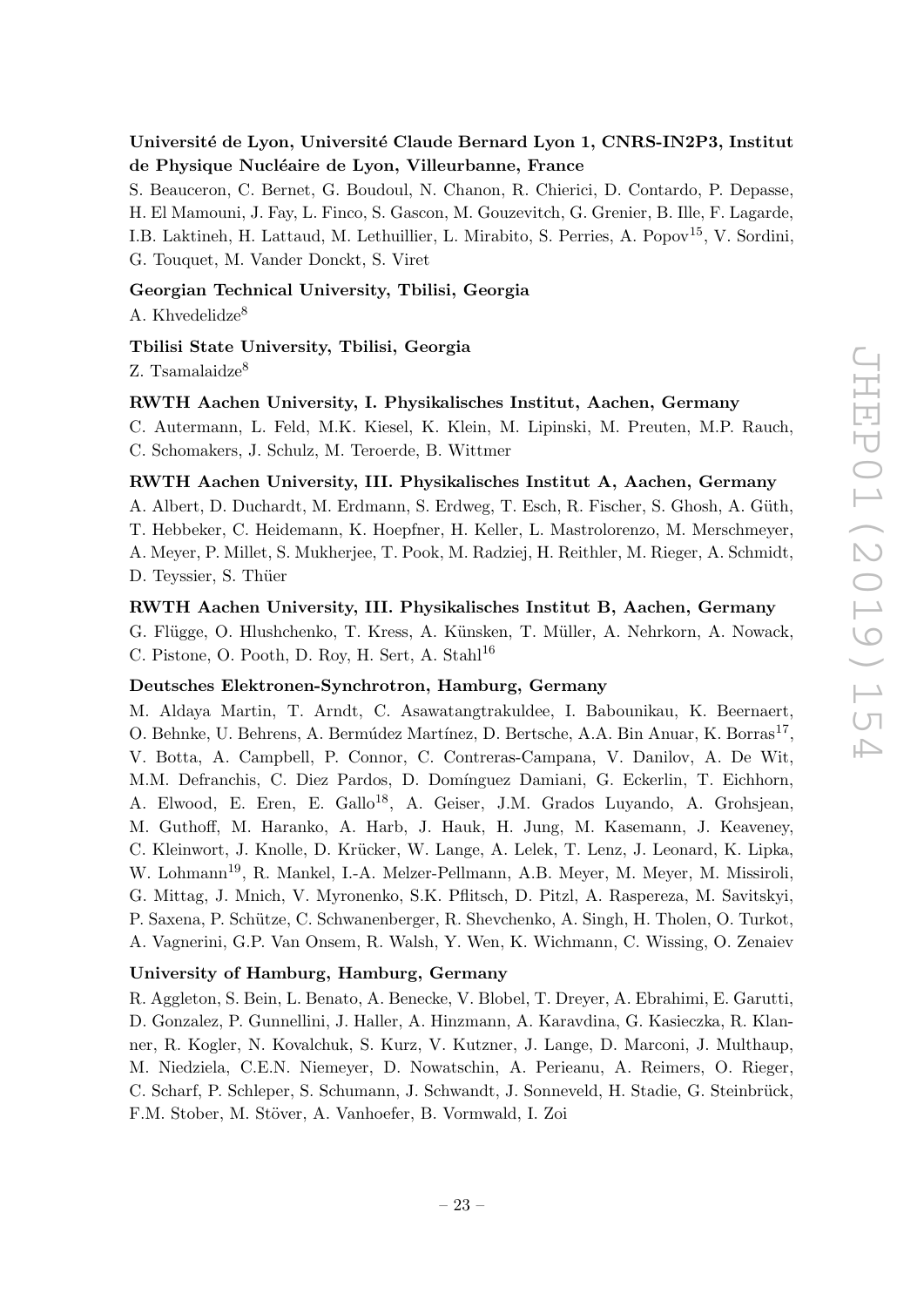### Karlsruher Institut fuer Technologie, Karlsruhe, Germany

M. Akbiyik, C. Barth, M. Baselga, S. Baur, E. Butz, R. Caspart, T. Chwalek, F. Colombo, W. De Boer, A. Dierlamm, K. El Morabit, N. Faltermann, B. Freund, M. Giffels, M.A. Harrendorf, F. Hartmann<sup>16</sup>, S.M. Heindl, U. Husemann, I. Katkov<sup>15</sup>, S. Kudella, S. Mitra, M.U. Mozer, Th. Müller, M. Musich, M. Plagge, G. Quast, K. Rabbertz, M. Schröder, I. Shvetsov, H.J. Simonis, R. Ulrich, S. Wayand, M. Weber, T. Weiler, C. Wöhrmann, R. Wolf

## Institute of Nuclear and Particle Physics (INPP), NCSR Demokritos, Aghia Paraskevi, Greece

G. Anagnostou, G. Daskalakis, T. Geralis, A. Kyriakis, D. Loukas, G. Paspalaki, I. Topsis-Giotis

### National and Kapodistrian University of Athens, Athens, Greece

G. Karathanasis, S. Kesisoglou, P. Kontaxakis, A. Panagiotou, I. Papavergou, N. Saoulidou, E. Tziaferi, K. Vellidis

### National Technical University of Athens, Athens, Greece

K. Kousouris, I. Papakrivopoulos, G. Tsipolitis

### University of Ioánnina, Ioánnina, Greece

I. Evangelou, C. Foudas, P. Gianneios, P. Katsoulis, P. Kokkas, S. Mallios, N. Manthos, I. Papadopoulos, E. Paradas, J. Strologas, F.A. Triantis, D. Tsitsonis

## MTA-ELTE Lendület CMS Particle and Nuclear Physics Group, Eötvös Loránd University, Budapest, Hungary

M. Bartók<sup>20</sup>, M. Csanad, N. Filipovic, P. Major, M.I. Nagy, G. Pasztor, O. Surányi, G.I. Veres

### Wigner Research Centre for Physics, Budapest, Hungary

G. Bencze, C. Hajdu, D. Horvath<sup>21</sup>, Á. Hunyadi, F. Sikler, T.Á. Vámi, V. Veszpremi, G. Vesztergombi†

#### Institute of Nuclear Research ATOMKI, Debrecen, Hungary

N. Beni, S. Czellar, J. Karancsi<sup>22</sup>, A. Makovec, J. Molnar, Z. Szillasi

### Institute of Physics, University of Debrecen, Debrecen, Hungary

P. Raics, Z.L. Trocsanyi, B. Ujvari

### Indian Institute of Science (IISc), Bangalore, India

S. Choudhury, J.R. Komaragiri, P.C. Tiwari

## National Institute of Science Education and Research, HBNI, Bhubaneswar, India

S. Bahinipati<sup>23</sup>, C. Kar, P. Mal, K. Mandal, A. Nayak<sup>24</sup>, D.K. Sahoo<sup>23</sup>, S.K. Swain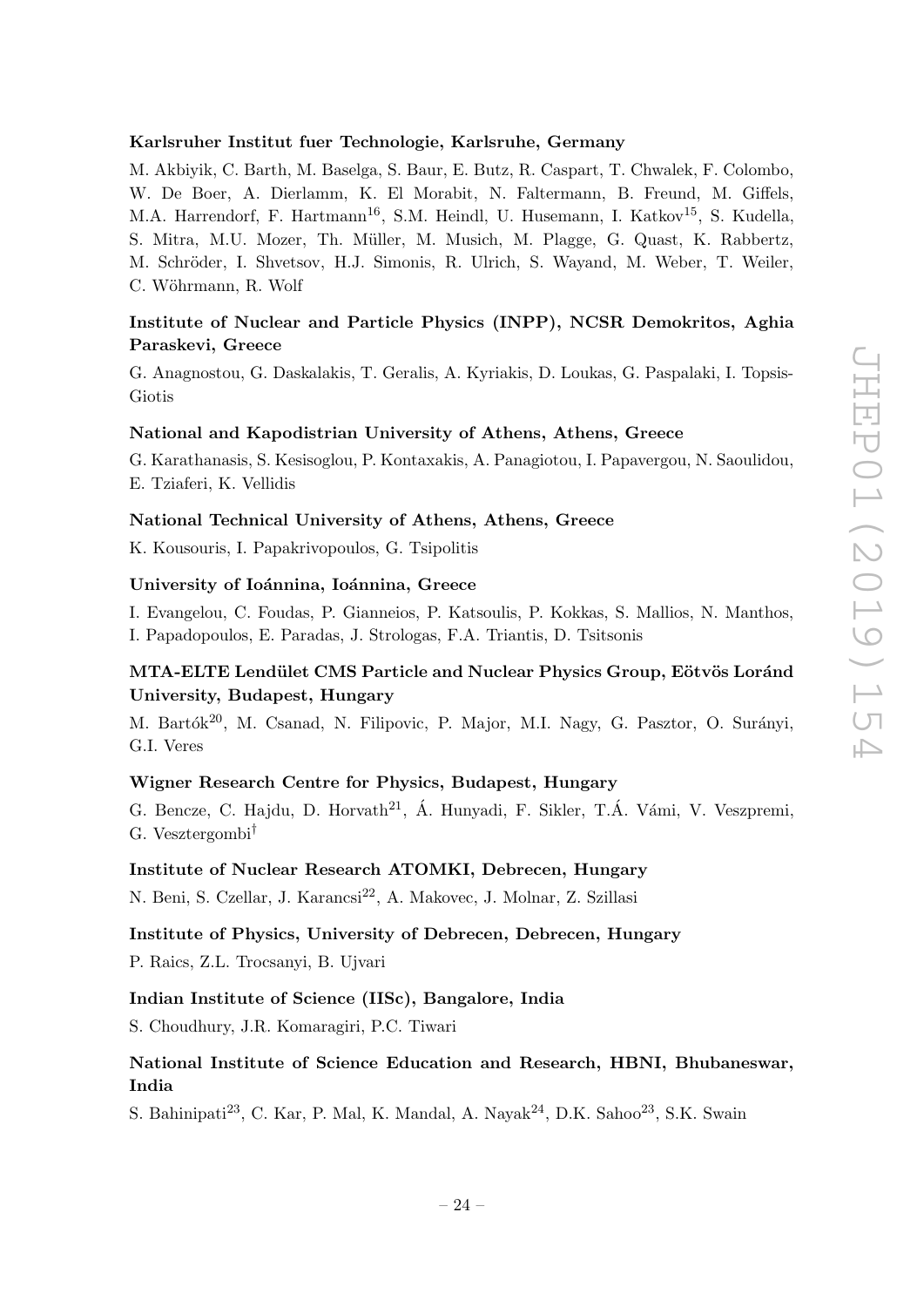## Panjab University, Chandigarh, India

S. Bansal, S.B. Beri, V. Bhatnagar, S. Chauhan, R. Chawla, N. Dhingra, R. Gupta, A. Kaur, M. Kaur, S. Kaur, P. Kumari, M. Lohan, A. Mehta, K. Sandeep, S. Sharma, J.B. Singh, A.K. Virdi, G. Walia

### University of Delhi, Delhi, India

A. Bhardwaj, B.C. Choudhary, R.B. Garg, M. Gola, S. Keshri, Ashok Kumar, S. Malhotra, M. Naimuddin, P. Priyanka, K. Ranjan, Aashaq Shah, R. Sharma

### Saha Institute of Nuclear Physics, HBNI, Kolkata, India

R. Bhardwaj<sup>25</sup>, M. Bharti<sup>25</sup>, R. Bhattacharya, S. Bhattacharya, U. Bhawandeep<sup>25</sup>, D. Bhowmik, S. Dey, S. Dutt<sup>25</sup>, S. Dutta, S. Ghosh, K. Mondal, S. Nandan, A. Purohit, P.K. Rout, A. Roy, S. Roy Chowdhury, G. Saha, S. Sarkar, M. Sharan, B. Singh<sup>25</sup>, S. Thakur $^{25}$ 

## Indian Institute of Technology Madras, Madras, India

P.K. Behera

#### Bhabha Atomic Research Centre, Mumbai, India

R. Chudasama, D. Dutta, V. Jha, V. Kumar, P.K. Netrakanti, L.M. Pant, P. Shukla

#### Tata Institute of Fundamental Research-A, Mumbai, India

T. Aziz, M.A. Bhat, S. Dugad, G.B. Mohanty, N. Sur, B. Sutar, RavindraKumar Verma

### Tata Institute of Fundamental Research-B, Mumbai, India

S. Banerjee, S. Bhattacharya, S. Chatterjee, P. Das, M. Guchait, Sa. Jain, S. Karmakar, S. Kumar, M. Maity<sup>26</sup>, G. Majumder, K. Mazumdar, N. Sahoo, T. Sarkar<sup>26</sup>

## Indian Institute of Science Education and Research (IISER), Pune, India S. Chauhan, S. Dube, V. Hegde, A. Kapoor, K. Kothekar, S. Pandey, A. Rane, S. Sharma

## Institute for Research in Fundamental Sciences (IPM), Tehran, Iran

S. Chenarani27, E. Eskandari Tadavani, S.M. Etesami27, M. Khakzad, M. Mohammadi Najafabadi, M. Naseri, F. Rezaei Hosseinabadi, B. Safarzadeh<sup>28</sup>, M. Zeinali

## University College Dublin, Dublin, Ireland

M. Felcini, M. Grunewald

## INFN Sezione di Bari <sup>a</sup>, Università di Bari  $^b$ , Politecnico di Bari  $^c$ , Bari, Italy M. Abbrescia<sup>a,b</sup>, C. Calabria<sup>a,b</sup>, A. Colaleo<sup>a</sup>, D. Creanza<sup>a,c</sup>, L. Cristella<sup>a,b</sup>, N. De Filippis<sup>a,c</sup>, M. De Palma<sup>a,b</sup>, A. Di Florio<sup>a,b</sup>, F. Errico<sup>a,b</sup>, L. Fiore<sup>a</sup>, A. Gelmi<sup>a,b</sup>, G. Iaselli<sup>a,c</sup>, M. Ince<sup>a,b</sup>, S. Lezki<sup>a,b</sup>, G. Maggi<sup>a,c</sup>, M. Maggi<sup>a</sup>, G. Miniello<sup>a,b</sup>, S. My<sup>a,b</sup>, S. Nuzzo<sup>a,b</sup>, A. Pompili<sup>a,b</sup>, G. Pugliese<sup>a,c</sup>, R. Radogna<sup>a</sup>, A. Ranieri<sup>a</sup>, G. Selvaggi<sup>a,b</sup>, A. Sharma<sup>a</sup>, L. Silvestris<sup>a</sup>, R. Venditti<sup>a</sup>, P. Verwilligen<sup>a</sup>, G. Zito<sup>a</sup>

## INFN Sezione di Bologna  $^a,$  Università di Bologna  $^b,$  Bologna, Italy

G. Abbiendi<sup>a</sup>, C. Battilana<sup>a,b</sup>, D. Bonacorsi<sup>a,b</sup>, L. Borgonovi<sup>a,b</sup>, S. Braibant-Giacomelli<sup>a,b</sup>,

R. Campanini<sup>a,b</sup>, P. Capiluppi<sup>a,b</sup>, A. Castro<sup>a,b</sup>, F.R. Cavallo<sup>a</sup>, S.S. Chhibra<sup>a,b</sup>, C. Ciocca<sup>a</sup>,

G. Codispoti<sup>a,b</sup>, M. Cuffiani<sup>a,b</sup>, G.M. Dallavalle<sup>a</sup>, F. Fabbri<sup>a</sup>, A. Fanfani<sup>a,b</sup>, E. Fontanesi,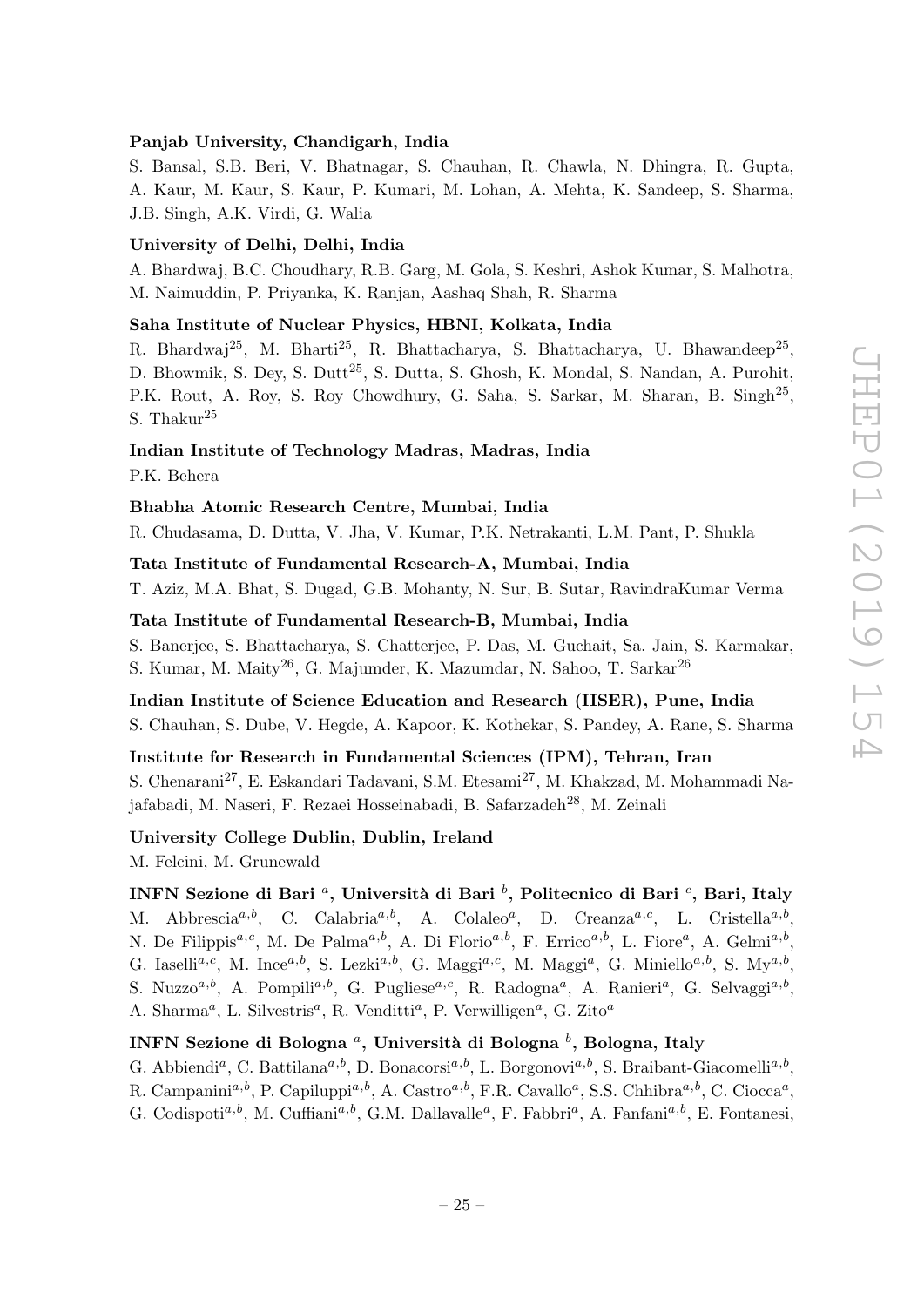P. Giacomelli<sup>a</sup>, C. Grandi<sup>a</sup>, L. Guiducci<sup>a,b</sup>, F. Iemmi<sup>a,b</sup>, S. Marcellini<sup>a</sup>, G. Masetti<sup>a</sup>, A. Montanari<sup>a</sup>, F.L. Navarria<sup>a,b</sup>, A. Perrotta<sup>a</sup>, F. Primavera<sup>a,b,16</sup>, A.M. Rossi<sup>a,b</sup>, T. Rovelli<sup>a,b</sup>, G.P. Siroli<sup>a,b</sup>, N. Tosi<sup>a</sup>

INFN Sezione di Catania <sup>a</sup>, Università di Catania  $^b,$  Catania, Italy

S. Albergo<sup>a,b</sup>, A. Di Mattia<sup>a</sup>, R. Potenza<sup>a,b</sup>, A. Tricomi<sup>a,b</sup>, C. Tuve<sup>a,b</sup>

## INFN Sezione di Firenze <sup>a</sup>, Università di Firenze  $^b$ , Firenze, Italy

G. Barbagli<sup>a</sup>, K. Chatterjee<sup>a,b</sup>, V. Ciulli<sup>a,b</sup>, C. Civinini<sup>a</sup>, R. D'Alessandro<sup>a,b</sup>, E. Focardi<sup>a,b</sup>, G. Latino, P. Lenzi<sup>a,b</sup>, M. Meschini<sup>a</sup>, S. Paoletti<sup>a</sup>, L. Russo<sup>a, 29</sup>, G. Sguazzoni<sup>a</sup>, D. Strom<sup>a</sup>, L. Viliani $^a$ 

## INFN Laboratori Nazionali di Frascati, Frascati, Italy

L. Benussi, S. Bianco, F. Fabbri, D. Piccolo

INFN Sezione di Genova <sup>a</sup>, Università di Genova  $^b,$  Genova, Italy

F. Ferro<sup>a</sup>, F. Ravera<sup>a,b</sup>, E. Robutti<sup>a</sup>, S. Tosi<sup>a,b</sup>

## INFN Sezione di Milano-Bicocca <sup>a</sup>, Università di Milano-Bicocca <sup>b</sup>, Milano, Italy

A. Benaglia<sup>a</sup>, A. Beschi<sup>b</sup>, F. Brivio<sup>a,b</sup>, V. Ciriolo<sup>a,b,16</sup>, S. Di Guida<sup>a,d,16</sup>, M.E. Dinardo<sup>a,b</sup>, S. Fiorendi<sup>a,b</sup>, S. Gennai<sup>a</sup>, A. Ghezzi<sup>a,b</sup>, P. Govoni<sup>a,b</sup>, M. Malberti<sup>a,b</sup>, S. Malvezzi<sup>a</sup>, A. Massironi<sup>a,b</sup>, D. Menasce<sup>a</sup>, F. Monti, L. Moroni<sup>a</sup>, M. Paganoni<sup>a,b</sup>, D. Pedrini<sup>a</sup>, S. Ragazzi<sup>a,b</sup>, T. Tabarelli de Fatis<sup>a,b</sup>, D. Zuolo<sup>a,b</sup>

## INFN Sezione di Napoli <sup>a</sup>, Università di Napoli 'Federico II'  $^b$ , Napoli, Italy, Università della Basilicata  $^c$ , Potenza, Italy, Università G. Marconi  $^d$ , Roma, Italy

S. Buontempo<sup>a</sup>, N. Cavallo<sup>a,c</sup>, A. De Iorio<sup>a,b</sup>, A. Di Crescenzo<sup>a,b</sup>, F. Fabozzi<sup>a,c</sup>, F. Fienga<sup>a</sup>, G. Galati<sup>a</sup>, A.O.M. Iorio<sup>a,b</sup>, W.A. Khan<sup>a</sup>, L. Lista<sup>a</sup>, S. Meola<sup>a,d,16</sup>, P. Paolucci<sup>a,16</sup>, C. Sciacca<sup>a,b</sup>, E. Voevodina<sup>a,b</sup>

## INFN Sezione di Padova <sup>a</sup>, Università di Padova  $^b$ , Padova, Italy, Università di  $Trento<sup>c</sup>$ , Trento, Italy

P. Azzi<sup>a</sup>, N. Bacchetta<sup>a</sup>, A. Boletti<sup>a,b</sup>, A. Bragagnolo, R. Carlin<sup>a,b</sup>, P. Checchia<sup>a</sup>, M. Dall'Osso<sup>a,b</sup>, P. De Castro Manzano<sup>a</sup>, T. Dorigo<sup>a</sup>, U. Dosselli<sup>a</sup>, F. Gasparini<sup>a,b</sup>, U. Gasparini<sup>a,b</sup>, A. Gozzelino<sup>a</sup>, S.Y. Hoh, S. Lacaprara<sup>a</sup>, P. Lujan, M. Margoni<sup>a,b</sup>, A.T. Meneguzzo<sup>a,b</sup>, J. Pazzini<sup>a,b</sup>, N. Pozzobon<sup>a,b</sup>, P. Ronchese<sup>a,b</sup>, R. Rossin<sup>a,b</sup>, F. Simonetto<sup>a,b</sup>, A. Tiko, E. Torassa<sup>a</sup>, M. Tosi<sup>a,b</sup>, S. Ventura<sup>a</sup>, M. Zanetti<sup>a,b</sup>, P. Zotto<sup>a,b</sup>

## INFN Sezione di Pavia  $^a,$  Università di Pavia  $^b,$  Pavia, Italy

A. Braghieri<sup>a</sup>, A. Magnani<sup>a</sup>, P. Montagna<sup>a,b</sup>, S.P. Ratti<sup>a,b</sup>, V. Re<sup>a</sup>, M. Ressegotti<sup>a,b</sup>, C. Riccardi<sup>a,b</sup>, P. Salvini<sup>a</sup>, I. Vai<sup>a,b</sup>, P. Vitulo<sup>a,b</sup>

## INFN Sezione di Perugia <sup>a</sup>, Università di Perugia  $^b$ , Perugia, Italy

M. Biasini<sup>a,b</sup>, G.M. Bilei<sup>a</sup>, C. Cecchi<sup>a,b</sup>, D. Ciangottini<sup>a,b</sup>, L. Fanò<sup>a,b</sup>, P. Lariccia<sup>a,b</sup>, R. Leonardi<sup>a, b</sup>, E. Manoni<sup>a</sup>, G. Mantovani<sup>a, b</sup>, V. Mariani<sup>a, b</sup>, M. Menichelli<sup>a</sup>, A. Rossi<sup>a, b</sup>, A. Santocchia<sup>a,b</sup>, D. Spiga<sup>a</sup>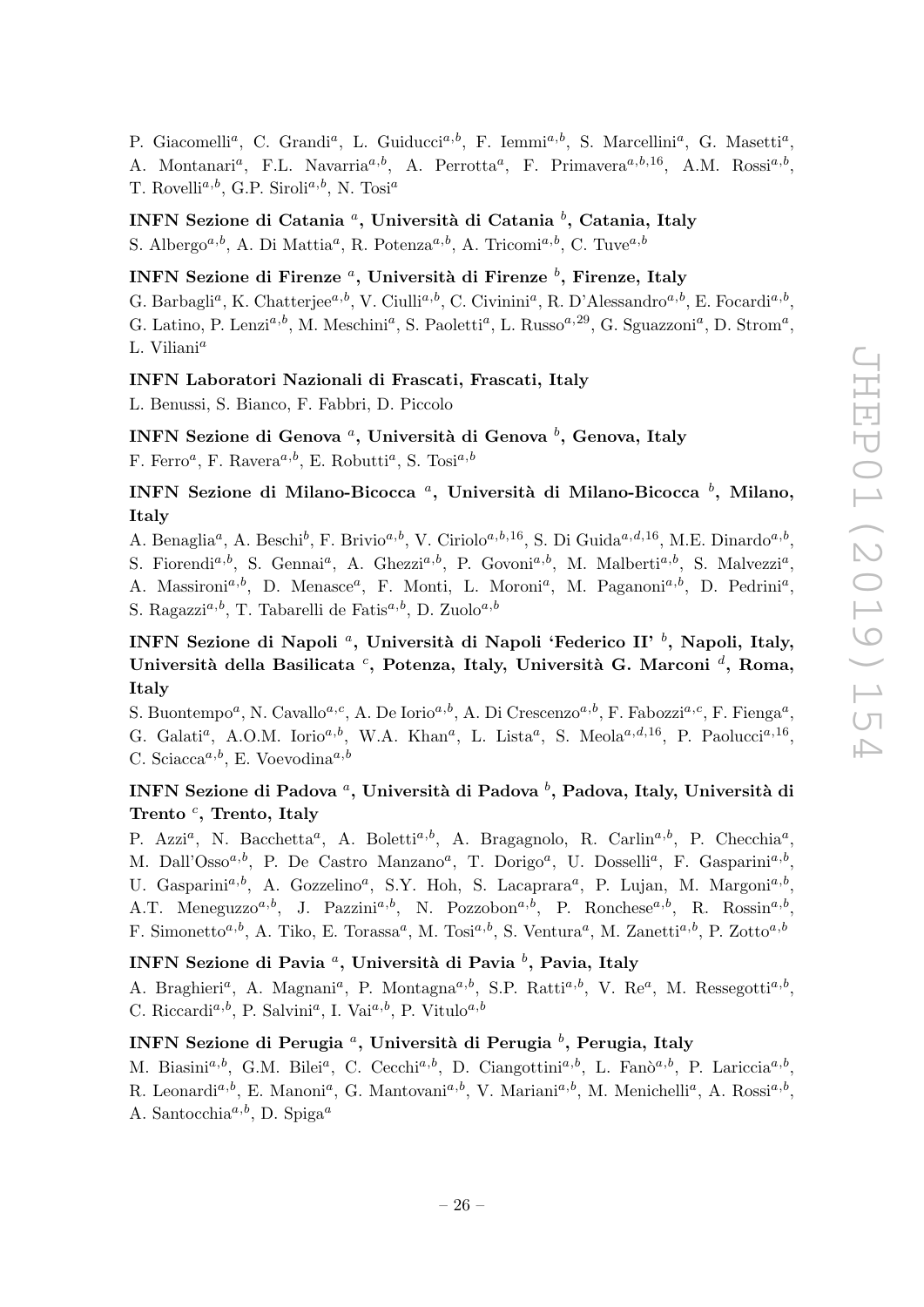## INFN Sezione di Pisa  ${}^a,$  Università di Pisa  ${}^b,$  Scuola Normale Superiore di Pisa  $c$ , Pisa, Italy

K. Androsov<sup>a</sup>, P. Azzurri<sup>a</sup>, G. Bagliesi<sup>a</sup>, L. Bianchini<sup>a</sup>, T. Boccali<sup>a</sup>, L. Borrello, R. Castaldi<sup>a</sup>, M.A. Ciocci<sup>a,b</sup>, R. Dell'Orso<sup>a</sup>, G. Fedi<sup>a</sup>, F. Fiori<sup>a,c</sup>, L. Giannini<sup>a,c</sup>, A. Giassi<sup>a</sup>, M.T. Grippo<sup>a</sup>, F. Ligabue<sup>a,c</sup>, E. Manca<sup>a,c</sup>, G. Mandorli<sup>a,c</sup>, A. Messineo<sup>a,b</sup>, F. Palla<sup>a</sup>, A. Rizzi<sup>a,b</sup>, G. Rolandi<sup>30</sup>, P. Spagnolo<sup>a</sup>, R. Tenchini<sup>a</sup>, G. Tonelli<sup>a,b</sup>, A. Venturi<sup>a</sup>, P.G. Verdini $^a$ 

## INFN Sezione di Roma <sup>a</sup>, Sapienza Università di Roma  $^b$ , Rome, Italy

L. Barone<sup>a,b</sup>, F. Cavallari<sup>a</sup>, M. Cipriani<sup>a,b</sup>, D. Del Re<sup>a,b</sup>, E. Di Marco<sup>a,b</sup>, M. Diemoz<sup>a</sup>, S. Gelli<sup>a,b</sup>, E. Longo<sup>a,b</sup>, B. Marzocchi<sup>a,b</sup>, P. Meridiani<sup>a</sup>, G. Organtini<sup>a,b</sup>, F. Pandolfi<sup>a</sup>, R. Paramatti<sup>a,b</sup>, F. Preiato<sup>a,b</sup>, S. Rahatlou<sup>a,b</sup>, C. Rovelli<sup>a</sup>, F. Santanastasio<sup>a,b</sup>

## INFN Sezione di Torino <sup>a</sup>, Università di Torino <sup>b</sup>, Torino, Italy, Università del Piemonte Orientale  $^c$ , Novara, Italy

N. Amapane $^{a,b}$ , R. Arcidiacono $^{a,c}$ , S. Argiro $^{a,b}$ , M. Arneodo $^{a,c}$ , N. Bartosik $^a$ , R. Bellan $^{a,b}$ , C. Biino<sup>a</sup>, N. Cartiglia<sup>a</sup>, F. Cenna<sup>a,b</sup>, S. Cometti<sup>a</sup>, M. Costa<sup>a,b</sup>, R. Covarelli<sup>a,b</sup>, N. Demaria<sup>a</sup>, B. Kiani<sup>a,b</sup>, C. Mariotti<sup>a</sup>, S. Maselli<sup>a</sup>, E. Migliore<sup>a,b</sup>, V. Monaco<sup>a,b</sup>, E. Monteil<sup>a,b</sup>, M. Monteno<sup>a</sup>, M.M. Obertino<sup>a,b</sup>, L. Pacher<sup>a,b</sup>, N. Pastrone<sup>a</sup>, M. Pelliccioni<sup>a</sup>, G.L. Pinna Angioni<sup>a, b</sup>, A. Romero<sup>a, b</sup>, M. Ruspa<sup>a, c</sup>, R. Sacchi<sup>a, b</sup>, K. Shchelina<sup>a, b</sup>, V. Sola<sup>a</sup>, A. Solano<sup>a,b</sup>, D. Soldi<sup>a,b</sup>, A. Staiano<sup>a</sup>

## INFN Sezione di Trieste <sup>a</sup>, Università di Trieste  $^b$ , Trieste, Italy

S. Belforte<sup>a</sup>, V. Candelise<sup>a,b</sup>, M. Casarsa<sup>a</sup>, F. Cossutti<sup>a</sup>, A. Da Rold<sup>a,b</sup>, G. Della Ricca<sup>a,b</sup>, F. Vazzoler<sup>a,b</sup>, A. Zanetti<sup>a</sup>

## Kyungpook National University, Daegu, Korea

D.H. Kim, G.N. Kim, M.S. Kim, J. Lee, S. Lee, S.W. Lee, C.S. Moon, Y.D. Oh, S.I. Pak, S. Sekmen, D.C. Son, Y.C. Yang

## Chonnam National University, Institute for Universe and Elementary Particles, Kwangju, Korea

H. Kim, D.H. Moon, G. Oh

## Hanyang University, Seoul, Korea

B. Francois, J. Goh<sup>31</sup>, T.J. Kim

## Korea University, Seoul, Korea

S. Cho, S. Choi, Y. Go, D. Gyun, S. Ha, B. Hong, Y. Jo, K. Lee, K.S. Lee, S. Lee, J. Lim, S.K. Park, Y. Roh

Sejong University, Seoul, Korea H.S. Kim

### Seoul National University, Seoul, Korea

J. Almond, J. Kim, J.S. Kim, H. Lee, K. Lee, K. Nam, S.B. Oh, B.C. Radburn-Smith, S.h. Seo, U.K. Yang, H.D. Yoo, G.B. Yu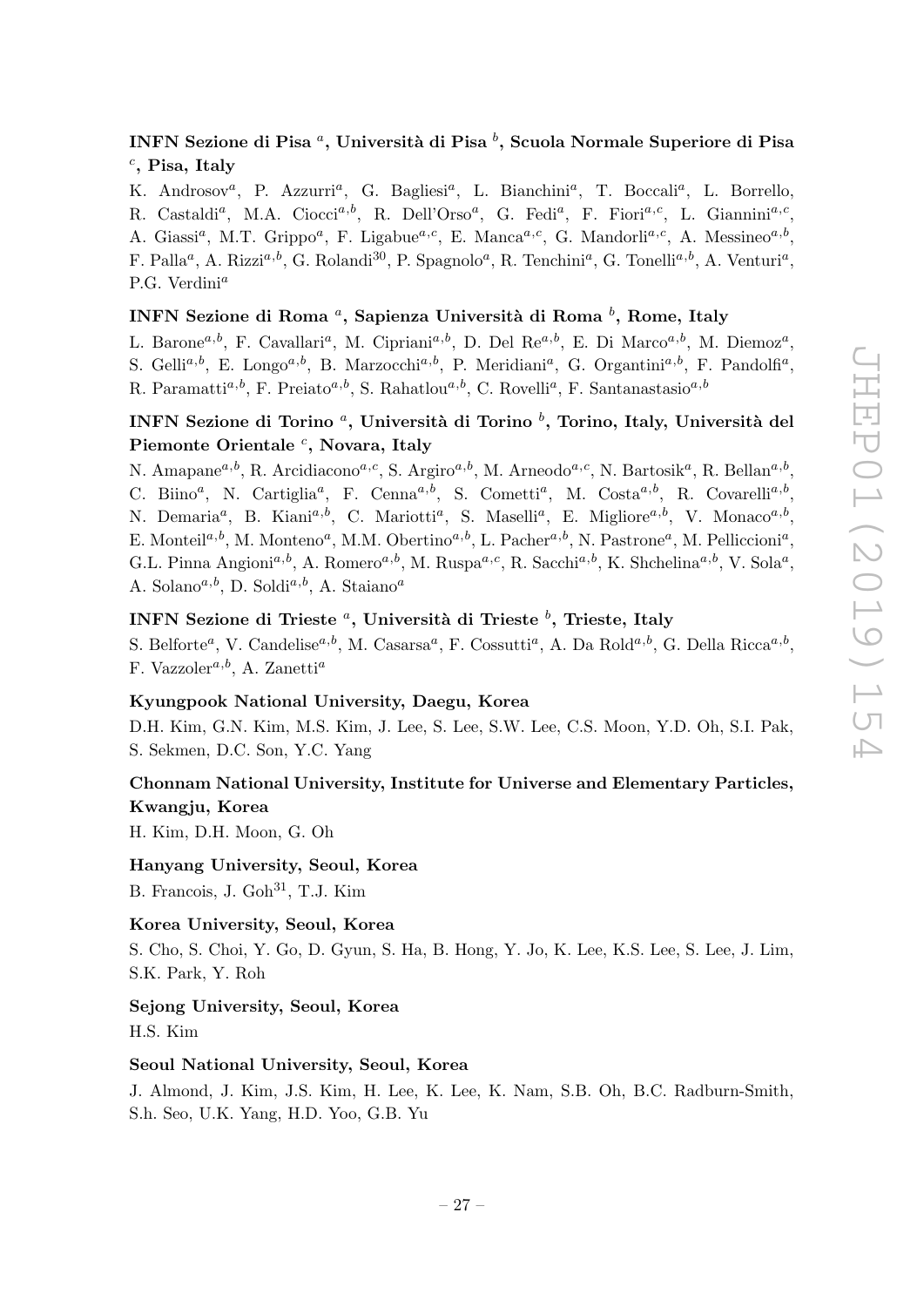### University of Seoul, Seoul, Korea

D. Jeon, H. Kim, J.H. Kim, J.S.H. Lee, I.C. Park

Sungkyunkwan University, Suwon, Korea Y. Choi, C. Hwang, J. Lee, I. Yu

Vilnius University, Vilnius, Lithuania

V. Dudenas, A. Juodagalvis, J. Vaitkus

## National Centre for Particle Physics, Universiti Malaya, Kuala Lumpur, Malaysia

I. Ahmed, Z.A. Ibrahim, M.A.B. Md Ali<sup>32</sup>, F. Mohamad Idris<sup>33</sup>, W.A.T. Wan Abdullah, M.N. Yusli, Z. Zolkapli

## Universidad de Sonora (UNISON), Hermosillo, Mexico

J.F. Benitez, A. Castaneda Hernandez, J.A. Murillo Quijada

## Centro de Investigacion y de Estudios Avanzados del IPN, Mexico City, Mexico H. Castilla-Valdez, E. De La Cruz-Burelo, M.C. Duran-Osuna, I. Heredia-De La Cruz<sup>34</sup>, R. Lopez-Fernandez, J. Mejia Guisao, R.I. Rabadan-Trejo, M. Ramirez-Garcia, G. Ramirez-Sanchez, R. Reyes-Almanza, A. Sanchez-Hernandez

#### Universidad Iberoamericana, Mexico City, Mexico

S. Carrillo Moreno, C. Oropeza Barrera, F. Vazquez Valencia

## Benemerita Universidad Autonoma de Puebla, Puebla, Mexico J. Eysermans, I. Pedraza, H.A. Salazar Ibarguen, C. Uribe Estrada

## Universidad Autónoma de San Luis Potosí, San Luis Potosí, Mexico A. Morelos Pineda

## University of Auckland, Auckland, New Zealand

D. Krofcheck

### University of Canterbury, Christchurch, New Zealand

S. Bheesette, P.H. Butler

#### National Centre for Physics, Quaid-I-Azam University, Islamabad, Pakistan

A. Ahmad, M. Ahmad, M.I. Asghar, Q. Hassan, H.R. Hoorani, A. Saddique, M.A. Shah, M. Shoaib, M. Waqas

## National Centre for Nuclear Research, Swierk, Poland

H. Bialkowska, M. Bluj, B. Boimska, T. Frueboes, M. Górski, M. Kazana, M. Szleper, P. Traczyk, P. Zalewski

## Institute of Experimental Physics, Faculty of Physics, University of Warsaw, Warsaw, Poland

K. Bunkowski, A. Byszuk35, K. Doroba, A. Kalinowski, M. Konecki, J. Krolikowski, M. Misiura, M. Olszewski, A. Pyskir, M. Walczak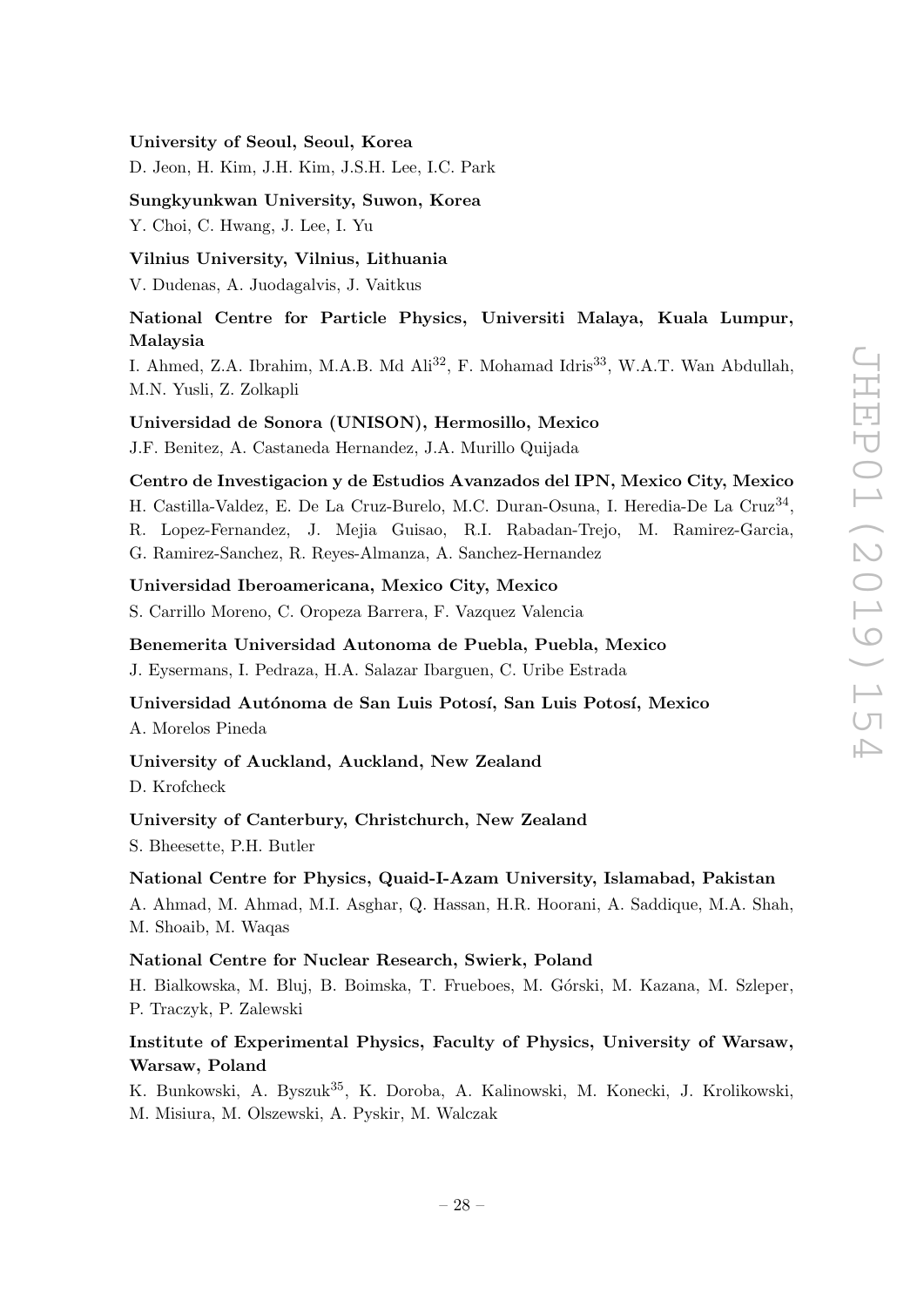## Laboratório de Instrumentação e Física Experimental de Partículas, Lisboa, Portugal

M. Araujo, P. Bargassa, C. Beirão Da Cruz E Silva, A. Di Francesco, P. Faccioli, B. Galinhas, M. Gallinaro, J. Hollar, N. Leonardo, J. Seixas, G. Strong, O. Toldaiev, J. Varela

## Joint Institute for Nuclear Research, Dubna, Russia

S. Afanasiev, P. Bunin, M. Gavrilenko, I. Golutvin, I. Gorbunov, A. Kamenev, V. Karjavine, A. Lanev, A. Malakhov, V. Matveev<sup>36,37</sup>, P. Moisenz, V. Palichik, V. Perelygin, S. Shmatov, S. Shulha, N. Skatchkov, V. Smirnov, N. Voytishin, A. Zarubin

### Petersburg Nuclear Physics Institute, Gatchina (St. Petersburg), Russia

V. Golovtsov, Y. Ivanov, V. Kim38, E. Kuznetsova39, P. Levchenko, V. Murzin, V. Oreshkin, I. Smirnov, D. Sosnov, V. Sulimov, L. Uvarov, S. Vavilov, A. Vorobyev

### Institute for Nuclear Research, Moscow, Russia

Yu. Andreev, A. Dermenev, S. Gninenko, N. Golubev, A. Karneyeu, M. Kirsanov, N. Krasnikov, A. Pashenkov, D. Tlisov, A. Toropin

#### Institute for Theoretical and Experimental Physics, Moscow, Russia

V. Epshteyn, V. Gavrilov, N. Lychkovskaya, V. Popov, I. Pozdnyakov, G. Safronov, A. Spiridonov, A. Stepennov, V. Stolin, M. Toms, E. Vlasov, A. Zhokin

### Moscow Institute of Physics and Technology, Moscow, Russia

T. Aushev

## National Research Nuclear University 'Moscow Engineering Physics Institute' (MEPhI), Moscow, Russia

R. Chistov<sup>40</sup>, M. Danilov<sup>40</sup>, P. Parygin, D. Philippov, S. Polikarpov<sup>40</sup>, E. Tarkovskii

## P.N. Lebedev Physical Institute, Moscow, Russia

V. Andreev, M. Azarkin, I. Dremin37, M. Kirakosyan, S.V. Rusakov, A. Terkulov

## Skobeltsyn Institute of Nuclear Physics, Lomonosov Moscow State University, Moscow, Russia

A. Baskakov, A. Belyaev, E. Boos, M. Dubinin<sup>41</sup>, L. Dudko, A. Ershov, A. Gribushin, V. Klyukhin, O. Kodolova, I. Lokhtin, I. Miagkov, S. Obraztsov, S. Petrushanko, V. Savrin, A. Snigirev

## Novosibirsk State University (NSU), Novosibirsk, Russia

A. Barnyakov<sup>42</sup>, V. Blinov<sup>42</sup>, T. Dimova<sup>42</sup>, L. Kardapoltsev<sup>42</sup>, Y. Skovpen<sup>42</sup>

## Institute for High Energy Physics of National Research Centre 'Kurchatov Institute', Protvino, Russia

I. Azhgirey, I. Bayshev, S. Bitioukov, D. Elumakhov, A. Godizov, V. Kachanov, A. Kalinin, D. Konstantinov, P. Mandrik, V. Petrov, R. Ryutin, S. Slabospitskii, A. Sobol, S. Troshin, N. Tyurin, A. Uzunian, A. Volkov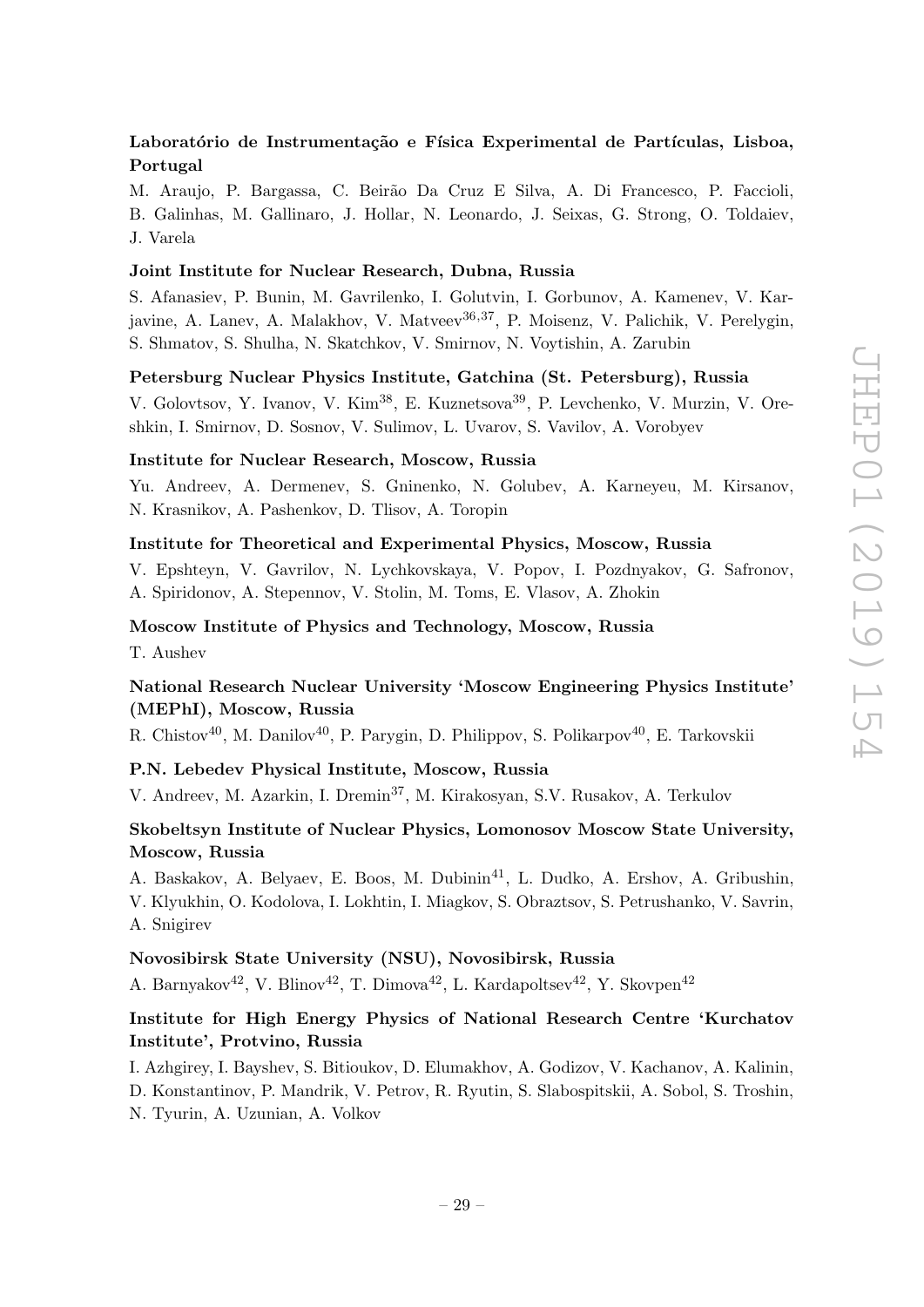#### National Research Tomsk Polytechnic University, Tomsk, Russia

A. Babaev, S. Baidali, V. Okhotnikov

## University of Belgrade, Faculty of Physics and Vinca Institute of Nuclear Sciences, Belgrade, Serbia

P. Adzic43, P. Cirkovic, D. Devetak, M. Dordevic, J. Milosevic

## Centro de Investigaciones Energéticas Medioambientales y Tecnológicas (CIEMAT), Madrid, Spain

J. Alcaraz Maestre, A. Álvarez Fernández, I. Bachiller, M. Barrio Luna, J.A. Brochero Cifuentes, M. Cerrada, N. Colino, B. De La Cruz, A. Delgado Peris, C. Fernandez Bedoya, J.P. Fern´andez Ramos, J. Flix, M.C. Fouz, O. Gonzalez Lopez, S. Goy Lopez, J.M. Hernandez, M.I. Josa, D. Moran, A. Pérez-Calero Yzquierdo, J. Puerta Pelayo, I. Redondo, L. Romero, M.S. Soares, A. Triossi

### Universidad Autónoma de Madrid, Madrid, Spain

C. Albajar, J.F. de Trocóniz

## Universidad de Oviedo, Oviedo, Spain

J. Cuevas, C. Erice, J. Fernandez Menendez, S. Folgueras, I. Gonzalez Caballero, J.R. González Fernández, E. Palencia Cortezon, V. Rodríguez Bouza, S. Sanchez Cruz, P. Vischia, J.M. Vizan Garcia

## Instituto de Física de Cantabria (IFCA), CSIC-Universidad de Cantabria, Santander, Spain

I.J. Cabrillo, A. Calderon, B. Chazin Quero, J. Duarte Campderros, M. Fernandez, P.J. Fernández Manteca, A. García Alonso, J. Garcia-Ferrero, G. Gomez, A. Lopez Virto, J. Marco, C. Martinez Rivero, P. Martinez Ruiz del Arbol, F. Matorras, J. Piedra Gomez, C. Prieels, T. Rodrigo, A. Ruiz-Jimeno, L. Scodellaro, N. Trevisani, I. Vila, R. Vilar Cortabitarte

University of Ruhuna, Department of Physics, Matara, Sri Lanka N. Wickramage

#### CERN, European Organization for Nuclear Research, Geneva, Switzerland

D. Abbaneo, B. Akgun, E. Auffray, G. Auzinger, P. Baillon, A.H. Ball, D. Barney, J. Bendavid, M. Bianco, A. Bocci, C. Botta, E. Brondolin, T. Camporesi, M. Cepeda, G. Cerminara, E. Chapon, Y. Chen, G. Cucciati, D. d'Enterria, A. Dabrowski, N. Daci, V. Daponte, A. David, A. De Roeck, N. Deelen, M. Dobson, M. Dünser, N. Dupont, A. Elliott-Peisert, P. Everaerts, F. Fallavollita<sup>44</sup>, D. Fasanella, G. Franzoni, J. Fulcher, W. Funk, D. Gigi, A. Gilbert, K. Gill, F. Glege, M. Gruchala, M. Guilbaud, D. Gulhan, J. Hegeman, C. Heidegger, V. Innocente, A. Jafari, P. Janot, O. Karacheban<sup>19</sup>, J. Kieseler, A. Kornmayer, M. Krammer<sup>1</sup>, C. Lange, P. Lecoq, C. Lourenço, L. Malgeri, M. Mannelli, F. Meijers, J.A. Merlin, S. Mersi, E. Meschi, P. Milenovic<sup>45</sup>, F. Moortgat, M. Mulders, J. Ngadiuba, S. Nourbakhsh, S. Orfanelli, L. Orsini, F. Pantaleo<sup>16</sup>, L. Pape, E. Perez, M. Peruzzi, A. Petrilli, G. Petrucciani, A. Pfeiffer, M. Pierini, F.M. Pitters, D. Rabady, A. Racz, T. Reis, M. Rovere, H. Sakulin, C. Schäfer, C. Schwick, M. Seidel, M. Selvaggi,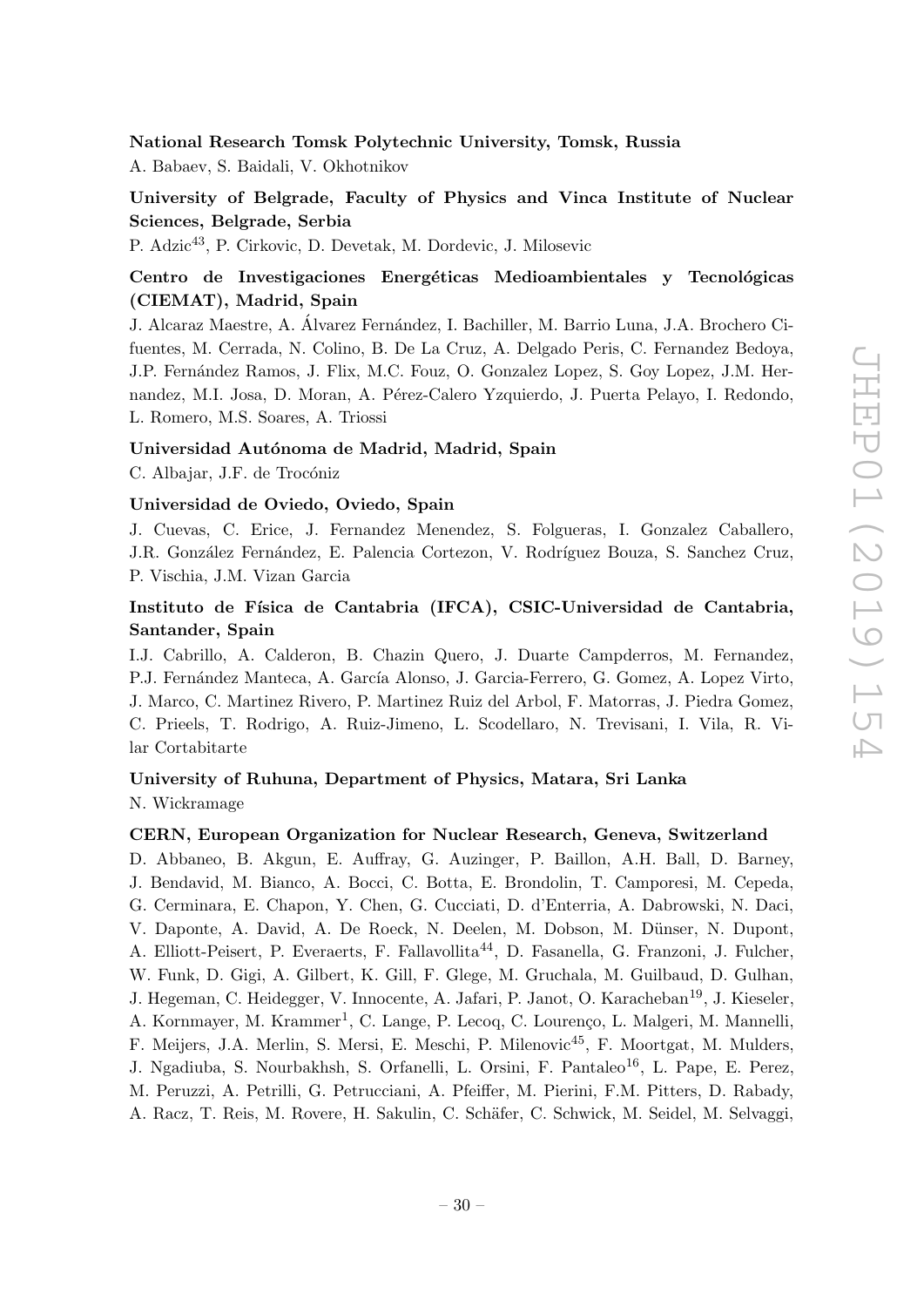A. Sharma, P. Silva, P. Sphicas<sup>46</sup>, A. Stakia, J. Steggemann, D. Treille, A. Tsirou, V. Veckalns47, M. Verzetti, W.D. Zeuner

## Paul Scherrer Institut, Villigen, Switzerland

L. Caminada48, K. Deiters, W. Erdmann, R. Horisberger, Q. Ingram, H.C. Kaestli, D. Kotlinski, U. Langenegger, T. Rohe, S.A. Wiederkehr

## ETH Zurich - Institute for Particle Physics and Astrophysics (IPA), Zurich, Switzerland

M. Backhaus, L. Bäni, P. Berger, N. Chernyavskaya, G. Dissertori, M. Dittmar, M. Donegà, C. Dorfer, T.A. G´omez Espinosa, C. Grab, D. Hits, T. Klijnsma, W. Lustermann, R.A. Manzoni, M. Marionneau, M.T. Meinhard, F. Micheli, P. Musella, F. Nessi-Tedaldi, J. Pata, F. Pauss, G. Perrin, L. Perrozzi, S. Pigazzini, M. Quittnat, C. Reissel, D. Ruini, D.A. Sanz Becerra, M. Schönenberger, L. Shchutska, V.R. Tavolaro, K. Theofilatos, M.L. Vesterbacka Olsson, R. Wallny, D.H. Zhu

### Universität Zürich, Zurich, Switzerland

T.K. Aarrestad, C. Amsler<sup>49</sup>, D. Brzhechko, M.F. Canelli, A. De Cosa, R. Del Burgo, S. Donato, C. Galloni, T. Hreus, B. Kilminster, S. Leontsinis, I. Neutelings, G. Rauco, P. Robmann, D. Salerno, K. Schweiger, C. Seitz, Y. Takahashi, A. Zucchetta

#### National Central University, Chung-Li, Taiwan

Y.H. Chang, K.y. Cheng, T.H. Doan, R. Khurana, C.M. Kuo, W. Lin, A. Pozdnyakov, S.S. Yu

## National Taiwan University (NTU), Taipei, Taiwan

P. Chang, Y. Chao, K.F. Chen, P.H. Chen, W.-S. Hou, Arun Kumar, Y.F. Liu, R.-S. Lu, E. Paganis, A. Psallidas, A. Steen

## Chulalongkorn University, Faculty of Science, Department of Physics, Bangkok, Thailand

B. Asavapibhop, N. Srimanobhas, N. Suwonjandee

## Cukurova University, Physics Department, Science and Art Faculty, Adana, **Turkey**

A. Bat, F. Boran, S. Cerci<sup>50</sup>, S. Damarseckin, Z.S. Demiroglu, F. Dolek, C. Dozen, I. Dumanoglu, E. Eskut, S. Girgis, G. Gokbulut, Y. Guler, E. Gurpinar, I. Hos<sup>51</sup>, C. Isik, E.E. Kangal<sup>52</sup>, O. Kara, A. Kayis Topaksu, U. Kiminsu, M. Oglakci, G. Onengut, K. Ozdemir<sup>53</sup>, S. Ozturk<sup>54</sup>, A. Polatoz, U.G. Tok, S. Turkcapar, I.S. Zorbakir, C. Zorbilmez

Middle East Technical University, Physics Department, Ankara, Turkey B. Isildak<sup>55</sup>, G. Karapinar<sup>56</sup>, M. Yalvac, M. Zeyrek

## Bogazici University, Istanbul, Turkey

I.O. Atakisi, E. Gülmez, M. Kaya<sup>57</sup>, O. Kaya<sup>58</sup>, S. Ozkorucuklu<sup>59</sup>, S. Tekten, E.A. Yetkin<sup>60</sup>

## Istanbul Technical University, Istanbul, Turkey

M.N. Agaras, A. Cakir, K. Cankocak, Y. Komurcu, S. Sen<sup>61</sup>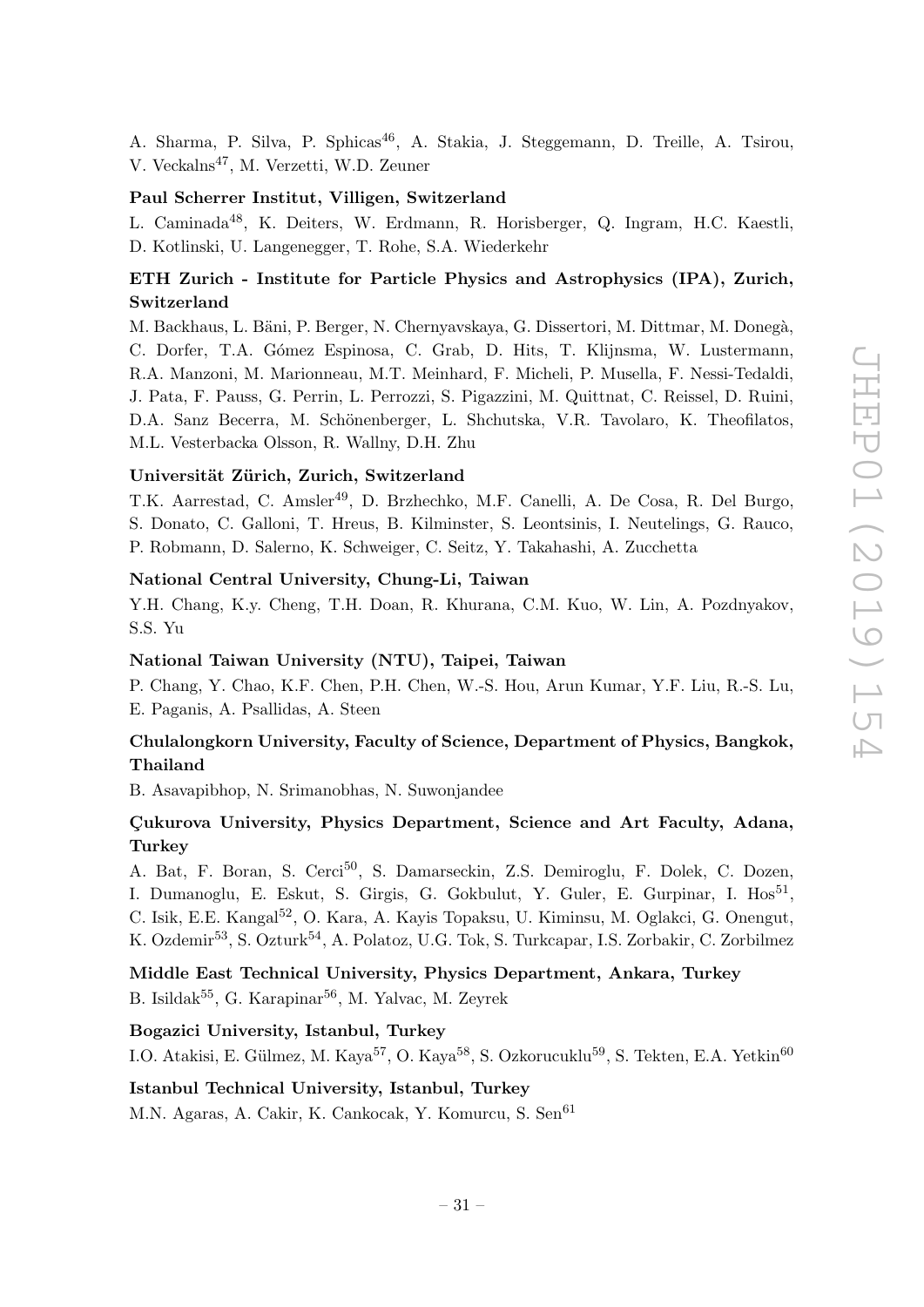## Institute for Scintillation Materials of National Academy of Science of Ukraine, Kharkov, Ukraine

B. Grynyov

## National Scientific Center, Kharkov Institute of Physics and Technology, Kharkov, Ukraine

L. Levchuk

## University of Bristol, Bristol, United Kingdom

F. Ball, L. Beck, J.J. Brooke, D. Burns, E. Clement, D. Cussans, O. Davignon, H. Flacher, J. Goldstein, G.P. Heath, H.F. Heath, L. Kreczko, D.M. Newbold<sup>62</sup>, S. Paramesvaran, B. Penning, T. Sakuma, D. Smith, V.J. Smith, J. Taylor, A. Titterton

## Rutherford Appleton Laboratory, Didcot, United Kingdom

K.W. Bell, A. Belyaev<sup>63</sup>, C. Brew, R.M. Brown, D. Cieri, D.J.A. Cockerill, J.A. Coughlan, K. Harder, S. Harper, J. Linacre, E. Olaiya, D. Petyt, C.H. Shepherd-Themistocleous, A. Thea, I.R. Tomalin, T. Williams, W.J. Womersley

## Imperial College, London, United Kingdom

R. Bainbridge, P. Bloch, J. Borg, S. Breeze, O. Buchmuller, A. Bundock, D. Colling, P. Dauncey, G. Davies, M. Della Negra, R. Di Maria, G. Hall, G. Iles, T. James, M. Komm, C. Laner, L. Lyons, A.-M. Magnan, S. Malik, A. Martelli, J. Nash<sup>64</sup>, A. Nikitenko<sup>7</sup>, V. Palladino, M. Pesaresi, D.M. Raymond, A. Richards, A. Rose, E. Scott, C. Seez, A. Shtipliyski, G. Singh, M. Stoye, T. Strebler, S. Summers, A. Tapper, K. Uchida, T. Virdee<sup>16</sup>, N. Wardle, D. Winterbottom, J. Wright, S.C. Zenz

## Brunel University, Uxbridge, United Kingdom

J.E. Cole, P.R. Hobson, A. Khan, P. Kyberd, C.K. Mackay, A. Morton, I.D. Reid, L. Teodorescu, S. Zahid

## Baylor University, Waco, U.S.A.

K. Call, J. Dittmann, K. Hatakeyama, H. Liu, C. Madrid, B. McMaster, N. Pastika, C. Smith

## Catholic University of America, Washington, DC, U.S.A.

R. Bartek, A. Dominguez

## The University of Alabama, Tuscaloosa, U.S.A.

A. Buccilli, S.I. Cooper, C. Henderson, P. Rumerio, C. West

## Boston University, Boston, U.S.A.

D. Arcaro, T. Bose, D. Gastler, D. Pinna, D. Rankin, C. Richardson, J. Rohlf, L. Sulak, D. Zou

## Brown University, Providence, U.S.A.

G. Benelli, X. Coubez, D. Cutts, M. Hadley, J. Hakala, U. Heintz, J.M. Hogan<sup>65</sup>, K.H.M. Kwok, E. Laird, G. Landsberg, J. Lee, Z. Mao, M. Narain, S. Sagir<sup>66</sup>, R. Syarif, E. Usai, D. Yu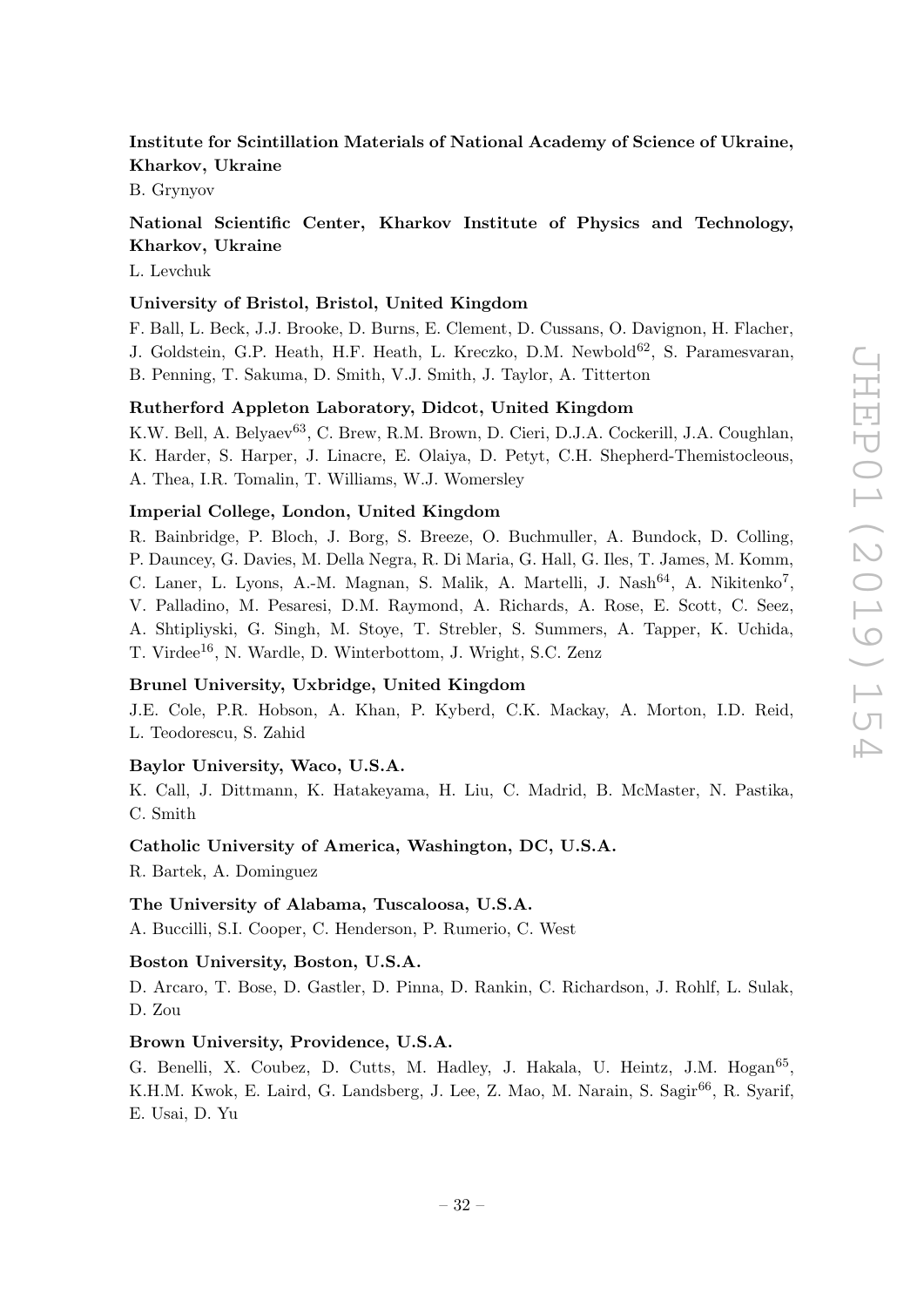#### University of California, Davis, Davis, U.S.A.

R. Band, C. Brainerd, R. Breedon, D. Burns, M. Calderon De La Barca Sanchez, M. Chertok, J. Conway, R. Conway, P.T. Cox, R. Erbacher, C. Flores, G. Funk, W. Ko,

O. Kukral, R. Lander, M. Mulhearn, D. Pellett, J. Pilot, S. Shalhout, M. Shi, D. Stolp,

D. Taylor, K. Tos, M. Tripathi, Z. Wang, F. Zhang

#### University of California, Los Angeles, U.S.A.

M. Bachtis, C. Bravo, R. Cousins, A. Dasgupta, A. Florent, J. Hauser, M. Ignatenko, N. Mccoll, S. Regnard, D. Saltzberg, C. Schnaible, V. Valuev

### University of California, Riverside, Riverside, U.S.A.

E. Bouvier, K. Burt, R. Clare, J.W. Gary, S.M.A. Ghiasi Shirazi, G. Hanson, G. Karapostoli, E. Kennedy, F. Lacroix, O.R. Long, M. Olmedo Negrete, M.I. Paneva, W. Si, L. Wang, H. Wei, S. Wimpenny, B.R. Yates

#### University of California, San Diego, La Jolla, U.S.A.

J.G. Branson, P. Chang, S. Cittolin, M. Derdzinski, R. Gerosa, D. Gilbert, B. Hashemi, A. Holzner, D. Klein, G. Kole, V. Krutelyov, J. Letts, M. Masciovecchio, D. Olivito, S. Padhi, M. Pieri, M. Sani, V. Sharma, S. Simon, M. Tadel, A. Vartak, S. Wasserbaech<sup>67</sup>, J. Wood, F. Würthwein, A. Yagil, G. Zevi Della Porta

## University of California, Santa Barbara - Department of Physics, Santa Barbara, U.S.A.

N. Amin, R. Bhandari, J. Bradmiller-Feld, C. Campagnari, M. Citron, A. Dishaw, V. Dutta, M. Franco Sevilla, L. Gouskos, R. Heller, J. Incandela, A. Ovcharova, H. Qu, J. Richman, D. Stuart, I. Suarez, S. Wang, J. Yoo

## California Institute of Technology, Pasadena, U.S.A.

D. Anderson, A. Bornheim, J.M. Lawhorn, N. Lu, H.B. Newman, T.Q. Nguyen, M. Spiropulu, J.R. Vlimant, R. Wilkinson, S. Xie, Z. Zhang, R.Y. Zhu

## Carnegie Mellon University, Pittsburgh, U.S.A.

M.B. Andrews, T. Ferguson, T. Mudholkar, M. Paulini, M. Sun, I. Vorobiev, M. Weinberg

## University of Colorado Boulder, Boulder, U.S.A.

J.P. Cumalat, W.T. Ford, F. Jensen, A. Johnson, M. Krohn, E. MacDonald, T. Mulholland, R. Patel, A. Perloff, K. Stenson, K.A. Ulmer, S.R. Wagner

#### Cornell University, Ithaca, U.S.A.

J. Alexander, J. Chaves, Y. Cheng, J. Chu, A. Datta, K. Mcdermott, N. Mirman, J.R. Patterson, D. Quach, A. Rinkevicius, A. Ryd, L. Skinnari, L. Soffi, S.M. Tan, Z. Tao, J. Thom, J. Tucker, P. Wittich, M. Zientek

#### Fermi National Accelerator Laboratory, Batavia, U.S.A.

S. Abdullin, M. Albrow, M. Alyari, G. Apollinari, A. Apresyan, A. Apyan, S. Banerjee, L.A.T. Bauerdick, A. Beretvas, J. Berryhill, P.C. Bhat, K. Burkett, J.N. Butler, A. Canepa, G.B. Cerati, H.W.K. Cheung, F. Chlebana, M. Cremonesi, J. Duarte, V.D. Elvira, J. Freeman, Z. Gecse, E. Gottschalk, L. Gray, D. Green, S. Grünendahl, O. Gutsche,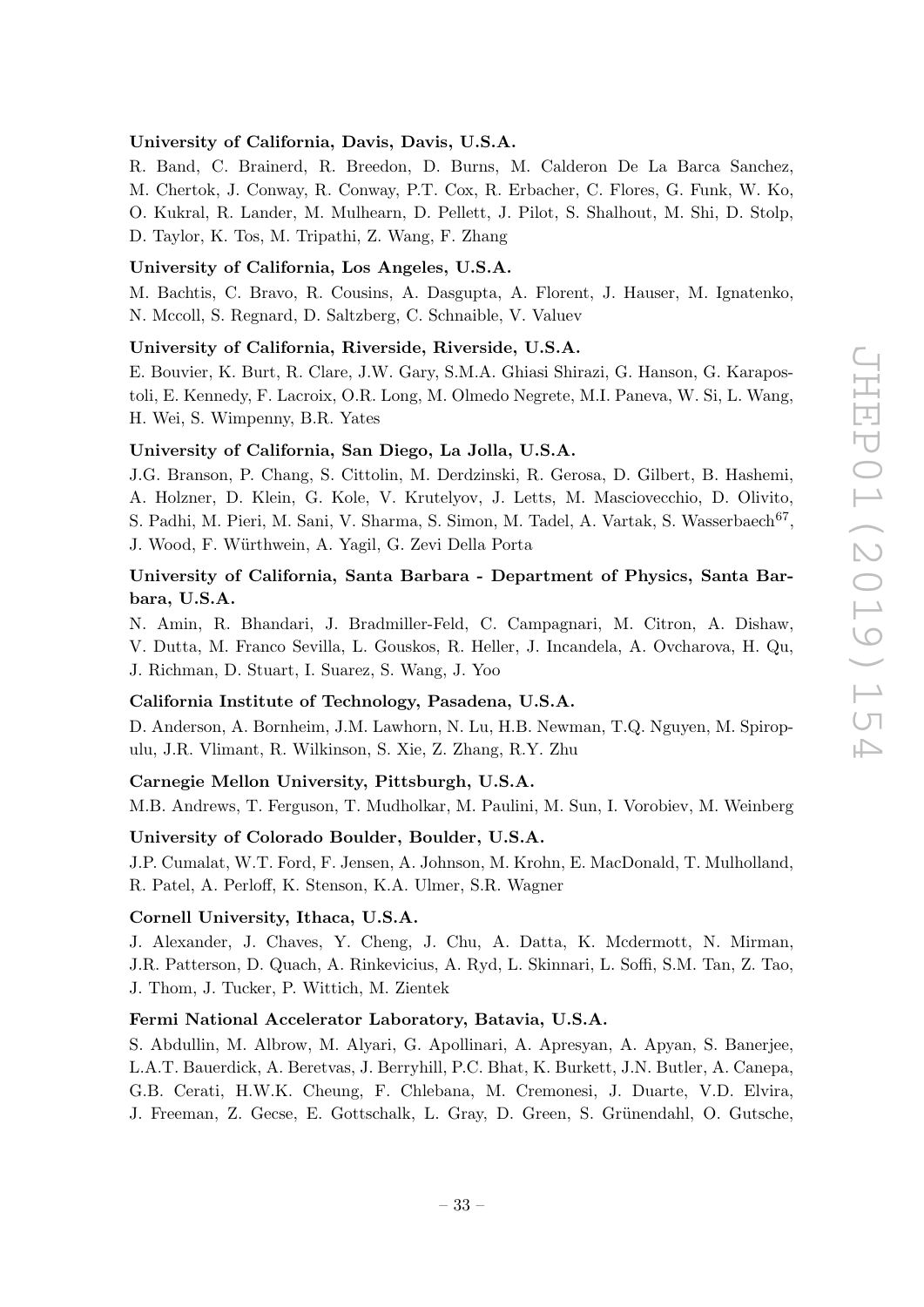J. Hanlon, R.M. Harris, S. Hasegawa, J. Hirschauer, Z. Hu, B. Jayatilaka, S. Jindariani, M. Johnson, U. Joshi, B. Klima, M.J. Kortelainen, B. Kreis, S. Lammel, D. Lincoln, R. Lipton, M. Liu, T. Liu, J. Lykken, K. Maeshima, J.M. Marraffino, D. Mason, P. McBride, P. Merkel, S. Mrenna, S. Nahn, V. O'Dell, K. Pedro, C. Pena, O. Prokofyev, G. Rakness, L. Ristori, A. Savoy-Navarro<sup>68</sup>, B. Schneider, E. Sexton-Kennedy, A. Soha, W.J. Spalding, L. Spiegel, S. Stoynev, J. Strait, N. Strobbe, L. Taylor, S. Tkaczyk, N.V. Tran, L. Uplegger, E.W. Vaandering, C. Vernieri, M. Verzocchi, R. Vidal, M. Wang, H.A. Weber, A. Whitbeck

### University of Florida, Gainesville, U.S.A.

D. Acosta, P. Avery, P. Bortignon, D. Bourilkov, A. Brinkerhoff, L. Cadamuro, A. Carnes, D. Curry, R.D. Field, S.V. Gleyzer, B.M. Joshi, J. Konigsberg, A. Korytov, K.H. Lo, P. Ma, K. Matchev, H. Mei, G. Mitselmakher, D. Rosenzweig, K. Shi, D. Sperka, J. Wang, S. Wang, X. Zuo

### Florida International University, Miami, U.S.A.

Y.R. Joshi, S. Linn

#### Florida State University, Tallahassee, U.S.A.

A. Ackert, T. Adams, A. Askew, S. Hagopian, V. Hagopian, K.F. Johnson, T. Kolberg, G. Martinez, T. Perry, H. Prosper, A. Saha, C. Schiber, R. Yohay

#### Florida Institute of Technology, Melbourne, U.S.A.

M.M. Baarmand, V. Bhopatkar, S. Colafranceschi, M. Hohlmann, D. Noonan, M. Rahmani, T. Roy, F. Yumiceva

## University of Illinois at Chicago (UIC), Chicago, U.S.A.

M.R. Adams, L. Apanasevich, D. Berry, R.R. Betts, R. Cavanaugh, X. Chen, S. Dittmer, O. Evdokimov, C.E. Gerber, D.A. Hangal, D.J. Hofman, K. Jung, J. Kamin, C. Mills, I.D. Sandoval Gonzalez, M.B. Tonjes, H. Trauger, N. Varelas, H. Wang, X. Wang, Z. Wu, J. Zhang

### The University of Iowa, Iowa City, U.S.A.

M. Alhusseini, B. Bilki<sup>69</sup>, W. Clarida, K. Dilsiz<sup>70</sup>, S. Durgut, R.P. Gandrajula, M. Haytmyradov, V. Khristenko, J.-P. Merlo, A. Mestvirishvili, A. Moeller, J. Nachtman, H. Ogul71, Y. Onel, F. Ozok72, A. Penzo, C. Snyder, E. Tiras, J. Wetzel

#### Johns Hopkins University, Baltimore, U.S.A.

B. Blumenfeld, A. Cocoros, N. Eminizer, D. Fehling, L. Feng, A.V. Gritsan, W.T. Hung, P. Maksimovic, J. Roskes, U. Sarica, M. Swartz, M. Xiao, C. You

## The University of Kansas, Lawrence, U.S.A.

A. Al-bataineh, P. Baringer, A. Bean, S. Boren, J. Bowen, A. Bylinkin, J. Castle, S. Khalil, A. Kropivnitskaya, D. Majumder, W. Mcbrayer, M. Murray, C. Rogan, S. Sanders, E. Schmitz, J.D. Tapia Takaki, Q. Wang

#### Kansas State University, Manhattan, U.S.A.

S. Duric, A. Ivanov, K. Kaadze, D. Kim, Y. Maravin, D.R. Mendis, T. Mitchell, A. Modak, A. Mohammadi, L.K. Saini, N. Skhirtladze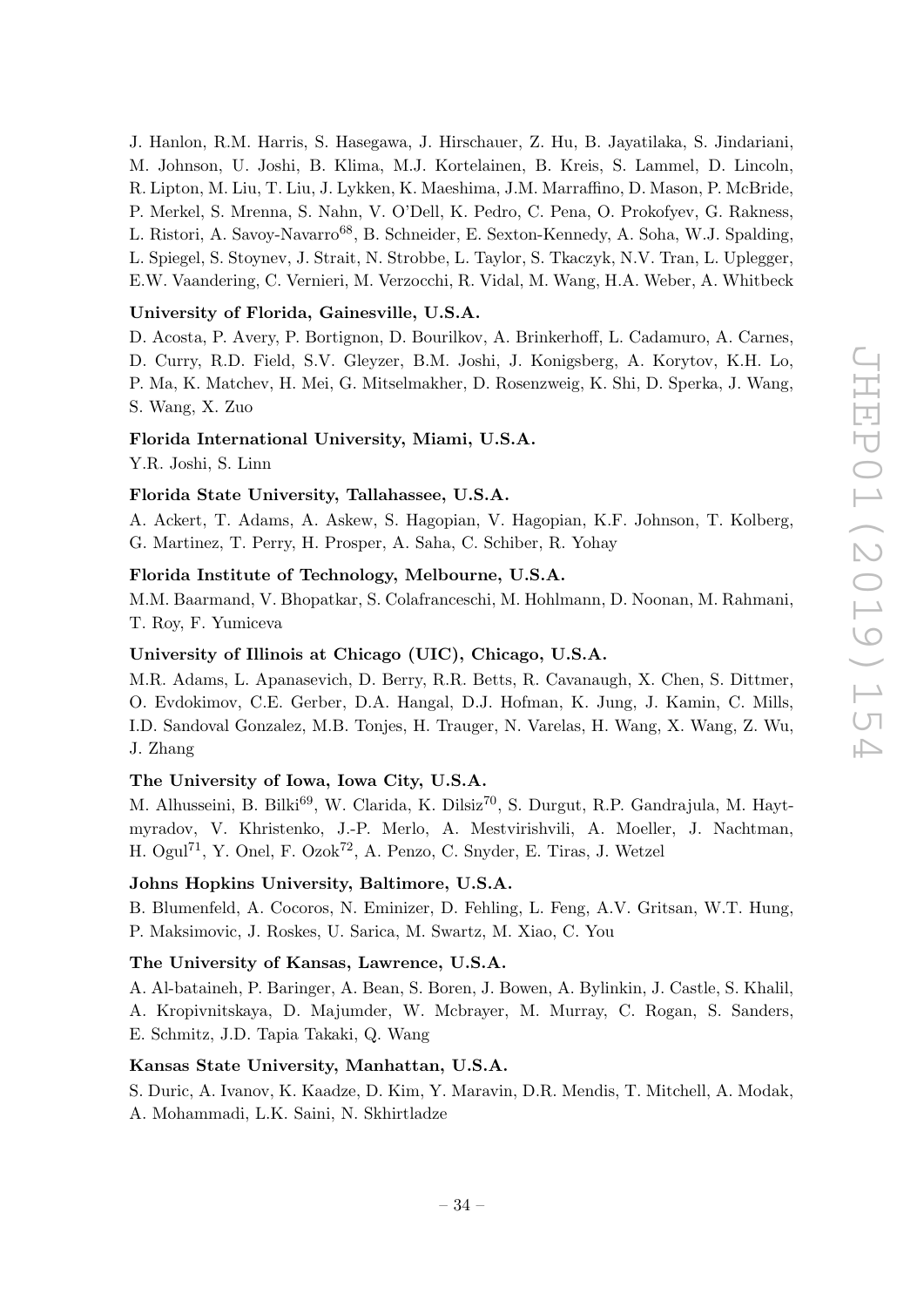### Lawrence Livermore National Laboratory, Livermore, U.S.A.

F. Rebassoo, D. Wright

## University of Maryland, College Park, U.S.A.

A. Baden, O. Baron, A. Belloni, S.C. Eno, Y. Feng, C. Ferraioli, N.J. Hadley, S. Jabeen, G.Y. Jeng, R.G. Kellogg, J. Kunkle, A.C. Mignerey, S. Nabili, F. Ricci-Tam, Y.H. Shin, A. Skuja, S.C. Tonwar, K. Wong

#### Massachusetts Institute of Technology, Cambridge, U.S.A.

D. Abercrombie, B. Allen, V. Azzolini, A. Baty, G. Bauer, R. Bi, S. Brandt, W. Busza, I.A. Cali, M. D'Alfonso, Z. Demiragli, G. Gomez Ceballos, M. Goncharov, P. Harris, D. Hsu, M. Hu, Y. Iiyama, G.M. Innocenti, M. Klute, D. Kovalskyi, Y.-J. Lee, P.D. Luckey, B. Maier, A.C. Marini, C. Mcginn, C. Mironov, S. Narayanan, X. Niu, C. Paus, C. Roland, G. Roland, G.S.F. Stephans, K. Sumorok, K. Tatar, D. Velicanu, J. Wang, T.W. Wang, B. Wyslouch, S. Zhaozhong

#### University of Minnesota, Minneapolis, U.S.A.

A.C. Benvenuti† , R.M. Chatterjee, A. Evans, P. Hansen, J. Hiltbrand, Sh. Jain, S. Kalafut, Y. Kubota, Z. Lesko, J. Mans, N. Ruckstuhl, R. Rusack, M.A. Wadud

### University of Mississippi, Oxford, U.S.A.

J.G. Acosta, S. Oliveros

#### University of Nebraska-Lincoln, Lincoln, U.S.A.

E. Avdeeva, K. Bloom, D.R. Claes, C. Fangmeier, F. Golf, R. Gonzalez Suarez, R. Kamalieddin, I. Kravchenko, J. Monroy, J.E. Siado, G.R. Snow, B. Stieger

#### State University of New York at Buffalo, Buffalo, U.S.A.

A. Godshalk, C. Harrington, I. Iashvili, A. Kharchilava, C. Mclean, D. Nguyen, A. Parker, S. Rappoccio, B. Roozbahani

### Northeastern University, Boston, U.S.A.

G. Alverson, E. Barberis, C. Freer, Y. Haddad, A. Hortiangtham, D.M. Morse, T. Orimoto, R. Teixeira De Lima, T. Wamorkar, B. Wang, A. Wisecarver, D. Wood

#### Northwestern University, Evanston, U.S.A.

S. Bhattacharya, J. Bueghly, O. Charaf, K.A. Hahn, N. Mucia, N. Odell, M.H. Schmitt, K. Sung, M. Trovato, M. Velasco

#### University of Notre Dame, Notre Dame, U.S.A.

R. Bucci, N. Dev, M. Hildreth, K. Hurtado Anampa, C. Jessop, D.J. Karmgard, N. Kellams, K. Lannon, W. Li, N. Loukas, N. Marinelli, F. Meng, C. Mueller, Y. Musienko<sup>36</sup>, M. Planer, A. Reinsvold, R. Ruchti, P. Siddireddy, G. Smith, S. Taroni, M. Wayne, A. Wightman, M. Wolf, A. Woodard

#### The Ohio State University, Columbus, U.S.A.

J. Alimena, L. Antonelli, B. Bylsma, L.S. Durkin, S. Flowers, B. Francis, C. Hill, W. Ji, T.Y. Ling, W. Luo, B.L. Winer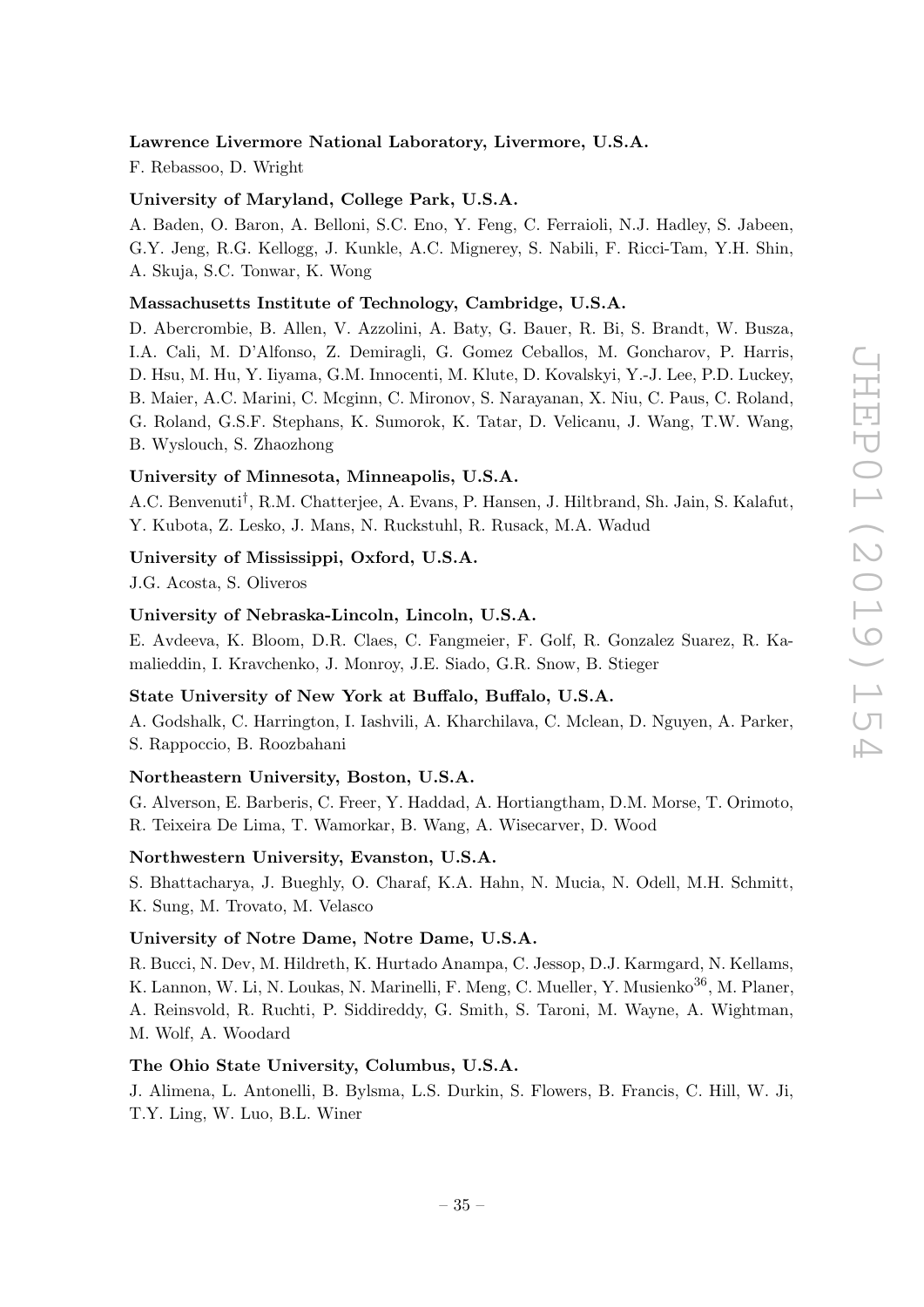#### Princeton University, Princeton, U.S.A.

S. Cooperstein, P. Elmer, J. Hardenbrook, S. Higginbotham, A. Kalogeropoulos, D. Lange, M.T. Lucchini, J. Luo, D. Marlow, K. Mei, I. Ojalvo, J. Olsen, C. Palmer, P. Piroué, J. Salfeld-Nebgen, D. Stickland, C. Tully

#### University of Puerto Rico, Mayaguez, U.S.A.

S. Malik, S. Norberg

### Purdue University, West Lafayette, U.S.A.

A. Barker, V.E. Barnes, S. Das, L. Gutay, M. Jones, A.W. Jung, A. Khatiwada, B. Mahakud, D.H. Miller, N. Neumeister, C.C. Peng, S. Piperov, H. Qiu, J.F. Schulte, J. Sun, F. Wang, R. Xiao, W. Xie

#### Purdue University Northwest, Hammond, U.S.A.

T. Cheng, J. Dolen, N. Parashar

## Rice University, Houston, U.S.A.

Z. Chen, K.M. Ecklund, S. Freed, F.J.M. Geurts, M. Kilpatrick, W. Li, B.P. Padley, J. Roberts, J. Rorie, W. Shi, Z. Tu, A. Zhang

### University of Rochester, Rochester, U.S.A.

A. Bodek, P. de Barbaro, R. Demina, Y.t. Duh, J.L. Dulemba, C. Fallon, T. Ferbel, M. Galanti, A. Garcia-Bellido, J. Han, O. Hindrichs, A. Khukhunaishvili, E. Ranken, P. Tan, R. Taus

### Rutgers, The State University of New Jersey, Piscataway, U.S.A.

A. Agapitos, J.P. Chou, Y. Gershtein, E. Halkiadakis, A. Hart, M. Heindl, E. Hughes, S. Kaplan, R. Kunnawalkam Elayavalli, S. Kyriacou, A. Lath, R. Montalvo, K. Nash, M. Osherson, H. Saka, S. Salur, S. Schnetzer, D. Sheffield, S. Somalwar, R. Stone, S. Thomas, P. Thomassen, M. Walker

## University of Tennessee, Knoxville, U.S.A.

A.G. Delannoy, J. Heideman, G. Riley, S. Spanier

## Texas A&M University, College Station, U.S.A.

O. Bouhali73, A. Celik, M. Dalchenko, M. De Mattia, A. Delgado, S. Dildick, R. Eusebi, J. Gilmore, T. Huang, T. Kamon<sup>74</sup>, S. Luo, R. Mueller, D. Overton, L. Perniè, D. Rathjens, A. Safonov

### Texas Tech University, Lubbock, U.S.A.

N. Akchurin, J. Damgov, F. De Guio, P.R. Dudero, S. Kunori, K. Lamichhane, S.W. Lee, T. Mengke, S. Muthumuni, T. Peltola, S. Undleeb, I. Volobouev, Z. Wang

## Vanderbilt University, Nashville, U.S.A.

S. Greene, A. Gurrola, R. Janjam, W. Johns, C. Maguire, A. Melo, H. Ni, K. Padeken, J.D. Ruiz Alvarez, P. Sheldon, S. Tuo, J. Velkovska, M. Verweij, Q. Xu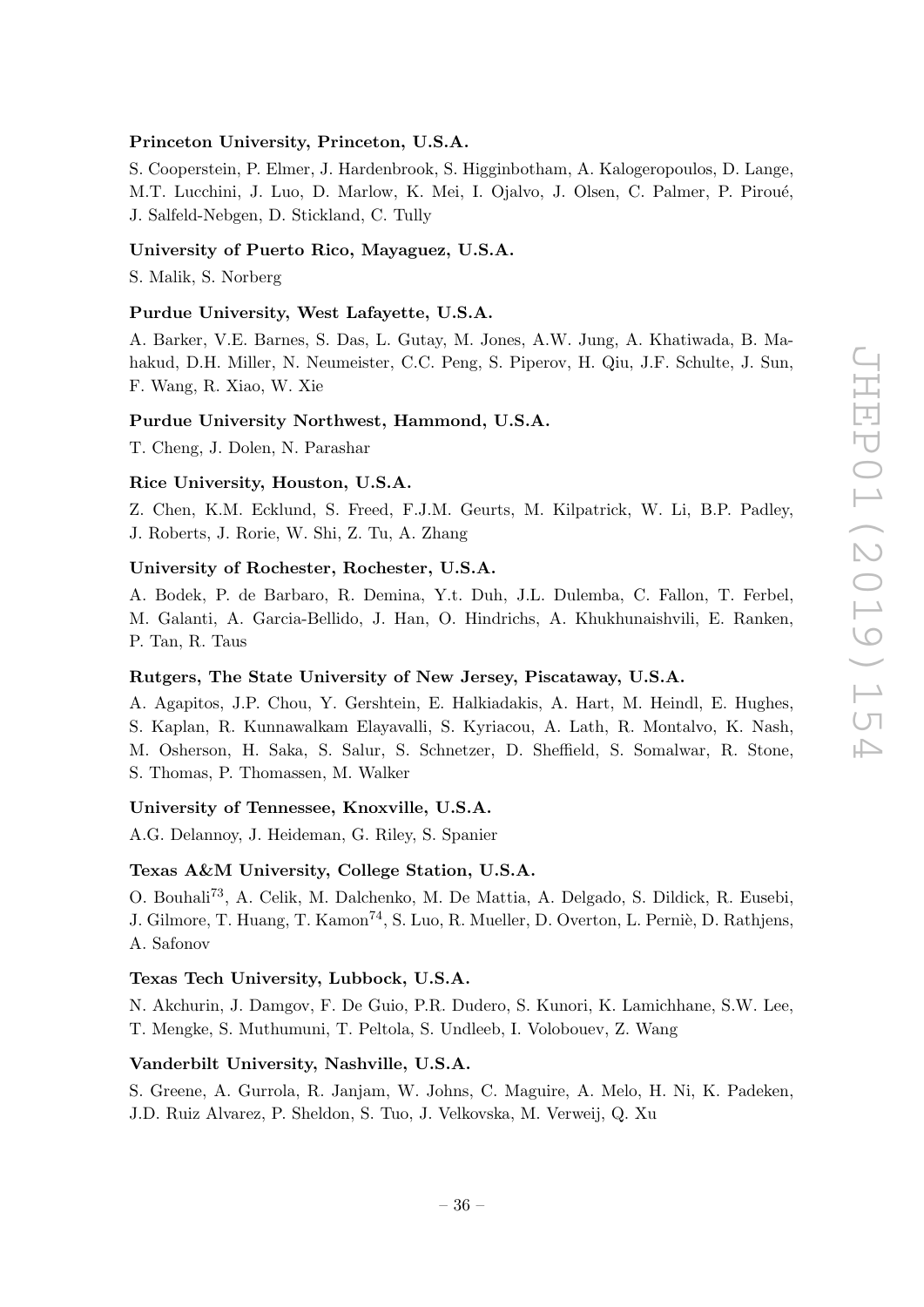#### University of Virginia, Charlottesville, U.S.A.

M.W. Arenton, P. Barria, B. Cox, R. Hirosky, M. Joyce, A. Ledovskoy, H. Li, C. Neu, T. Sinthuprasith, Y. Wang, E. Wolfe, F. Xia

#### Wayne State University, Detroit, U.S.A.

R. Harr, P.E. Karchin, N. Poudyal, J. Sturdy, P. Thapa, S. Zaleski

#### University of Wisconsin - Madison, Madison, WI, U.S.A.

M. Brodski, J. Buchanan, C. Caillol, D. Carlsmith, S. Dasu, I. De Bruyn, L. Dodd,

- B. Gomber, M. Grothe, M. Herndon, A. Hervé, U. Hussain, P. Klabbers, A. Lanaro,
- K. Long, R. Loveless, T. Ruggles, A. Savin, V. Sharma, N. Smith, W.H. Smith, N. Woods
	- †: Deceased
	- 1: Also at Vienna University of Technology, Vienna, Austria
	- 2: Also at IRFU, CEA, Université Paris-Saclay, Gif-sur-Yvette, France
	- 3: Also at Universidade Estadual de Campinas, Campinas, Brazil
	- 4: Also at Federal University of Rio Grande do Sul, Porto Alegre, Brazil
	- 5: Also at Université Libre de Bruxelles, Bruxelles, Belgium
	- 6: Also at University of Chinese Academy of Sciences, Beijing, China
	- 7: Also at Institute for Theoretical and Experimental Physics, Moscow, Russia
	- 8: Also at Joint Institute for Nuclear Research, Dubna, Russia
	- 9: Now at Cairo University, Cairo, Egypt
	- 10: Also at Zewail City of Science and Technology, Zewail, Egypt
	- 11: Also at British University in Egypt, Cairo, Egypt
	- 12: Now at Ain Shams University, Cairo, Egypt
	- 13: Also at Department of Physics, King Abdulaziz University, Jeddah, Saudi Arabia
	- 14: Also at Université de Haute Alsace, Mulhouse, France
	- 15: Also at Skobeltsyn Institute of Nuclear Physics, Lomonosov Moscow State University, Moscow, Russia
	- 16: Also at CERN, European Organization for Nuclear Research, Geneva, Switzerland
	- 17: Also at RWTH Aachen University, III. Physikalisches Institut A, Aachen, Germany
	- 18: Also at University of Hamburg, Hamburg, Germany
	- 19: Also at Brandenburg University of Technology, Cottbus, Germany
	- 20: Also at MTA-ELTE Lendület CMS Particle and Nuclear Physics Group, Eötvös Loránd University, Budapest, Hungary
	- 21: Also at Institute of Nuclear Research ATOMKI, Debrecen, Hungary
	- 22: Also at Institute of Physics, University of Debrecen, Debrecen, Hungary
	- 23: Also at Indian Institute of Technology Bhubaneswar, Bhubaneswar, India
	- 24: Also at Institute of Physics, Bhubaneswar, India
	- 25: Also at Shoolini University, Solan, India
	- 26: Also at University of Visva-Bharati, Santiniketan, India
	- 27: Also at Isfahan University of Technology, Isfahan, Iran
	- 28: Also at Plasma Physics Research Center, Science and Research Branch, Islamic Azad University, Tehran, Iran
	- 29: Also at Universit`a degli Studi di Siena, Siena, Italy
	- 30: Also at Scuola Normale e Sezione dell'INFN, Pisa, Italy
	- 31: Also at Kyunghee University, Seoul, Korea
	- 32: Also at International Islamic University of Malaysia, Kuala Lumpur, Malaysia